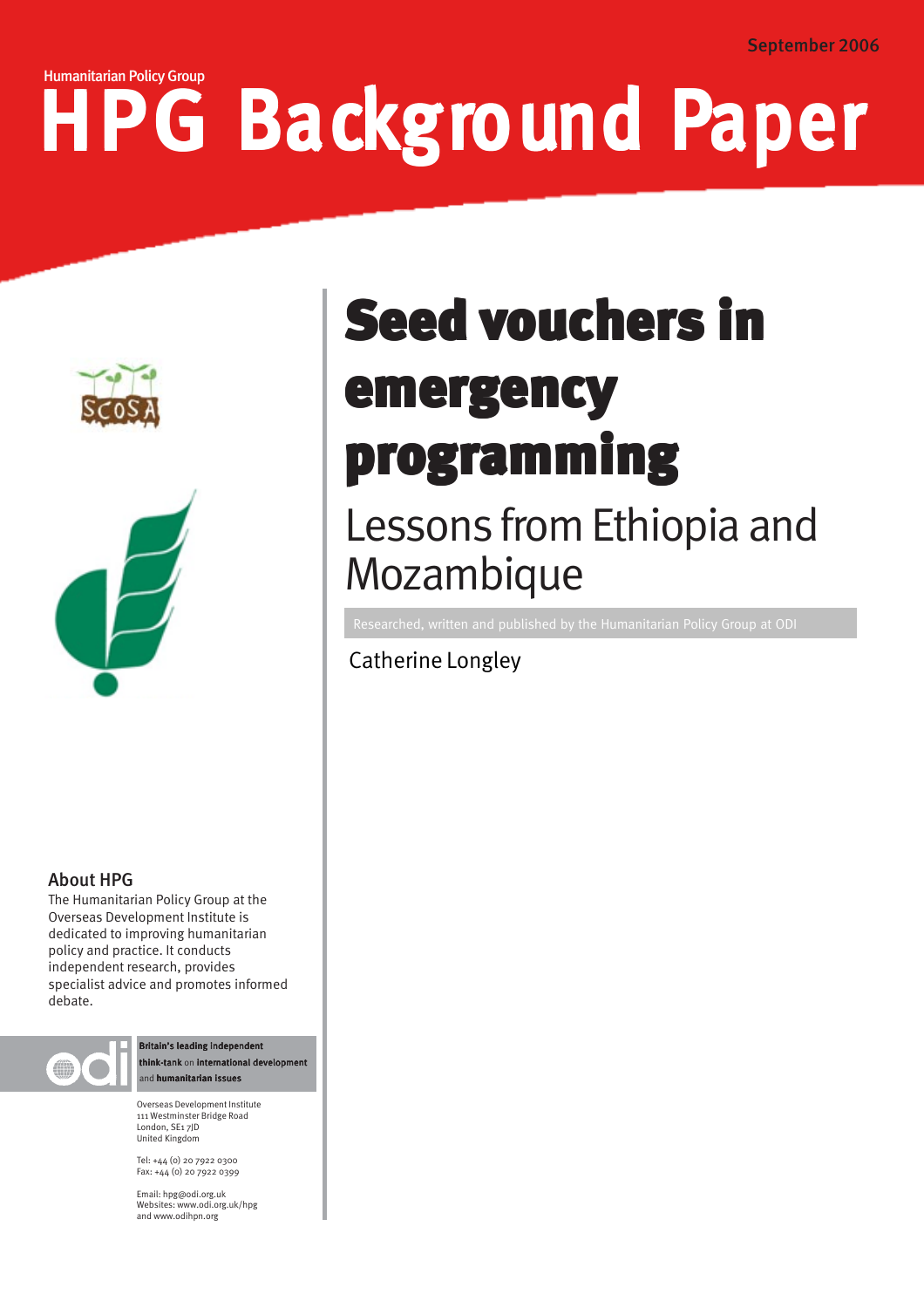<span id="page-1-0"></span>

| 2. The rationale and logistics associated with seed voucher programming 10                |  |
|-------------------------------------------------------------------------------------------|--|
|                                                                                           |  |
|                                                                                           |  |
|                                                                                           |  |
|                                                                                           |  |
|                                                                                           |  |
| 3. Background on the seed sector, emergency seed provisioning and seed market             |  |
|                                                                                           |  |
|                                                                                           |  |
|                                                                                           |  |
|                                                                                           |  |
| 4. Ethiopia: a comparison of seed voucher approaches in response to the 2002-03 emergency |  |
|                                                                                           |  |
|                                                                                           |  |
|                                                                                           |  |
|                                                                                           |  |
|                                                                                           |  |
|                                                                                           |  |
| 5.1 Introduction of vouchers and fairs and scale of implementation  34                    |  |
|                                                                                           |  |
| 5.3 Options for the future development of agricultural input fairs and vouchers in        |  |
|                                                                                           |  |
|                                                                                           |  |
|                                                                                           |  |
|                                                                                           |  |
|                                                                                           |  |
|                                                                                           |  |
|                                                                                           |  |
|                                                                                           |  |
|                                                                                           |  |
|                                                                                           |  |
| 6.9 Commercial seed companies and the promotion of modern varieties 52                    |  |
|                                                                                           |  |
|                                                                                           |  |
|                                                                                           |  |
|                                                                                           |  |
|                                                                                           |  |
|                                                                                           |  |
|                                                                                           |  |
|                                                                                           |  |

# Table of contents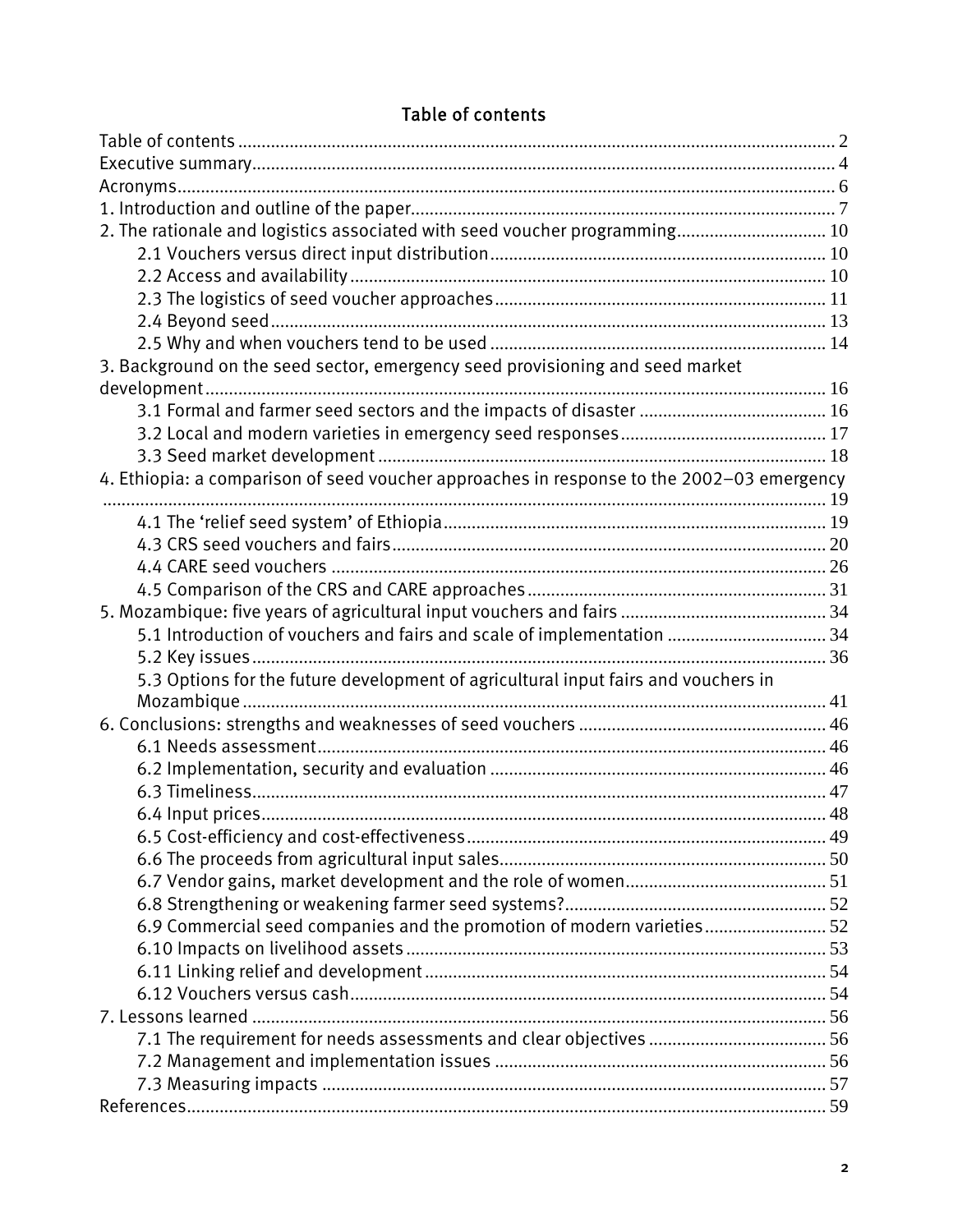# List of Tables and Boxes

| Table 1: Scale of CRS seed voucher implementation according to disaster type 7                         |  |
|--------------------------------------------------------------------------------------------------------|--|
|                                                                                                        |  |
|                                                                                                        |  |
|                                                                                                        |  |
| Table 5. Input trade fairs implemented in Mozambique (December 2001–March 2005)34                      |  |
|                                                                                                        |  |
| Table 7. Strengths, opportunities, weaknesses, and threats associated with agricultural input vouchers |  |
|                                                                                                        |  |
| Table 8. Future options for vouchers and agricultural fairs according to various objectives45          |  |
|                                                                                                        |  |
|                                                                                                        |  |
| Table 11: Burundi: value of seed sold at Kirundo seed fairs over three agricultural seasons 51         |  |
|                                                                                                        |  |
|                                                                                                        |  |
|                                                                                                        |  |
|                                                                                                        |  |

Box 3. Some results from the vendor questionnaires for different implementing partners ...25 Box 4: Objectives and rationale of CARE's seed voucher project..........................................27 Box 5: Implementation changes made in the course of the CARE-Ethiopia project ..............29

# Acknowledgements

remain the sole responsibility of the author.

The Ethiopia case study would not have been possible without the cooperation of Catholic Relief Services, CARE and the United States Agency for International Development, which generously shared their reports, their experiences and their views. I am also grateful to Paula Bramel, who has conducted various studies on voucher programmes and seed systems in Ethiopia and elsewhere, and with whom I have enjoyed many ongoing discussions. The Mozambique case study was undertaken with Carlos Dominguez and Milly Devji of the International Crops Research Institute for the Semi-Arid Tropics (ICRISAT) who are always a pleasure to work with. The research in Mozambique was co-funded by the Humanitarian Policy Group (Overseas Development Institute), ICRISAT's Sustainable Commercialisation of Seeds in Africa Project, and the Agricultural Development Programme (Mozambique) (PROAGRI). A more detailed version of the Mozambique case study report is available on the ICRISAT website [\(http://www.icrisat.org/Publications/ EBooksOnlinePublications/Publications-](http://www.icrisat.org/Publications/ EBooksOnlinePublications/Publications-2005/LongleyvoucherreportMozambique(Ajay).pdf)[2005/LongleyvoucherreportMozambique\(Ajay\).pdf\)](http://www.icrisat.org/Publications/ EBooksOnlinePublications/Publications-2005/LongleyvoucherreportMozambique(Ajay).pdf). This Background Paper has benefited from insights and suggestions from Paul Harvey, Rob Tripp, Tom Remington and Paula Bramel, as well as the editorial skills of Rick Jones. Every effort was made to ensure that the description and analysis of the CARE programme was accurate, but unfortunately the CARE staff member responsible for the programme moved to another organisation and CARE was unable to check the draft report or respond to

specific queries prior to finalisation. Any inaccuracies or misinterpretation are unintentional and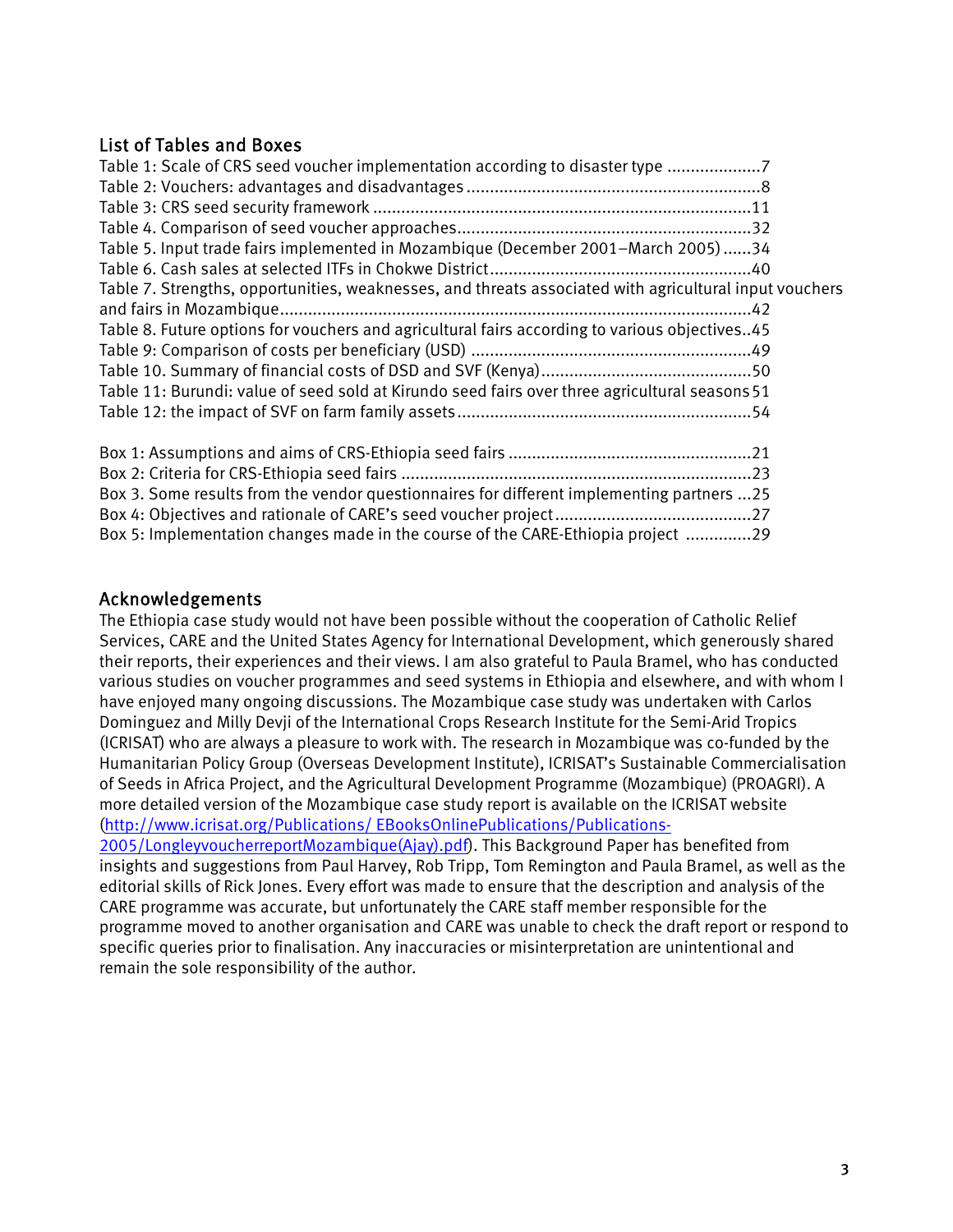#### <span id="page-3-0"></span>Executive summary

The use of vouchers in emergencies to provide resources to those affected by disaster has become increasingly popular since 2000, particularly for the provision of seed and other agricultural inputs. Voucher-based programmes are thought to have various advantages over the direct distribution of seed and agricultural inputs: they are said to be straightforward, timely and cost-efficient in terms of implementation, to provide farmers with a choice of planting materials, to strengthen farmer seed systems and local markets, to offer an opportunity for farmers to test modern varieties, and to empower local communities. Based on case study evidence of the use of agricultural input vouchers in Ethiopia and Mozambique, together with documented experience from elsewhere, this report examines the degree to which some of these advantages have been realised in practice.

The Ethiopia case study compares two different voucher programming approaches implemented following the 2002–03 food crisis. One used seed vouchers in conjunction with seed fairs, whereas the other did not entail fairs, permitting beneficiaries to exchange their vouchers for seed in designated market centres over a longer time frame. In the case of the former, all activities were concentrated in a specific location and around specific events, allowing for more rapid and efficient implementation, but participation in the seed fair was also very demanding for all involved. There was some evidence to suggest that farmers did not have the time at the fairs necessary to negotiate on the prices of the seeds that they acquired in exchange for their vouchers. In the case of the voucher programme without seed fairs, after an initial rush to exchange vouchers, which resulted in high prices in the first week, farmers realised that they could negotiate better prices if they did not all go at once to exchange their vouchers. The subsequent process of redeeming vouchers for cash led to delays in the case of the voucher programme without fairs. With regard to seed choice and quality, there appeared to be little difference between the two approaches.

The key finding that emerges from the Mozambique case study is the need to be clear about the specific goals that voucher programmes aim to fulfil. Although originally implemented in response to severe drought, the apparent 'normalisation' of vouchers and agricultural input fairs in Mozambique over the past five years has led to a confusion of various different emergency and developmental objectives, particularly in relation to the development of farmer and formal seed sectors<sup>1</sup> and markets. In terms of market development, it was widely felt that the voucher/fair approach encouraged commercial activity at a local level, despite the observation that the majority of the proceeds from voucher redemption do not necessarily remain in the hands of local communities. However, the most successful fairs (with respect to levels of participation and overall turnover) are those that take place in areas where markets are well-developed, suggesting that careful attention must be paid to the design of voucher/fair programmes if they are to strengthen markets in different ways.

The study concludes that flexibility in the ways in which voucher programmes can be implemented creates potential for linking relief and development objectives over time, but that this also generates confusion that may lead to the limited impact of any one particular goal. Although vouchers offer beneficiaries a greater choice of inputs than direct seed distribution, there is frequently a tendency for the implementing agency or regulatory authorities to attempt to control the process to such an extent that choice is in fact restricted. Agencies involved in voucher programmes must learn to regard their role more as facilitators rather than implementers. Choice is also restricted by donor budget lines (for example, by focusing on seed or agricultural inputs for food security projects) and by the underlying objectives of the implementing agency (for instance, to promote modern or 'improved' varieties). Female participation is often very high, reflecting the role of women in local seed management, and there is evidence to suggest that the vendors benefit considerably more than the

<span id="page-3-1"></span><sup>&</sup>lt;sup>1</sup> Farmer and formal seed sectors are described in Chapter 3.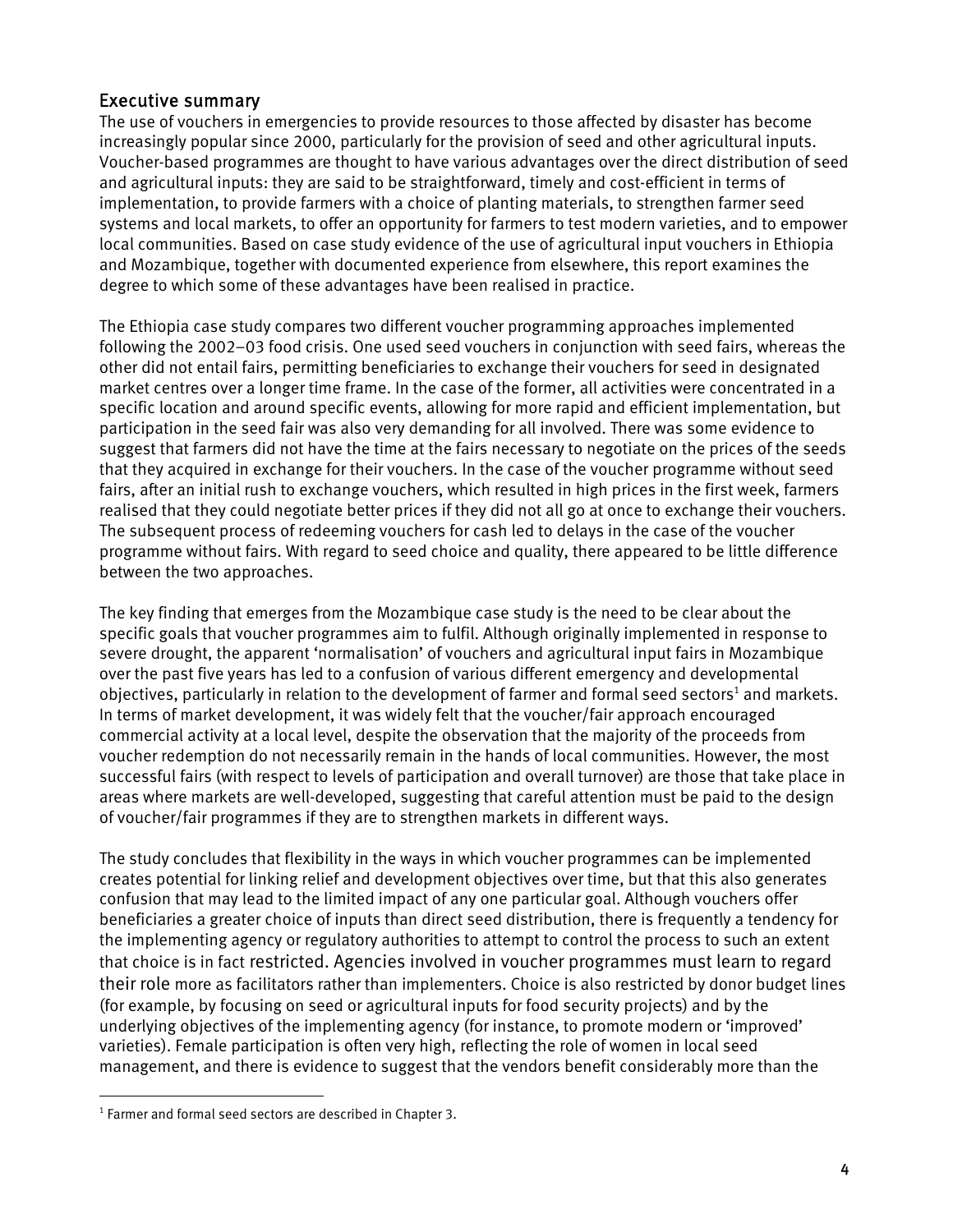farmers. Given that the most successful seed voucher programmes (vis-à-vis choice and turnover) tend to be where local seed is plentiful, one might question whether seed assistance is needed. Indeed, the lack of detailed needs assessment is a point of particular concern and must be addressed if voucher approaches are to meet the actual (rather than perceived) needs of the participants. This paper looks at whether or not cash might satisfy the diverse needs of rural dwellers more effectively than seed vouchers. Since there is a limit to the number of vendors who can participate in voucher programmes, and given the relatively high profits of individual vendors in some cases, cash programmes would be advantageous in certain circumstances (that is, where markets are functioning). This is because the recipients have a much greater choice of inputs and services, and the benefits are spread among many more individuals and service providers than is possible with vouchers.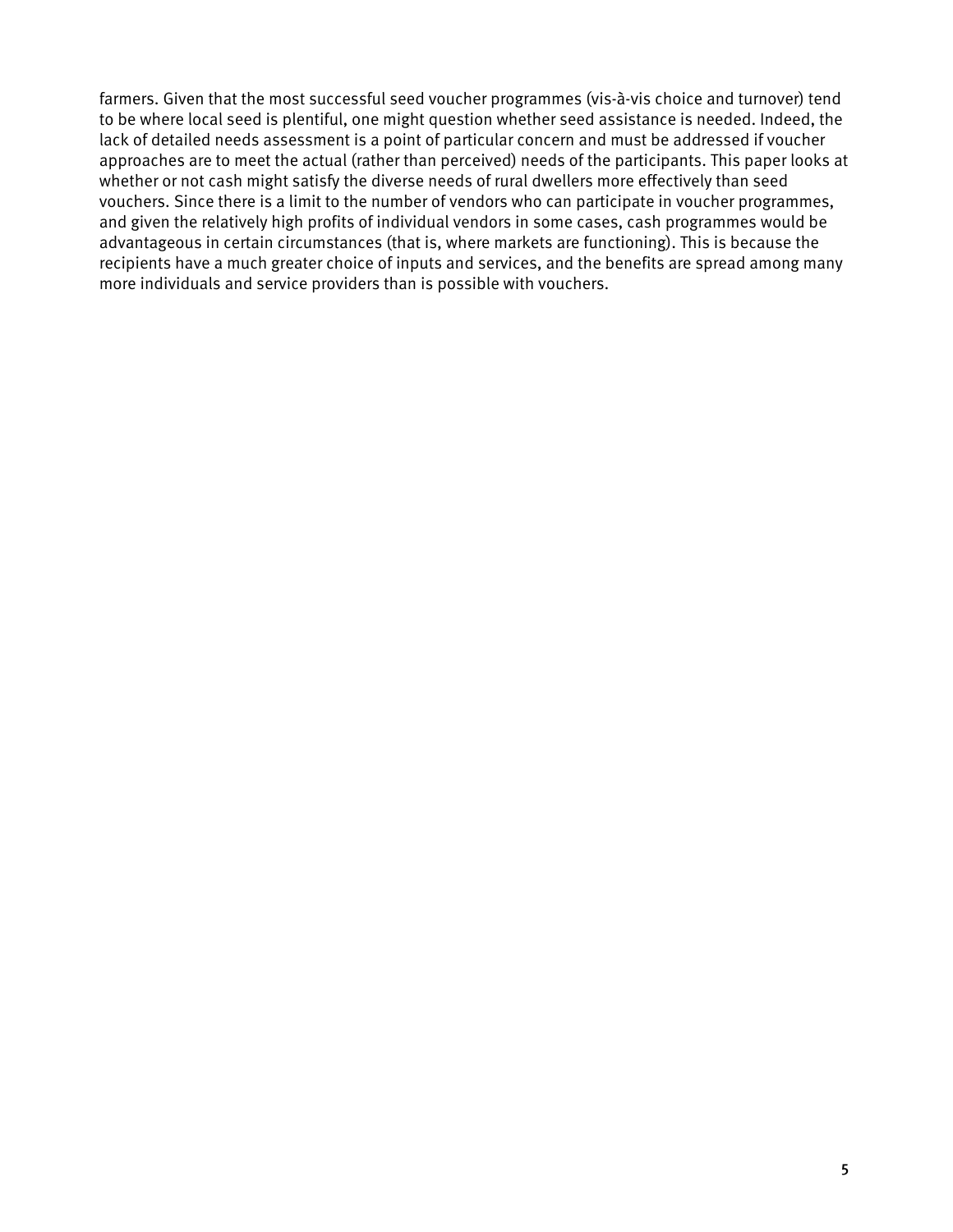# <span id="page-5-0"></span>Acronyms

|                | AMREF African Medical Research Foundation                                         |
|----------------|-----------------------------------------------------------------------------------|
| CARE-BA        | CARE International in Indonesia-Banda Aceh                                        |
| <b>CCM</b>     | Conselho Cristão de Moçambque                                                     |
|                | Christian Council of Mozambique                                                   |
| <b>CIAT</b>    | International Center for Tropical Agriculture                                     |
| <b>CRS</b>     | <b>Catholic Relief Services</b>                                                   |
| <b>DDA</b>     | Direcção Distrital de Agricultura                                                 |
|                | District Agricultural Directorate (Mozambique)                                    |
| DEC            | <b>Disasters Emergency Committee</b>                                              |
|                | (Organisation for Economic Co-operation and Development)                          |
| <b>DFID</b>    | Department for International Development (UK)                                     |
| <b>DPPC</b>    | Disaster Prevention and Preparedness Commission (Ethiopia)                        |
| <b>DSD</b>     | direct seed distribution                                                          |
| EC             | <b>European Commission</b>                                                        |
| <b>FAO</b>     | Food and Agriculture Organization of the United Nations                           |
| HIV/AIDS       | Human Immunodeficiency Virus/Acquired Immune Deficiency Syndrome                  |
| <b>HPG</b>     | Humanitarian Policy Group (ODI)                                                   |
| <b>ICRC</b>    | International Committee of the Red Cross                                          |
|                | ICRISATInternational Crops Research Institute for the Semi-Arid Tropics           |
| <b>INAS</b>    | National Institute for Social Action (Mozambique)                                 |
| <b>MBFA</b>    | Market-Based Food Assistance                                                      |
| MoA            | Ministry of Agriculture                                                           |
| МT             | metric tonnes                                                                     |
| Mts            | Meticais                                                                          |
| <b>MVs</b>     | modern varieties                                                                  |
| <b>NGO</b>     | non-governmental organisation                                                     |
|                | <b>NORAD Norwegian Agency for Development Cooperation</b>                         |
| <b>ODI</b>     | Overseas Development Institute                                                    |
| <b>OFDA</b>    | Office for Foreign Disaster Assistance (USAID)                                    |
| <b>PA</b>      | <b>Peasant Association (Ethiopia)</b>                                             |
| <b>PROAGRI</b> | Programa Agrario de Moçambique                                                    |
|                | Agricultural Development Programme (Mozambique)                                   |
|                | SCOSA Sustainable Commercialisation of Seeds in Africa                            |
|                | SNNPR Southern Nations Nationalities Peoples Region (Ethiopia)                    |
| SNS            | Serviço Nacional de Sementes                                                      |
|                | National Seed Service (Mozambique)                                                |
| <b>SVF</b>     | seed vouchers and fairs                                                           |
| SWOT           | strengths, weaknesses, opportunities, threats                                     |
| <b>UCEA</b>    | Unidade de Coordenação de Emergência Agrária                                      |
|                | Emergency Coordination Unit for Agriculture (Mozambique)                          |
| UN-EUE         | United Nations Emergency Unit for Ethiopia (renamed United Nations Office for the |
|                | Coordination of Humanitarian Affairs in 2003)                                     |
| <b>USAID</b>   | United States Agency for International Development                                |
| <b>USD</b>     | <b>United States dollar</b>                                                       |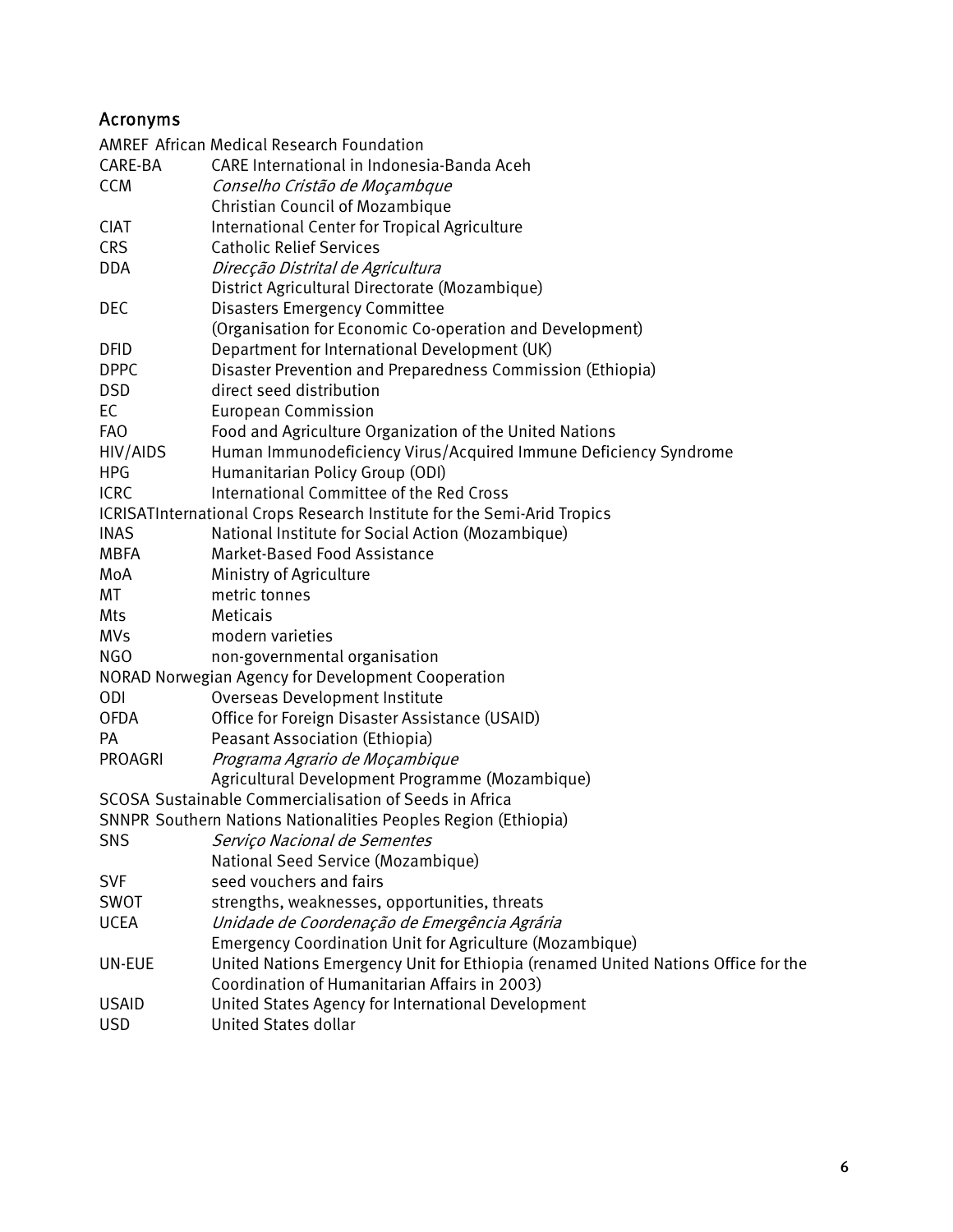# <span id="page-6-0"></span>1. Introduction and outline of the paper

This Background Paper examines the use of vouchers to provide seed and other agricultural inputs to farmers affected by disaster. While vouchers have been used to provide various different types of emergency inputs, particular experience has been gained in recent years of seed vouchers, hence the focus here. The paper contributes to a research project by the Humanitarian Policy Group (HPG) analysing recent experiences of cash- and voucher-based responses to supply people with assistance in emergencies. It adopts a case study approach, detailing recent experiences of vouchers and agricultural input fairs in Ethiopia and Mozambique. It is based on available data and documentation, together with interviews with individuals from donor agencies, international, governmental and nongovernmental organisations, and the private sector who have been involved in voucher responses in the two countries.

The use of seed vouchers in emergency relief was first suggested in an evaluation of the seed aid response in Rwanda which found that farmer seed systems were surprisingly resilient and that seed access was more of a problem than seed availability or seed quality (Sperling, 1997). The availability/access distinction is further described in Section 2.1, and Section 3.1 contains information on farmer seed systems. The first known situation in which seed vouchers were implemented was in a Catholic Relief Services (CRS) project responding to the needs of farmers affected by conflict in northern Uganda in 2000 (Remington et al., 2002). Since this time, CRS has further developed and enhanced the seed voucher and fair methodology, implementing the approach in 16 countries affected by different and multiple types of disaster, including conflict, drought and flood (Table 1). Donor support for seed vouchers and fairs (SVFs) implemented by CRS has come from the Office for Foreign Disaster Assistance (OFDA) of the United States Agency for International Development (USAID), the UK Department for International Development (DFID) and the Food and Agriculture Organization of the United Nations (FAO) (Bramel, Remington and McNeil, 2004). An increasing number of other relief agencies are now also implementing voucher-based approaches to disaster relief, and in both Eritrea and Mozambique, the vouchers and fairs approach has been endorsed by the government as the preferred methodology for the provision of emergency agricultural inputs.

| Type of disaster | Number of countries | Average number of<br><b>beneficiaries</b> | Average amount spent<br>on seed vouchers (USD) |
|------------------|---------------------|-------------------------------------------|------------------------------------------------|
| Conflict         |                     | 5.981                                     | 51.776                                         |
| Drought          | 13                  | 19.344                                    | 196.570                                        |
| Floods           |                     | 5,537                                     | 37,219                                         |

|  | Table 1: Scale of CRS seed voucher implementation according to disaster type |  |
|--|------------------------------------------------------------------------------|--|
|  |                                                                              |  |

Source: Bramel, Remington and McNeil, 2004, p. 12

This paper explores the extent to which some of the stated advantages and disadvantages of vouchers have been borne out in practice (Table 2), and documents some of the lessons that have emerged from the case study experiences. Section 2 presents the rationale for voucher-based programming and looks at why and when vouchers tend to be employed. Section 3 provides some background on the seed sector that is necessary to understand the different sources and providers of seed that can be obtained using vouchers.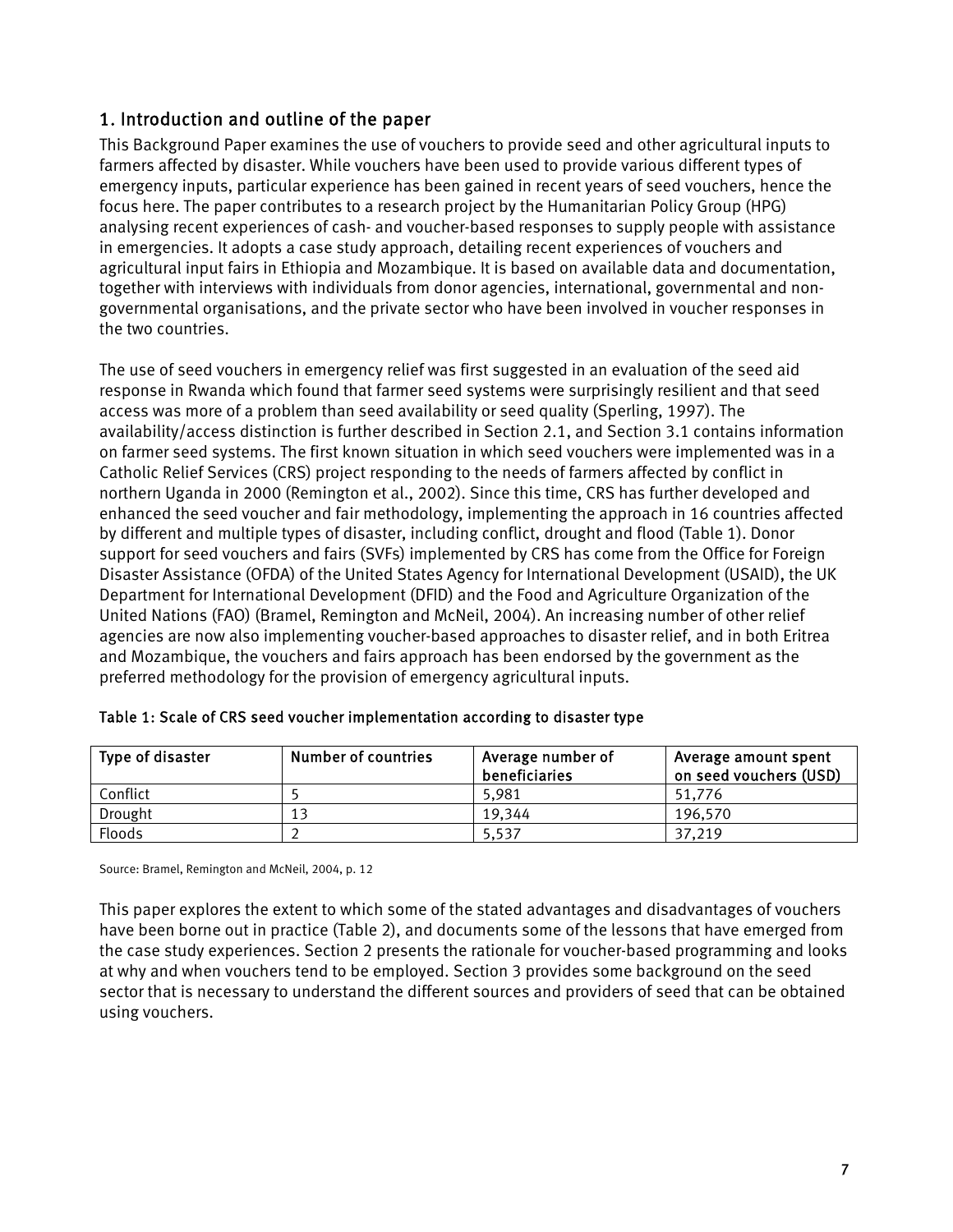#### Table 2: Vouchers: advantages and disadvantages

| <b>Advantages</b>                                                                  | <b>Disadvantages</b>                                                                                             |
|------------------------------------------------------------------------------------|------------------------------------------------------------------------------------------------------------------|
| Vouchers linked to a particular commodity, such as                                 | Vouchers entail costs in terms of printing, distribution                                                         |
| food or seeds, may be more effective if there are                                  | and redemption.                                                                                                  |
| specific goals (better nutrition or increased agricultural                         |                                                                                                                  |
| production), rather than being used purely to transfer                             | Vouchers restrict what people can acquire and may not                                                            |
| income.                                                                            | meet their priority needs.                                                                                       |
|                                                                                    |                                                                                                                  |
| Women may have more control over vouchers in<br>relation to household expenditure. | If people do not want the goods vouchers buy, or need<br>cash for other items, a parallel market for vouchers or |
|                                                                                    | the products purchased with the vouchers may                                                                     |
| Vouchers can make it harder for recipients to use                                  | develop.                                                                                                         |
| resources antisocially (e.g. for alcohol or drug abuse).                           |                                                                                                                  |
|                                                                                    | The use of vouchers may lead to artificially inflated                                                            |
| It may be possible for vouchers to be self-targeting if                            | prices of the inputs exchanged.                                                                                  |
| the receipt of vouchers is seen as stigmatising.                                   |                                                                                                                  |
|                                                                                    | Vouchers may stigmatise recipients.                                                                              |
| Vouchers can facilitate the monitoring of programmes.                              |                                                                                                                  |
|                                                                                    | Traders may be reluctant to participate and may make it                                                          |
|                                                                                    | difficult to redeem vouchers.                                                                                    |

Source: adapted from Harvey, 2005, p. 15

The Ethiopia case study presented in Section 4 focuses on the ways in which seed voucher responses have been implemented, comparing the different methodologies adopted by two agencies, CRS and CARE, in response to the Ethiopian food crisis of 2002–03. In the case of CRS, vouchers were implemented in conjunction with seed fairs, at which farmers could exchange their vouchers for seed and which ensured that vouchers were exchanged and redeemed in a single day. In the case of CARE, however, there were no seed fairs, and beneficiaries were allowed to exchange their vouchers with approved traders over a longer time frame. The section examines the advantages and disadvantages of each approach, specifically those relating to the logistical aspects of voucher distribution and redemption, the timing of input supply, the price of inputs and the degree of choice available to beneficiaries, participation, and the different ways in which traders were involved in voucher projects.

Section 5 describes recent experiences of voucher agricultural input fairs in Mozambique and explores the degree to which voucher-based programming promotes market development. Since 2002, vouchers and fairs have been the preferred mechanism for responding to emergency needs within Mozambique's agricultural sector, yet a debate has emerged on how best to modify the approach for more developmental purposes and what objectives the approach should fulfil. In Mozambique, it is the very advantages claimed by the broader literature on seed fairs and vouchers that have proved to be the most controversial. There has been a lot of pressure from the seed companies and agents to organise voucher programming in ways that favour formal seed markets (for example, by controlling prices, restricting the participation of non-local traders, and, most recently, new requirements for the registration of vendors). In terms of broader market development, the most successful fairs (in terms of levels of participation and overall turnover) are those that take place in areas where markets are already well-developed, suggesting that specific efforts must be made if a voucher/fair approach is to strengthen markets in places where they are weak.

Section 6 explores the advantages and disadvantages of agricultural input vouchers, based on the case studies presented and evidence from the broader literature.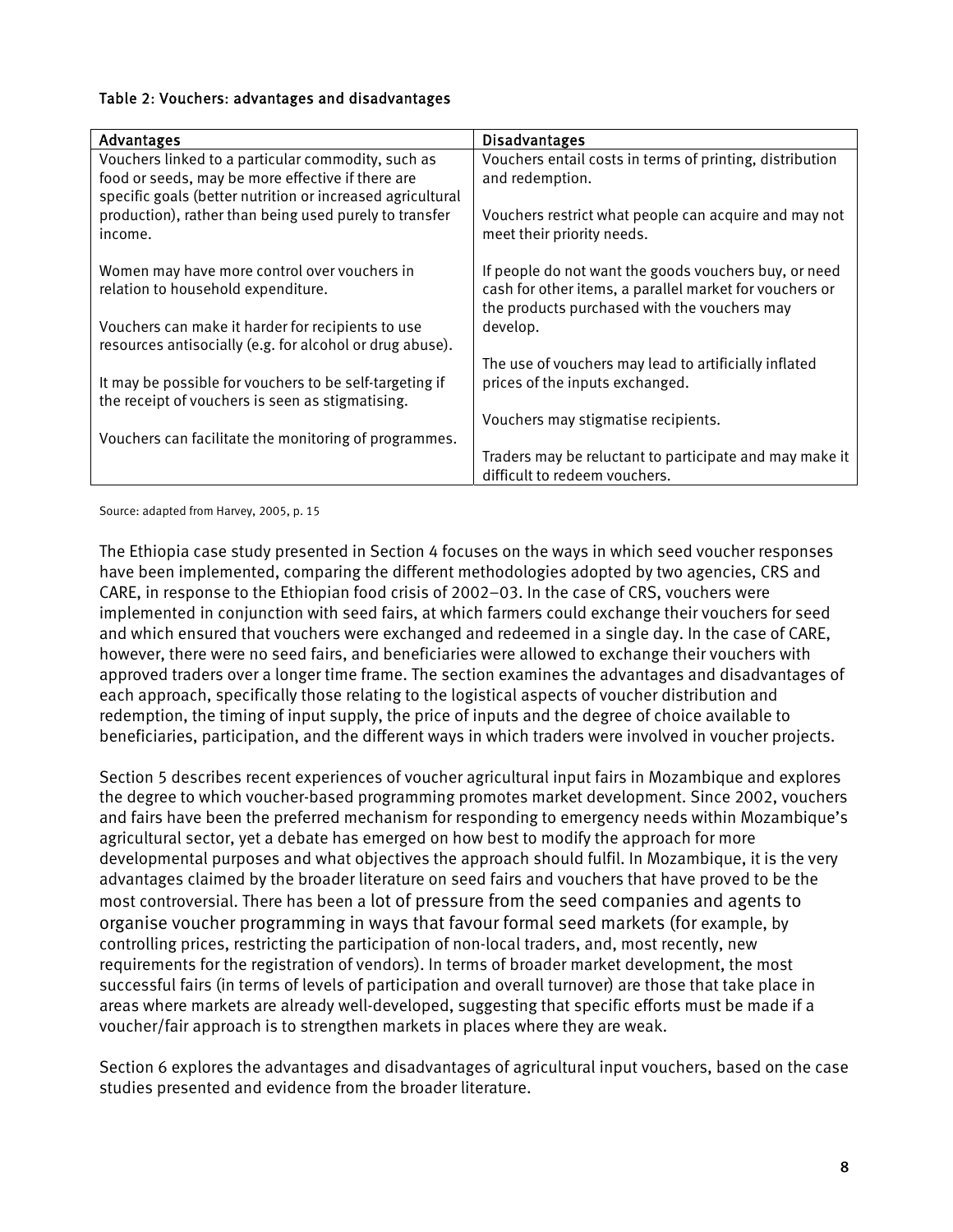Section 7 puts forward overall conclusions and some of the lessons that emerge. It also evaluates whether cash might be more appropriate in specific situations.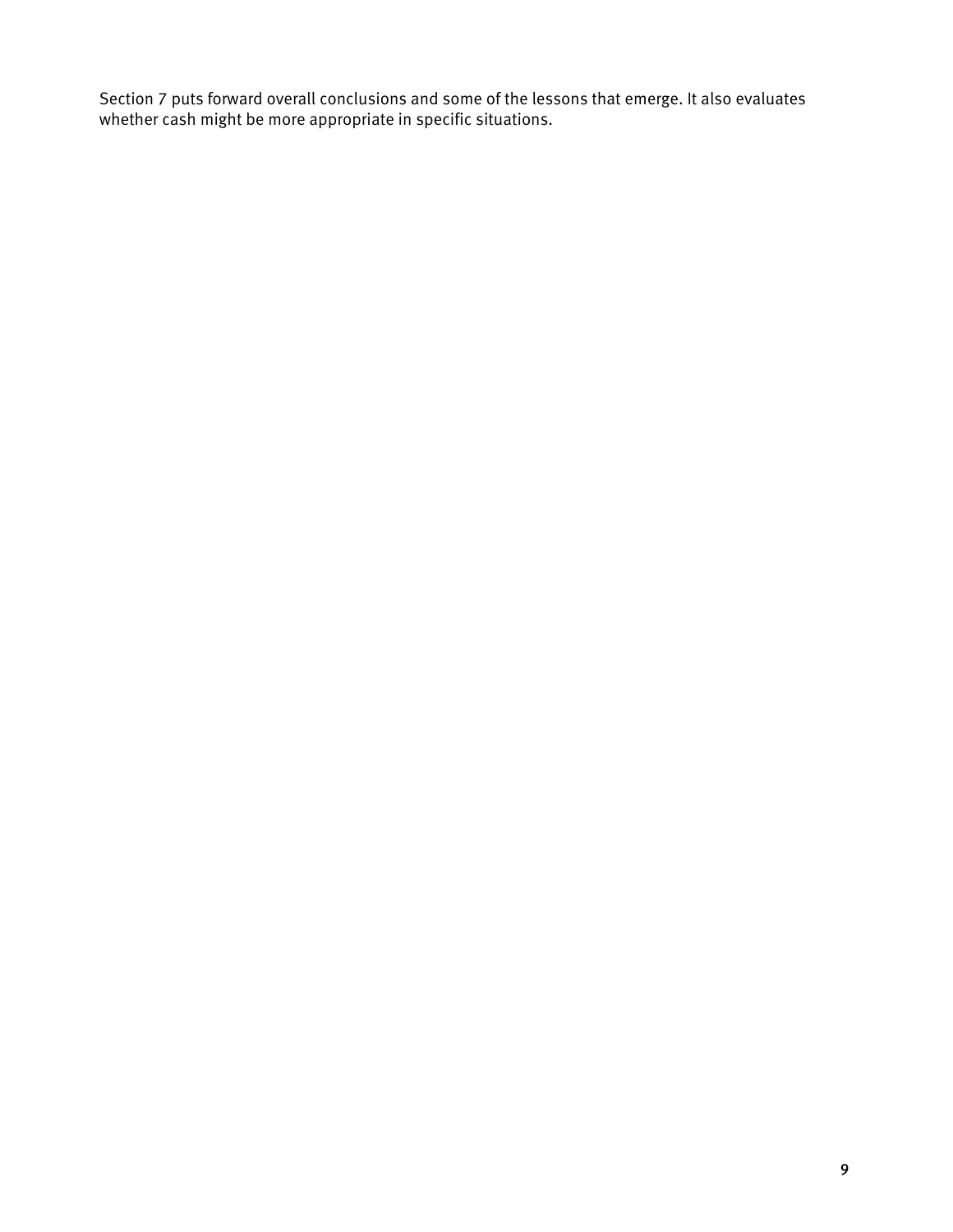# <span id="page-9-0"></span>2. The rationale and logistics associated with seed voucher programming

# 2.1 Vouchers versus direct input distribution

The impetus for using vouchers in emergency seed programming materialised out of a growing understanding of how farmers' seed systems are actually affected by disaster, together with a critique of direct seed distribution (DSD). As will be explained in Section 3.1, farmers as a community do not necessarily lose their seed in emergencies as is frequently assumed. Thus, seed is often available at a local level, but the poorest and most vulnerable farmers may lack the means to access it (see Section 3.1). Vouchers are designed to address problems of access rather than availability, whereas DSD is based on the assumption that farmers have lost their seed and none is available. When seed is brought in from elsewhere (as is regularly the case with DSD), it is often not appropriate for local agro-ecological conditions or farmers' preferences, it tends to arrive late, and it may be subjected to poor storage and forms of transport that affect its germination quality. Furthermore, farmers have no choice as to the type of seed that is offered under direct distribution, it may undermine local farmer seed systems, and the procurement of large quantities of seed from commercial companies is thought to distort both national and regional seed markets.

Remington and others argue that the use of seed vouchers avoids many of the problems connected to DSD outlined above (Remington et al., 2002, p. 326; Bramel and Remington, 2005). According to these authors, seed vouchers and fairs:

- are straightforward to plan, implement, evaluate and report;
- are not subject to delays;
- are cost-efficient;
- have a multiplier effect as the proceeds from seed sales stay in communities;
- fortify traditional market systems and the role of local traders;
- strengthen role of women in seed and market systems;
- allow commercial seed company involvement;
- provide an opportunity to promote improved crop varieties for farmer evaluation;
- reinforce farmer seed systems;
- strengthen farm family assets;
- enhance the capacity of implementing agencies to understand local seed systems;
- empower disaster-affected communities; and
- serve as a connector between host and displaced communities.

This paper will challenge and examine many of these assertions.

# 2.2 Access and availability

The framework adopted by CRS for gauging seed security clearly distinguishes between seed availability and seed access and provides the underlying rationale for its approach to SVFs (Remington et al., 2002; Walsh et al., 2004). The CRS seed security framework (Table 3) was originally derived from a food security framework, which itself is based on entitlement theory. The entitlement theory of Amartya Sen (1981) views famine as a failure of people's ability to access food rather than as a lack of food availability. Similarly, studies of seed insecurity in most disaster situations increasingly indicate that good quality seed is locally available in many emergencies and that the problem is often that some farmers lack access to this seed (see Longley and Sperling, 2002).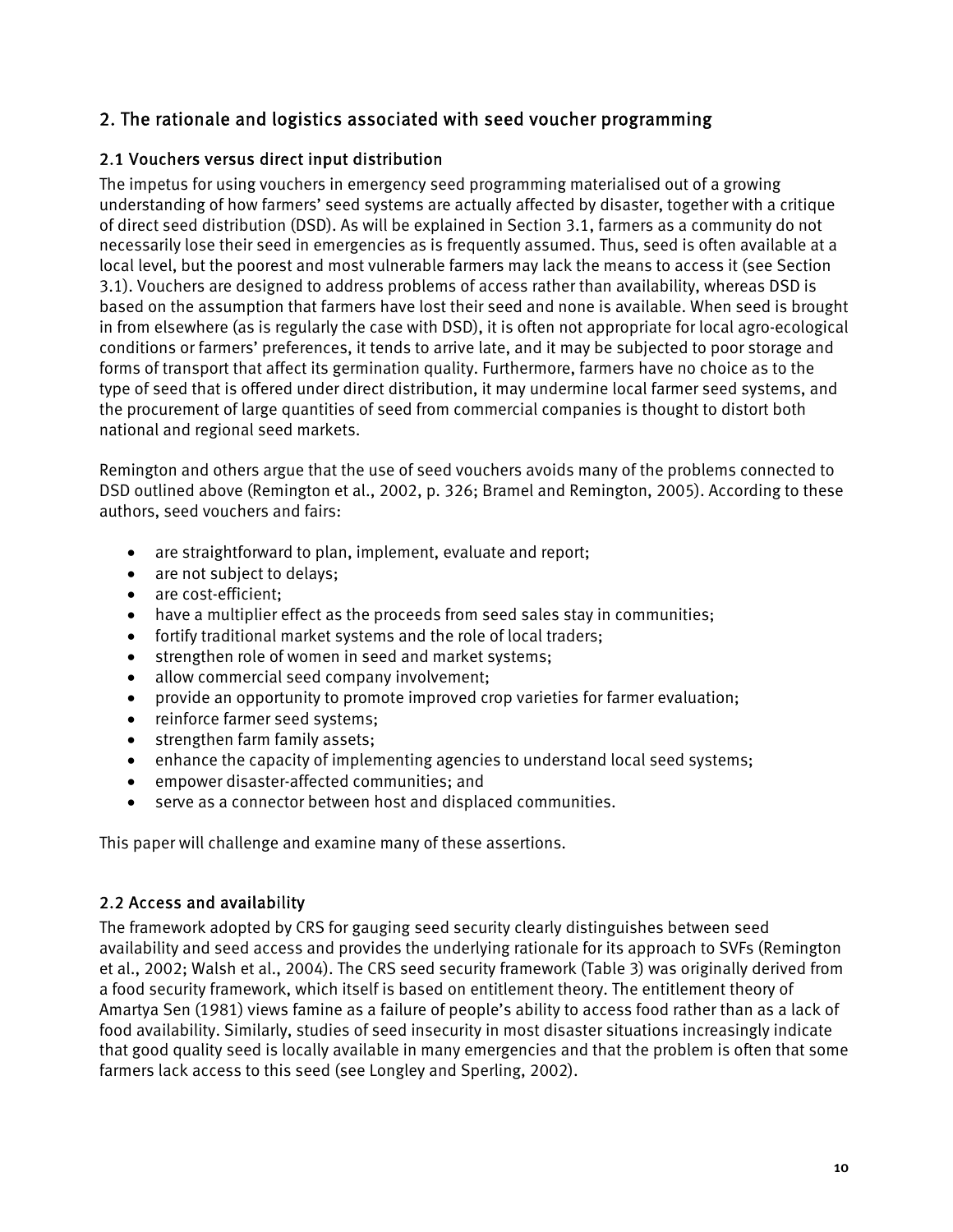#### <span id="page-10-0"></span>Table 3: CRS seed security framework

| Parameter    | Seed security                                                                                   |
|--------------|-------------------------------------------------------------------------------------------------|
| Availability | Sufficient quantity of seed of desired crops are within reasonable proximity to people (spatial |
|              | availability), and distributed in time for critical sowing periods (temporal availability)      |
| Access       | People have adequate income or other resources to purchase or barter for appropriate seeds      |
| Utilisation  | Seed is of an acceptable quality and of desired varieties (seed health, physiological quality   |
|              | and variety integrity)                                                                          |

Source: Remington et al., 2002, p. 319

As Section 3.1 will show, under normal conditions better-off farmers are usually able to save seed from one season to the next, whereas poorer farmers tend to have to borrow or purchase seed at planting time, often incurring debts that must be paid off at harvest time. Frequently, it is those least able to access seed in normal times who suffer the most in terms of reduced access to seed during a crisis. Seed vouchers are designed to respond to situations in which farmers lack access to locally available seed.

# 2.3 The logistics of seed voucher approaches

Two main approaches are described here:

- an approach in which vouchers are redeemable at specified retail shops, distribution outlets or through designated traders; and
- an approach known as seed vouchers and fairs.

Projects in which vouchers are redeemable at specified retail shops, distribution outlets or through designated traders have been documented for agricultural input programmes in Ethiopia (CARE), Zimbabwe (Rohrbach, Mashingaidze and Mudhara, 2005) and Malawi<sup>2</sup>. The case of CARE in Ethiopia is described in detail in Section 4. Various different approaches have been employed, ranging from a system in which the implementing agency purchases a limited selection of seed and inputs which are then made available for a restricted time at retail shops and which in practice is hardly different from direct distribution (Rohrbach, Mashingaidze and Mudhara, 2005; Reilly, 2004), to systems in which beneficiaries are able to exchange their vouchers over a longer time frame and for a much wider choice of inputs. Relatively little documentation exists on these mechanisms, although certain aspects are similar to those described below for seed vouchers and seed fairs; that is, the targeting of beneficiaries, deciding the value and denominations of the vouchers, and the need for awarenessraising.

Perhaps the most common seed voucher approach is the one that involves the organisation of a seed fair on a specific day and in a particular location at which beneficiaries exchange their vouchers for seed or other inputs of their choosing. This approach was originally developed and implemented by CRS and has been described in a manual produced by CRS, the International Crops Research Institute for the Semi-Arid Tropics (ICRISAT) and the Overseas Development Institute (ODI) (2002). Prior to the organisation of SVFs, it is necessary to undertake a feasibility study to ensure that seed is locally available. Having established that seed is available, initial activities involved in implementing SVFs include identifying beneficiaries and seed vendors (which can be done at the time of the feasibility study) and reaching agreement on the number of seed fairs to be held. Subsequent to these activities, an Organising Committee is established for each fair. The Organising Committee verifies the beneficiary  $\overline{a}$ 

<span id="page-10-1"></span> $2A$  pilot voucher system was implemented as part of the Starter Pack Scheme in 2001-2.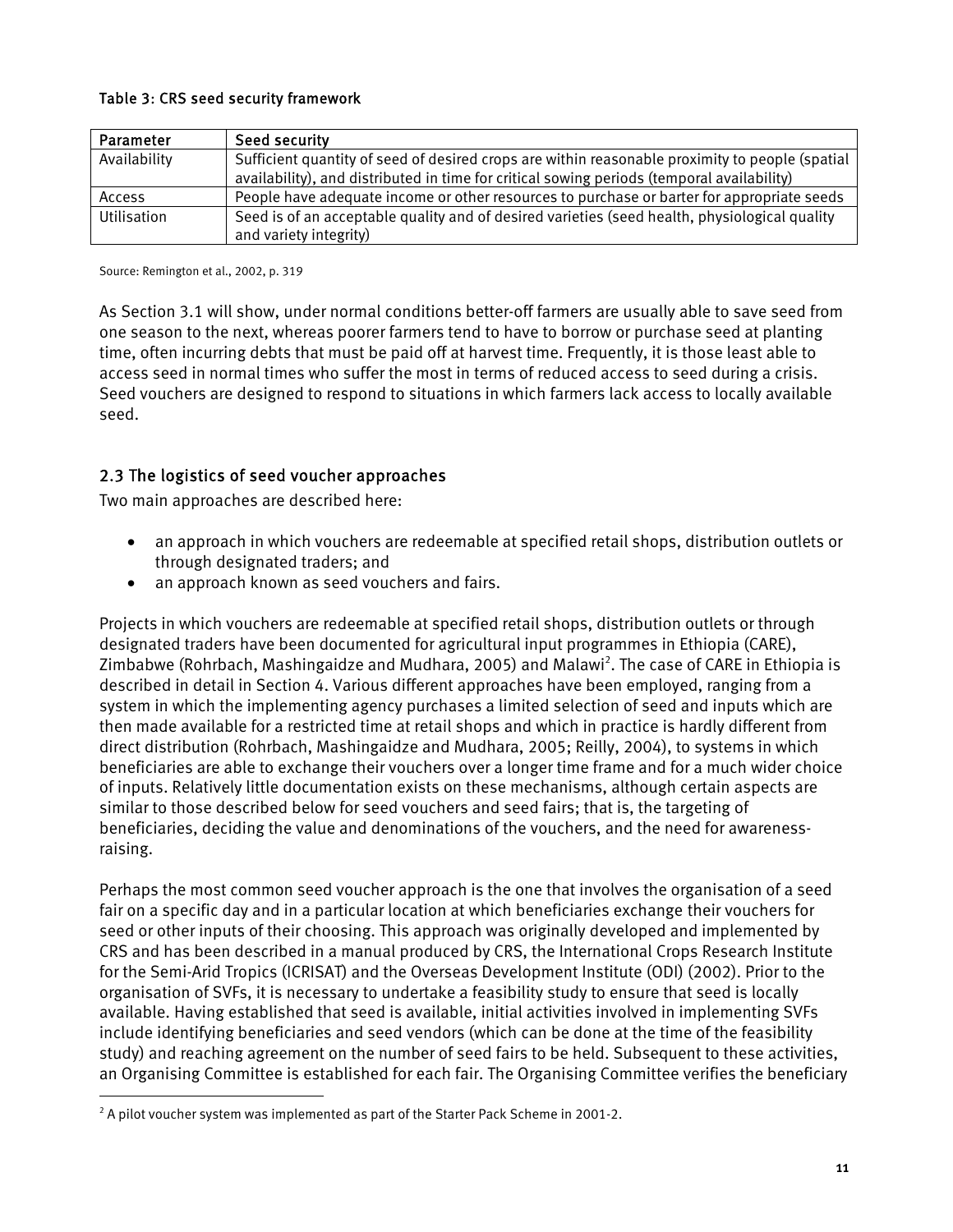lists, agrees on a precise location for the fair, and determines what kinds of inputs are likely to be required by the beneficiaries.

The Organising Committee is then responsible for ensuring that people are informed about the forthcoming fair. Information is spread through informal communication channels to farmers (beneficiaries and non-beneficiaries), local traders and others. In some cases, the members of the Organising Committee will travel around the local area a few days prior to each fair to ensure that people know about the event. Local traders and farmer seed specialists are also made aware of the seed fair and, in some instances, informed about what types of seed farmers might require.

The implementing agency prints and prepares the vouchers so that they are ready for distribution on the day of the fair. In general, the vouchers are printed in different denominations, amounting to between USD 2.50 and 15 in total, and compiled in a booklet. As will be shown in the Ethiopia case study, appropriate voucher denominations are necessary to grant farmers as much choice as possible. Since vendors do not give change at seed fairs, denominations that are too large may mean that farmers have to pay higher prices or must buy additional seed from the same vendor that they may not necessarily want. Arrangements necessary for money (either cash or cheques) to be made available at each seed fair are also made in advance; in most cases, this also requires security measures, sometimes in the form of a police presence when transporting the cash and redeeming the vouchers. The fair site is prepared the day before by members of the Organising Committee who set up an enclosure with a single entrance.

On the day of the fair, speeches are made to welcome everyone and to explain what will happen. In some cases, each of the vendors is accorded the opportunity to inform publicly the beneficiaries about their products. Each beneficiary is given a booklet of vouchers. In some cases the beneficiary is required to make a cash contribution, particularly where implementing agencies or regulatory authorities do not wish to appear to be giving free handouts (often due to assumed links with 'dependency syndrome'), or where there is a desire to promote more market-based, developmental approaches. Staff members undertaking the voucher distribution note the serial number of each booklet against the name of the beneficiary. While the vouchers are being disseminated, the vendors are allowed into the enclosure to set up their stalls or arrange their products. Each vendor and his or her wares are registered and members of the Organising Committee check them for quality and appropriateness. The items brought for sale are listed and weighed and the prices recorded. At the end of the day, the amount of each product sold is also noted. This information allows the organisers to monitor what has been sold. Additional monitoring information might also be collected through exit interviews with samples of departing vendors and voucher holders.

Once the vendors have set up their stalls, beneficiaries are then allowed into the enclosure with their vouchers. Agricultural extensionists and/or implementing agency personnel are usually on hand to answer questions and to advise the beneficiaries on how best to spend their vouchers according to their needs, and to ensure that the prices of the products sold are fair. Prices may either be set by the Organising Committee in consultation with the vendors, or via negotiation between individual vendors and beneficiaries. In general, each fair has a festive atmosphere: it is a sociable and lively event, with participants meeting old friends and making new acquaintances; local traders selling soft drinks and snacks for cash; and often a theatre company present to provide entertainment and to raise awareness about Human Immunodeficiency Virus/Acquired Immune Deficiency Syndrome (HIV/AIDS) or other issues. At the end of the day, the vendors redeem their vouchers for cash from the staff of the implementing agency, who check the serial number of each voucher and then compile the monitoring data mentioned above to determine the different products sold.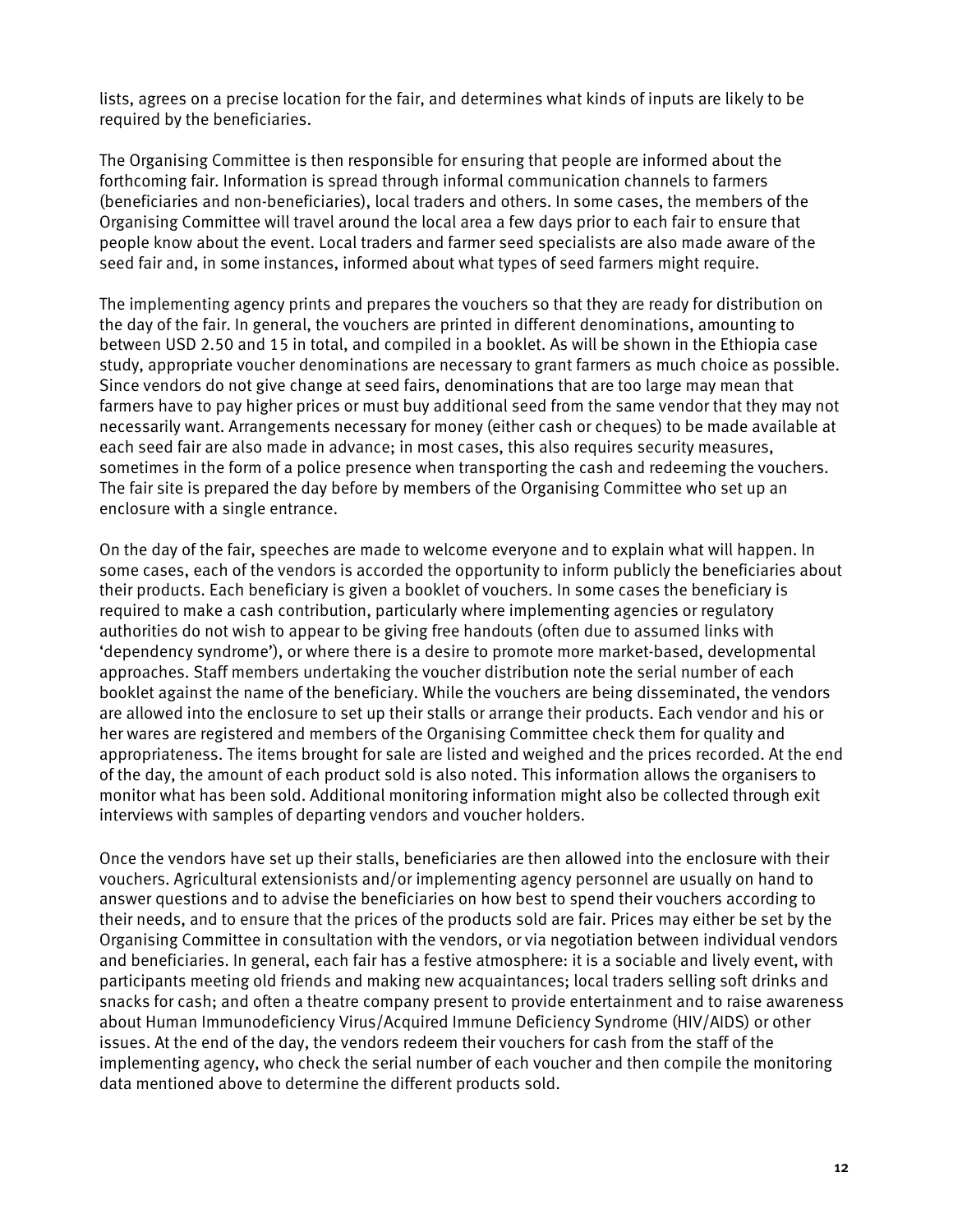# <span id="page-12-0"></span>2.4 Beyond seed

While the vast majority of the published literature on vouchers refers to seed, vouchers have been used for various other emergency or recovery items, including food, other agricultural inputs, and a range of household or livelihood assets. Food vouchers have been used by Cordaid in Kenya to deliver food to households affected by drought, although the approach did not allow for any choice of food inputs and was hardly different to direct distribution. A voucher system for food aid has also been planned by the Danish Refugee Council in Chechnya to replace food aid and to promote a transition from relief to recovery in which vulnerable people, local merchants and the local economy are supported.

Perhaps the best documented example of a food voucher intervention is the Market-Based Food Assistance (MBFA) pilot project of CARE International in Indonesia-Banda Aceh (CARE-BA) in response to the tsunami of December 2004 (CARE-BA, 2005; 2006). This was originally conceived as a threemonth pilot and learning intervention in which the following inputs were provided:

- food in the form of a *voucher* redeemable for 12 kilograms of rice (subsequently reduced to 10), one kilogram of sugar, and one kilogram of cooking oil at designated shops; and
- *cash* in the amount of Indonesian rupiah 50,000 (USD 5.26) for each member of a disasteraffected household once per month.

The MBFA initially operated with 10 vendors and a targeted 2,500 beneficiaries, and later expanded to include an additional five vendors and 2,500 beneficiaries. The vendors were paid a commission of five per cent of the contracted price of the food redeemed for their services. There were no restrictions on items that beneficiaries could purchase with the cash, although they were encouraged to purchase food. The project evaluation concluded that the MBFA was an extremely efficient and effective means of delivering food aid. The evaluators calculated that the MBFA was approximately 30 per cent cheaper to operate than the direct delivery programme. Even taking into account the larger number of beneficiaries of the direct delivery programme and the special start-up costs of the MBFA, the evaluators considered the market-based approach to be much less expensive to operate and manage than direct delivery of food aid.

With regard to agricultural inputs other than seed, vouchers have been used to procure fertiliser, tools, livestock, animal traction equipment or plough hiring, and a supply of veterinary drugs and animal health services. The Malawi Starter Pack Scheme (later known as the Targeted Inputs Programme) piloted a voucher approach in 2001–02 whereby vouchers were used to acquire a standard package of seed and fertiliser through local retail shops. A much smaller pilot project involving 'flexi-vouchers' that could be exchanged for a wider range of household items was also tested. CARE-Zimbabwe implemented a voucher project in 2002–03 in which farmers received a standard package of seed and fertiliser through rural traders. Small animal restocking interventions have been implemented by CRS in Ethiopia using a similar seed fair and voucher methodology to that described above. The value of the voucher was sufficient to purchase several chickens, single lambs or kids, or, when combined with another person's vouchers in an existing community self-help group, a young bull for traction. Any 'change' was spent on small tools or plastic water containers. FAO implemented a voucher project in Somaliland in 2003 in which vouchers could be exchanged for tractor hours. In Kenya, in 2004–05, the International Committee of the Red Cross (ICRC) implemented a pilot veterinary voucher project to enhance privatised veterinary service delivery and to provide drugs and services to pastoralists affected by chronic conflict.

Vouchers redeemable for other items (often known as 'livelihood vouchers') have been used by CRS in Afghanistan (Reilly, 2004), by GOAL in Ethiopia, and by ICRC in the Israeli Occupied Territories. In the CRS project in Afghanistan, in addition to seeds and livestock, vouchers could be exchanged for sewing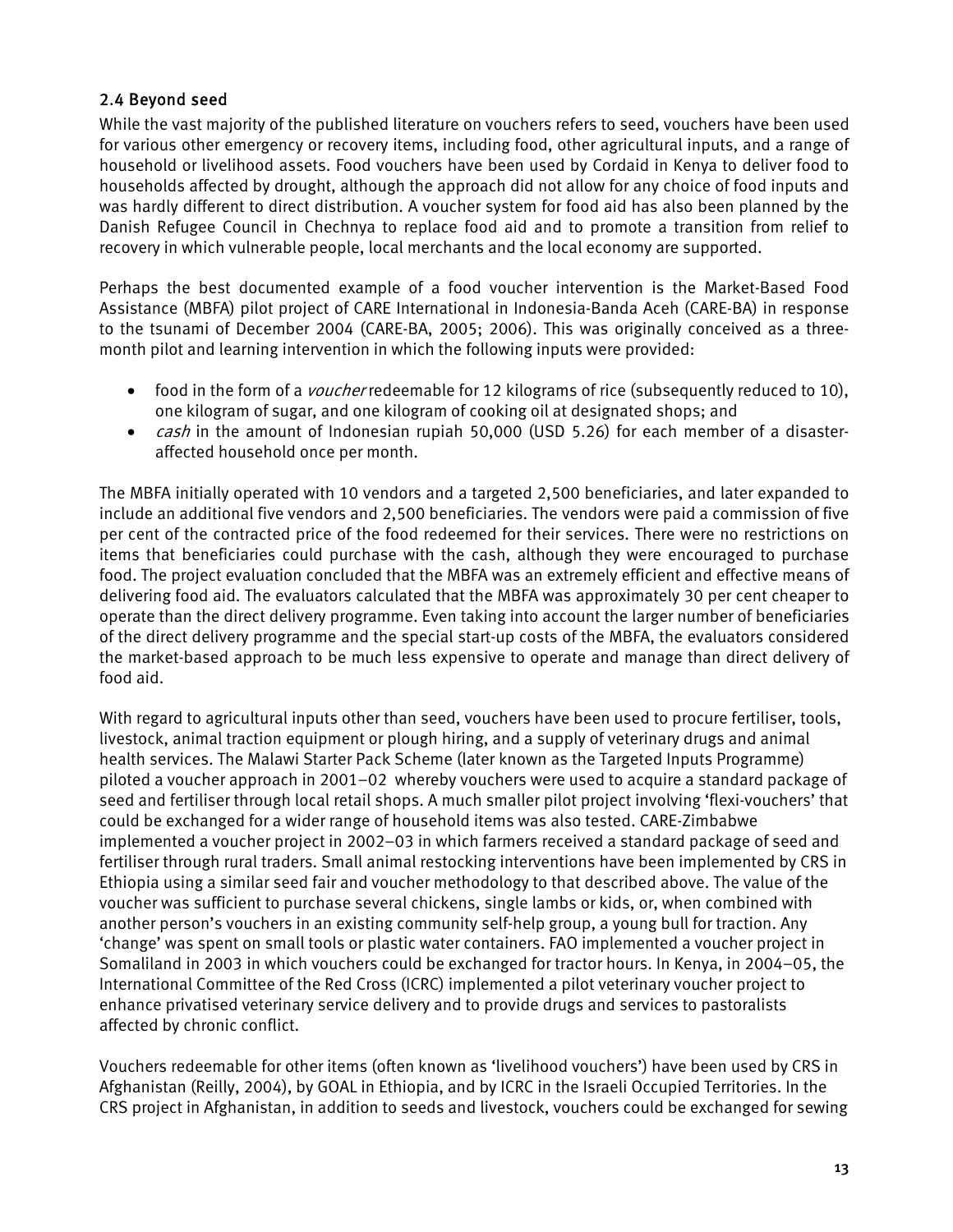<span id="page-13-0"></span>machines, fuel, and carpet weaving materials. In Ethiopia, the GOAL project provided vouchers that could be exchanged for bed nets and safe water. ICRC's urban voucher programme in the West Bank has been operating since 2002 across nine urban centres, involving 73 traders. Beneficiary households are given a voucher worth USD 135 every six weeks, which they exchange for a range of fixed goods (olive oil, flour, soap, tea, sugar and vegetable fat) worth 30 per cent of the voucher value as well as a selection of various household essentials (rice, tea, pulses, tinned foods, fresh fruit, meat, vegetables, dairy products, an assortment of hygiene products<sup>3</sup>, non-food items<sup>4</sup>, books and stationery) worth 70 per cent of the voucher value. Excluded items include tobacco, alcohol, powdered milk, baby formula milk, electrical goods, telephone cards, building materials and vehicle accessories. The voucher programme is implemented in conjunction with a rural relief programme and has a significant impact on the local economy.

# 2.5 Why and when vouchers tend to be used

In general, vouchers appear to be used in situations where cash might be preferred but is either not possible or not appropriate, or when an intervention aims to promote a particular commodity or market. Different reasons for using vouchers might include the following:

- as a precursor to cash programmes;
- when implementing agencies or governments have fears about cash programmes due to insecurity or corruption;
- where there are concerns that cash might be used for antisocial purposes (for instance, alcohol or drug abuse);
- when donors are unwilling to fund cash programmes;
- when a specific sector or commodity is to be promoted;
- where vouchers and/or fairs aim to promote markets; and
- when the cash economy is weak or non-existent.

ICRC's West Bank voucher scheme has been described as a precursor to cash programmes,<sup>5</sup> and interviews with donors have revealed that they will fund voucher schemes simply because they are either unwilling or unable to fund cash programmes. In some cases, the implementing agency would like to undertake a cash programme but is afraid that it may be difficult to avoid problems relating to corruption and insecurity, particularly during a conflict.

Situations in which a specific sector or commodity is to be promoted might either stem from donorimposed categorisations and budget lines relating to, for example, food security or agriculture, or they might occur where vouchers are one step in the broader process of agricultural recovery. In more developmental programmes, the preference for vouchers might also be due to the desire to create or encourage a specific type of market. In the case of seed, although direct distribution provides large profits to the companies supplying the seed, it is also seen as undermining the long-term development of commercial seed markets because seed companies are responding to the demand of the implementing agencies, not necessarily the demand of farmers. Vouchers are preferred because of their ability to promote such markets through the establishment of more direct links between farmers

<span id="page-13-1"></span><sup>&</sup>lt;sup>3</sup> Hygiene products include shampoo, sanitary pads, detergent, dental care items, nappies, cleaning materials, toilet paper, and soap.

<span id="page-13-2"></span><sup>&</sup>lt;sup>4</sup> Non-food items include blankets, cutlery, buckets, jerry cans, crockery, towels and pots.<br><sup>5</sup> Cash Learning Project E-mail discussion forum, 24 November 2005

<span id="page-13-3"></span>Cash Learning Project E-mail discussion forum, 24 November 2005.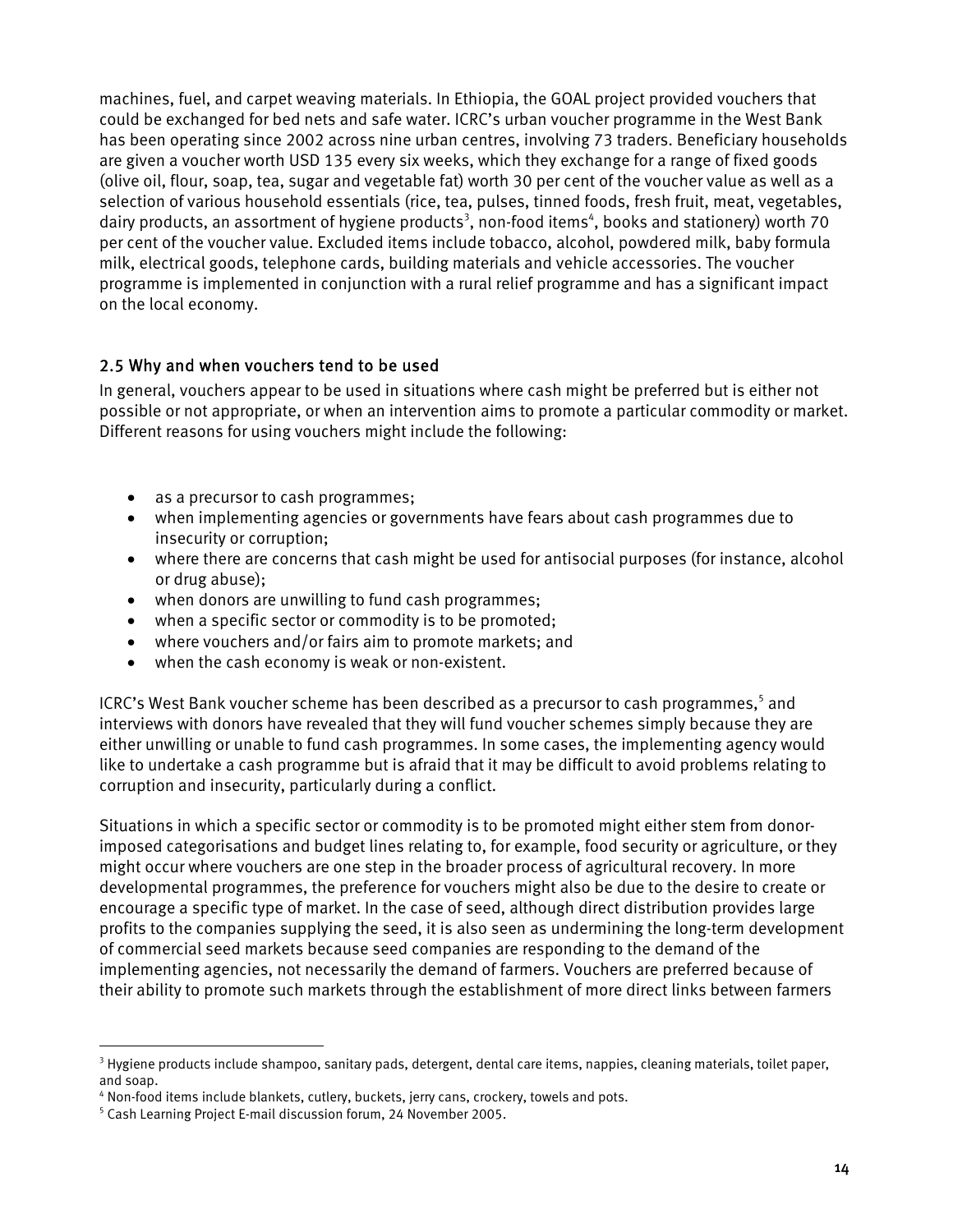and the companies providing the seed. This is examined in more detail in the Mozambique case study presented in Section 5.

Given the rationale of seed vouchers outlined at the beginning of this section, seed vouchers ought to be used in situations where seed is locally available but there is a clearly defined problem of access. As will be shown, however, the fact that such detailed needs assessment rarely takes place implies that this is not the case. A recent study in the Great Lakes region of Central Africa clearly illustrates the frequency with which aid agencies fail to understand adequately the problems to be addressed (Levine, Chastre and MacAskill, 2004).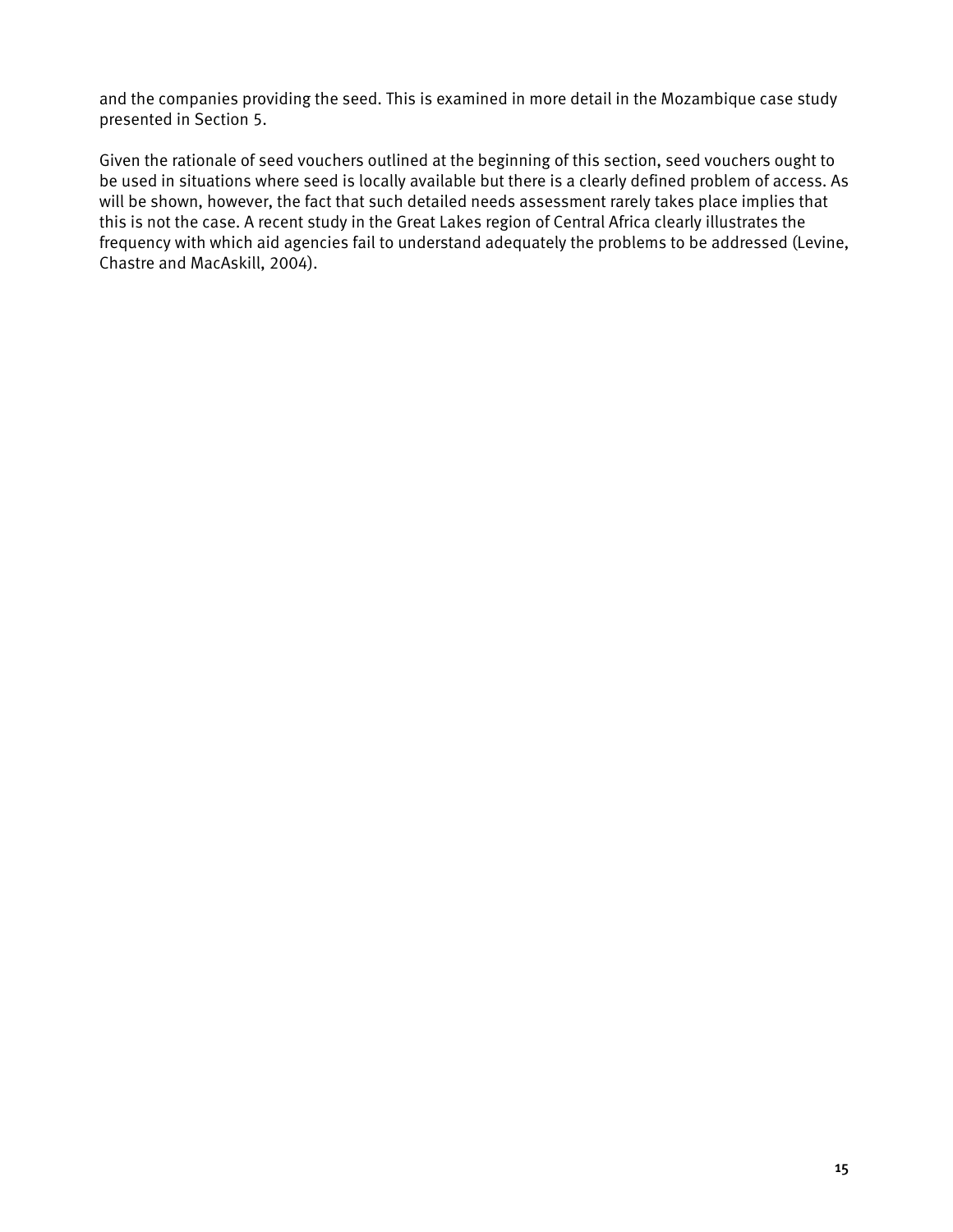# <span id="page-15-0"></span>3. Background on the seed sector, emergency seed provisioning and seed market development

# 3.1 Formal and farmer seed sectors and the impacts of disaster

Most of the seed used by small-scale farmers today is sourced through informal channels, often referred to as the local or farmer seed system. Direct seed distribution is thought to undermine farmer seed systems, while vouchers and seed fairs are said to strengthen them (Remington et al., 2002); these arguments will be explored in Section 6.8. Although much of the seed sown by farmers is generally that which has been saved from the previous harvest, seeds are also commonly acquired as loans, gifts or exchanges made with other farmers or through purchases at local markets. The grain market is an important source of seed. Farmers are careful in selecting the right variety and then regularly 'clean' it by removing broken or shrivelled grains when they buy grain for use as seed. Even though traders bring grain from distant areas, farmers are aware that not all varieties are suitable to the local conditions and recognise the adapted ones. In some grain markets, grain is differentiated from seed and fetches a slightly higher price because it has been selected and cleaned by the trader. In general, women have the main responsibility for selecting and saving seeds from the crop harvest. In many villages, some women and men farmers are recognised as 'seed specialists'. Frequently, it is these specialists who also act as farmer seed vendors at seed fairs. Many of the varieties cultivated by farmers are those which have been handed down from one generation to the next, yet new varieties are incorporated into farmer seed systems through interactions with traders or farmers in other areas. New varieties can also be obtained via interactions with the formal seed sector.

The relative wealth of farmers constitutes a significant determinant in their modes of seed acquisition; better-off farmers tend to save seed of grain crops from one season to the next, but seed of legumes and other crops with a low multiplication rate are more difficult to save. Poorer farmers in particular find it difficult to save seed because they tend to produce less and have lower yields. It is also the poorer farmers who suffer most in times of crisis in that they often do not have the assets necessary to purchase seed on local markets or to exchange seed with other farmers.

Farmer seed systems are distinguished from the formal seed sector which includes the public and private institutions involved in the research, production, multiplication and dissemination of seed. The private seed sector is composed of seed companies, seed retailers and/or stockists. Improved or modern varieties (MVs) that are developed through public sector breeding and selection programs regularly have limited impact due to the failure of formal seed systems to disseminate them effectively, hence the involvement of non-governmental organisations (NGOs) described below. In most countries, the national seed service is responsible for increasing national seed productivity through the promotion and protection of seed quality and the supervision of control of quality (both domestic and imported). This includes all activities relating to inspections of fields or seed production and laboratory analysis to certify seed quality. Seed legislation includes sanctions on those who are found to be selling low quality seed. In situations of economic and/or political crisis, state and parastatal seed supply mechanisms may cease to function, and private sector seed companies may shut down their operations either temporarily or permanently.

The farmer seed sector tends to be considerably more resilient than the formal seed sector in the face of disaster. Assessing the impact of a disaster on farmer seed systems requires an understanding of the crisis itself (type, timing, duration, scale and intensity), the socio-economic impacts on local populations (migration, displacement and changes in household composition), the functioning of local markets, the mobility of farmers and traders, and the assets available to farmers, including their ability to draw on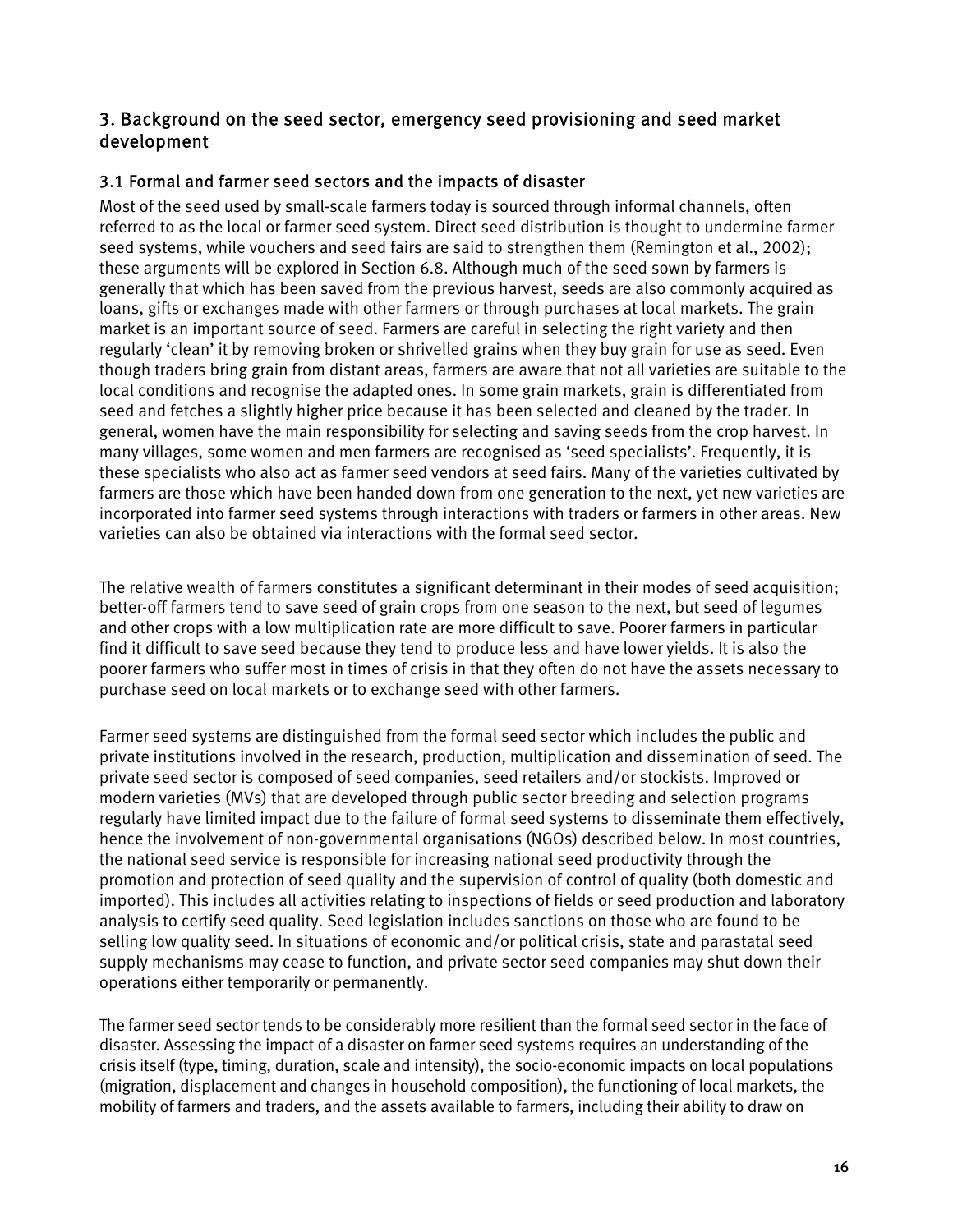<span id="page-16-0"></span>existing social networks (Longley et al., 2002). The responses of farmers to a crisis frequently involve changes in their agricultural practices and cropping patterns. Saved seed and other inputs, particularly labour, may become a constraint, and farmers may compensate for this by acquiring seed from other local sources or by switching their crops and crop varieties to types that require less labour. Different crops are affected by disaster in different ways (Sperling, 1997) and farmers may alter their cropping patterns by substituting crops and crop types.

The limited impact of public sector seed systems—whether due to a lack of resources, general inefficiency or the consequences of civil conflict—has prompted many NGOs to become involved in local-level seed projects in recent years. These donor-funded activities have the potential to bridge the gap between formal and farmer seed systems, but they often fail to understand the latter and instead merely replicate features of the formal seed system at the local level. Moreover, the short-term planning frame of emergency interventions means that the varieties provided by such projects tend to be whatever is commercially available or whatever can be sourced from the grain market and conditioned as seed for large-scale procurement (hence the shift to vouchers and fairs). NGO seed interventions regularly attempt to link relief and development via a transition from DSD to local seed production schemes and seed banks, which are thought to address the perceived yet often misplaced need to increase local seed availability. In practice, there is very little (if any) evidence that such schemes achieve any sustainable impact (Tripp, 2001).

# 3.2 Local and modern varieties in emergency seed responses

Although the terms 'local' and 'modern' are used to describe different categories of crop varieties, farmers themselves rarely make such a distinction, and there is some element of blurring between the two. Local (or traditional) varieties refer to those that are the product of farmer selections and exchanges. They tend to be well adapted to local conditions and display characteristics preferred by farmers. Modern (or improved) varieties are the result of formal sector plant breeding or selection processes and are likely to be higher yielding than local varieties when planted in optimal conditions. Some modern varieties may be bred for certain characteristics, such as disease or drought resistance, or early maturity.

Two opposing views exist among agencies and individuals regarding the role of local and modern varieties in the implementation of emergency seed relief projects. Many agronomists or seed specialists who have been trained in the formal sector believe that the spread of MVs will lead to increased productivity and food security in traditional farming systems. These individuals therefore regard emergency seed projects as an efficient way of promoting MVs and increasing productivity. An opposing view is espoused by those who believe that it is best to provide 'local seed' to farmers affected by disaster since it is better adapted to local conditions. In some cases, 'local seed' is synonymous with local varieties, yet there are examples of projects in which seed of modern varieties is procured within the country and is considered as 'local', illustrating the misunderstandings that commonly occur in efforts by emergency seed programmes to promote 'local' varieties (Jones et al., 2002).

Given the widespread failure of formal seed systems to disseminate seed of modern varieties to farmers effectively, emergency projects might be regarded as an opportunity to get such seed out to farmers. Yet the aim of any project involving MVs should not be to replace local varieties but to widen the choice of varieties available to farmers. Not all farmers will necessarily want to adopt the MV in question, and nor should they be coerced into doing so, but it is reasonable to let farmers test MVs and decide for themselves whether they should adopt it.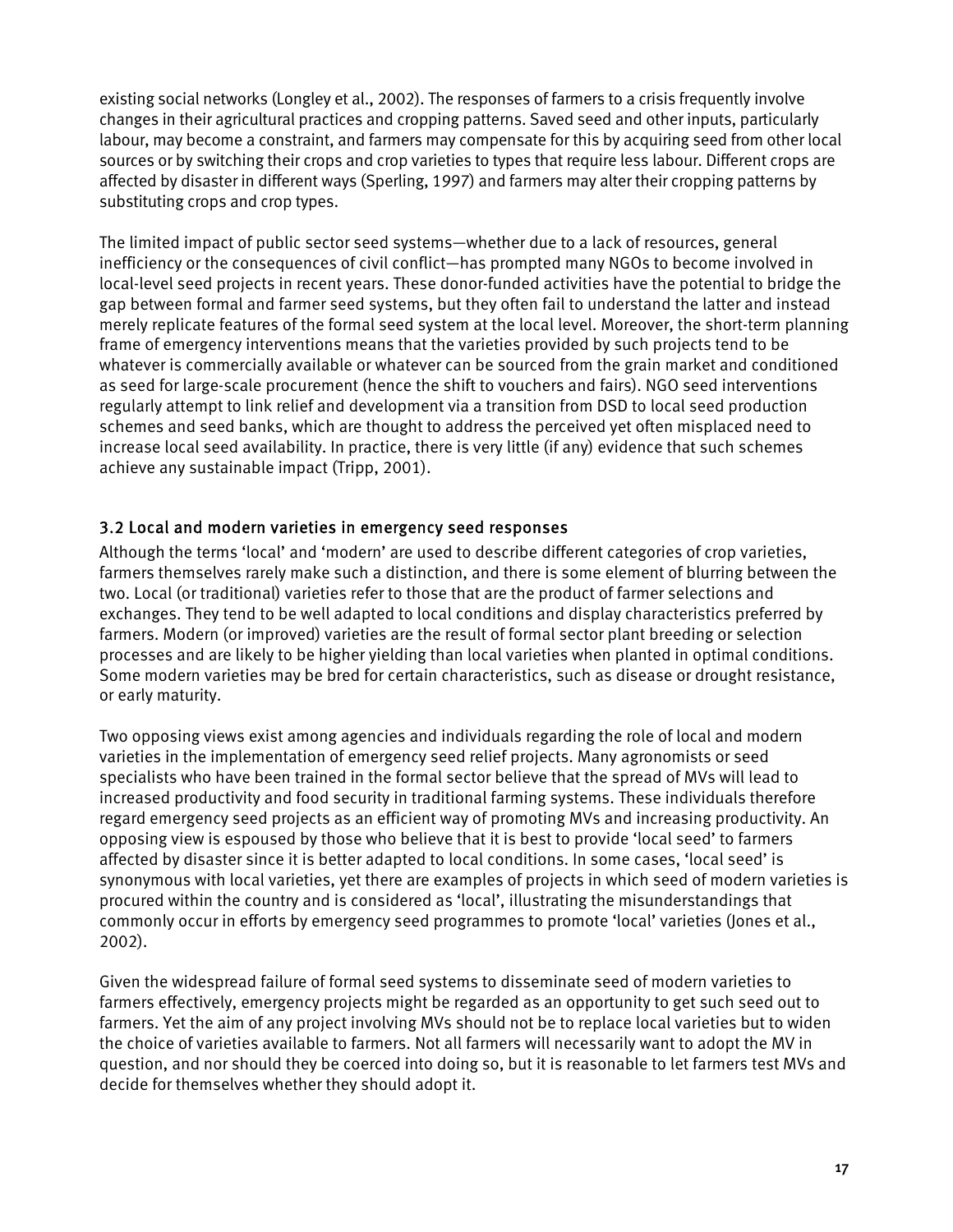# <span id="page-17-0"></span>3.3 Seed market development

Emergency seed projects have been criticised for their tendency to undermine the development of commercial seed markets. Direct seed distribution—in which large quantities of seed are procured from commercial seed companies—inhibits the development of a sustainable, market-based input marketing system. Instead of responding to demand for agricultural inputs from farmers, commercial companies are reacting to the demand from those agencies that implement seed distributions. Thus, the link between the consumer and the private sector is interrupted by the presence of the implementing agency: the seed companies have no knowledge of farmer preferences; and the farmers have no means of recourse to come back to the company in the event that they are dissatisfied with the seed provided. Companies find it more profitable to sell large quantities of seed to donor-funded seed relief programmes rather than to invest in the development of wholesale and retail marketing chains. In southern and eastern Africa, the frequency of relief seed programmes is such that a number of companies have emerged to provide seed almost exclusively to the relief seed market (Rohrbach, Mashingaidze and Mudhara, 2005; Bramel and Remington, 2004).

Vouchers are thought to promote the development of commercial seed markets by increasing the purchasing power of farmers and consequently increasing effective demand for modern varieties (in cases where it is possible to exchange vouchers for MVs). Such voucher programmes also increase effective demand by making farmers aware of the modern varieties available through the formal seed sector, and allowing them the opportunity to acquire small quantities of these varieties to test on their farms, which they might then purchase for themselves in subsequent seasons. Voucher programmes may also make MVs more widely available in remote rural areas than would otherwise be the case with the existing distribution mechanisms of the formal seed sector.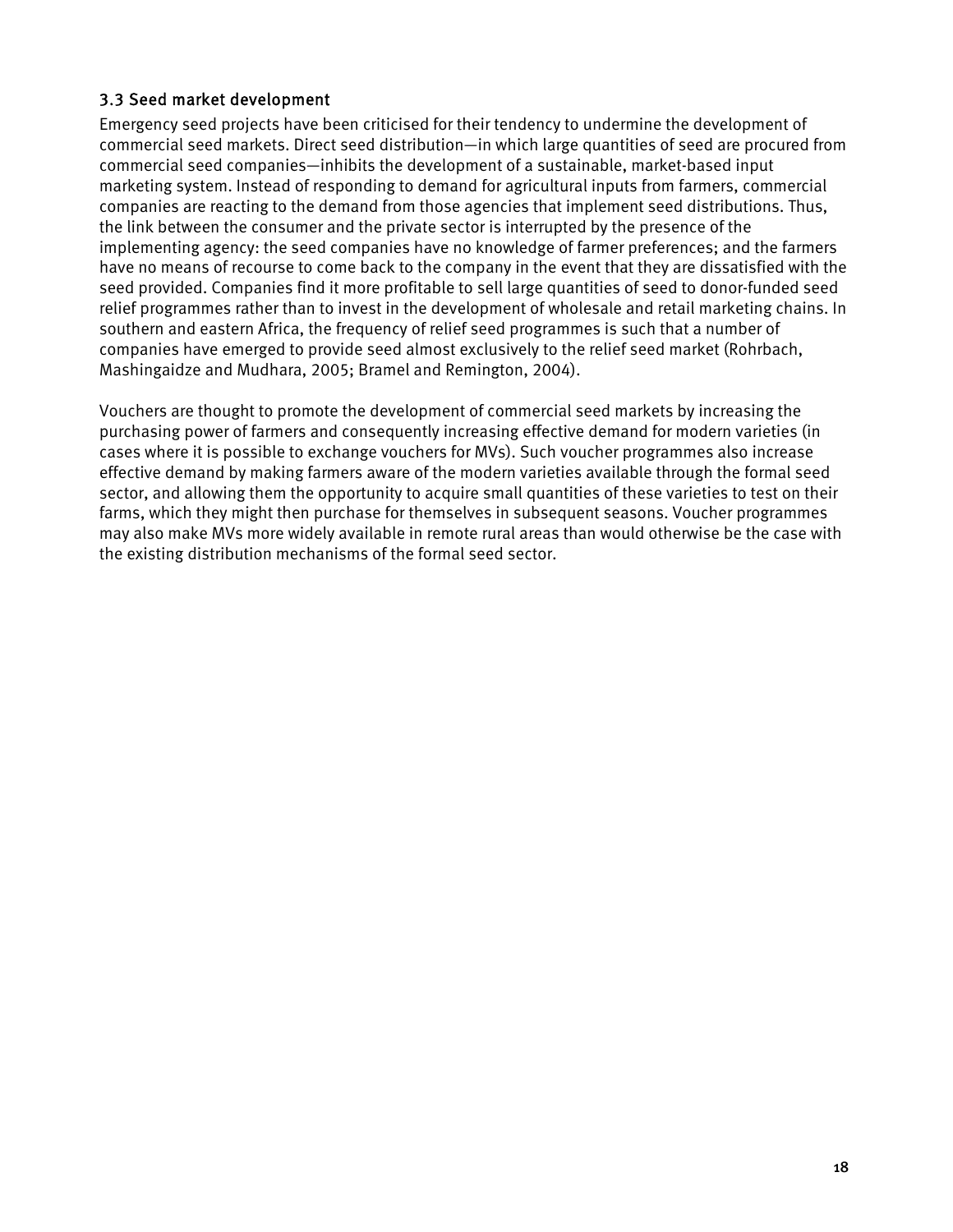# <span id="page-18-0"></span>4. Ethiopia: a comparison of seed voucher approaches in response to the 2002–03 emergency

# 4.1 The 'relief seed system' of Ethiopia

 $\overline{a}$ 

Ethiopia has suffered from recurrent drought for at least the past 30 years, prompting a succession of emergency responses. With the exception of three years (1985–86, 1988 and 1995–96), there has been a disaster response every year since 1983–84. The nature of the disaster is usually described as a combination of drought and chronic vulnerability. Poverty is generally seen as the underlying cause of chronic vulnerability due to a lack of assets and endowments, low or variable rainfall, high population density and low natural resource endowments (Bramel et al., 2003). Political and economic reforms and a lack of effective agricultural market development have done little to alleviate these high levels of rural poverty (Dercon, 2002; Guinand, 2002). Direct seed distribution has been implemented with such regularity in response to drought and crop failure that it has led to the institutionalisation of a 'relief seed system', which is considerably more developed than the formal seed sector of Ethiopia<sup>6</sup> (Bramel et al., 2003). FAO, DFID and others have raised concerns about the impacts of this repeated distribution of relief seed on seed security.

Seed needs are assessed alongside food needs assessments which are carried out at least twice a year, once in October/December for the *meher* (long rains) season, and once in June/July for the *belg* (short rains) season. The data collected include information on crop production estimates, crop production area, livestock status, market prices, human health standing, general food security and the weather. These data, together with additional information from local officials, are used to determine the number of 'affected households' requiring assistance, including both food and seed. Thus, a methodology designed essentially to determine food needs has also been used to determine seed needs[.7](#page-18-2) Additional information from local officials includes data gathered from local communities to identify the exact quantity and type of seed needed. It would appear that all affected households were assumed to be in need of seed. The assessments described above are generally used to determine seed needs at the national level for the emergency appeals made to donors.

In terms of seed security, seed availability is generally assumed to be the problem in Ethiopia. For example, a typical justification for the need for seed assistance is that 'farmers have consumed or lost their grain seeds and have been forced to sell agricultural tools and oxen to buy grain' (Bramel et al., 2003, p. 2). The appeal for 2003 reads as follows: 'Seed stocks are required in many crop-growing areas for the coming planting season. Seed availability in 2003 will be critical due to the poor production performance in 2002. The seeds have highly shriveled [sic] and are of poor quality for planting. Therefore, timely supply is critical to avoid inflated needs for the remainder of 2003' (DPPC, 2002, cited in Bramel et al., 2003, p. 2). However, a more detailed analysis suggests that seed of an acceptable quality to farmers is generally available in local markets but some farmers lack the means

<span id="page-18-1"></span><sup>6</sup> The 'relief seed system' comprises donors, institutions that procure the seed (e.g. the government of Ethiopia, FAO, EuronAid and various local and international NGOs), public sector seed producers, private sector organisations and individual licensed seed growers who produce the seed or grain (of local and modern varieties), organisations that distribute the seed, and finally the Peasant Associations (PAs) and beneficiary households that receive the seed. Many feel that the relief seed system that has emerged in Ethiopia in response to the constant need for emergency seed provisions has a negative impact on the development of the formal seed sector, which might otherwise meet the country's seed requirements in a more sustained fashion (Bramel et al., 2003, p. 8). 7

<span id="page-18-2"></span> $\frac{7}{1}$  In 2003–04, seed security was assessed using different indicators from those used to assess food security. The indicators included the status of the *belg* rains, the effect on seed stocks, the plant/replant cycle in terms of secondary needs, grain price, and the quality of grain in the local market (DPPC, 2003, cited in Bramel et al., 2003, p. 6). Yet when these data were reported in the United Nations Emergency Unit for Ethiopia (UN-EUE) field assessment (situation report), seed availability and seed access were appraised together (Bramel et al., 2003).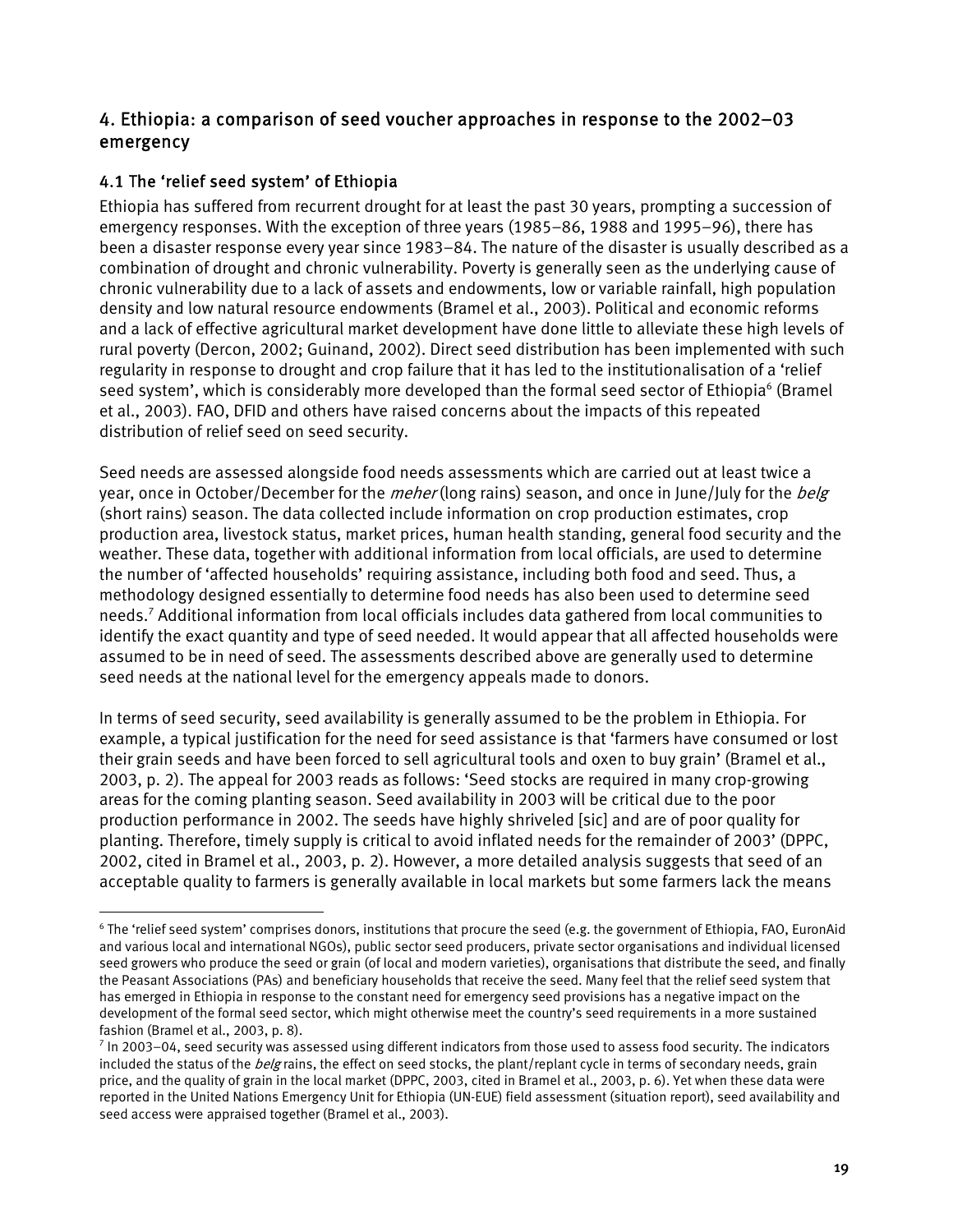<span id="page-19-0"></span>to access it (Bramel, Remington, and McNeil, 2004). The seed security situation for East and West Hararghe has been summarised as follows (Bramel et al., 2003, p. 1):

Farmers' seed security is related to household supply of own saved seed and availability of assets to access the market for most crops. The crop production system is very diverse with limited use of inputs. The productivity is inherently low and the droughts of the last two years have further reduced crop production. This has resulted in fewer farmers with adequate supplies of own saved seed. Thus more farmers must go to the market or utilize seed assistance. Farmers' access to the market requires cash, assets or credit but all of these are limited with the poor harvest due to the drought. Seed supply in the market is limited and the demand is high so the prices are high. Thus seed is available in the market but access to this seed is limited during droughts. In the market, the quality of the seed was acceptable to the households surveyed and the supply has been adequate to meet both the demand from farmers and the relief seed system during the drought.

At a more local level, surprisingly little assessment is carried out prior to the distribution of seed or even to determine the impact of a project after it has been implemented. A review of five DSD projects<sup>8</sup> described by Bramel et al. (2003, p. 9) reveals that:

interventions were considered to address the emergency. The process of implementation households, the communities, the target agricultural system, or the seed system. While all No specific problem diagnosis was used to design the intervention so no alternative mainly focused on the procurement and delivery of the inputs and was not reviewed. The impact of the intervention was considered in each of these almost exclusively in relation to technical adequacy. Thus the diagnoses and evaluations are very focused on the supply-side dimension of the operations; while the farmers, representing a possible demand for assistance, were not involved. …. No project evaluated the longer term impacts of the intervention on the these evaluations concluded with a list of constraints and future need or opportunities, it is not clear how these were addressed in future interventions.

Such findings are certainly not unique to DSD projects in Ethiopia, but what evidence is there that the use of seed vouchers represents an improvement in terms of assessment, implementation and impact? The following two sections describe two different approaches to seed vouchers implemented by CRS and CARE respectively in Ethiopia. Both were funded by USAID's OFDA as part of a pilot programme to demonstrate the advantages of vouchers over direct distribution, in terms of efficiency and effectiveness and of promoting a transition from emergency aid to development assistance (Gregg, 2004).

# 4.3 CRS seed vouchers and fairs

 $\overline{a}$ 

# 4.3.1 Background to the project: rationale and assumptions

The first SVFs to be implemented in Ethiopia were part of the CRS project entitled 'Emergency response through increased access to seed, water and sanitation', developed in response to the 2002 drought. The seed component of the project included the provision of seed through both SVFs (1,754 metric tonnes (MT) seed for 56,577 beneficiaries) and DSD (2,047 MT seed for 61,817 beneficiaries). Here we are only concerned with the seed vouchers and fairs, not the direct distribution. The project was implemented by eight partner organisations and included 163 seed fairs in 19 drought-affected

<span id="page-19-1"></span><sup>8</sup> The projects reviewed were implemented by CRDA (1995), CRS (2000), SCF-UK (2000), CARE (2001) and FAO (2002b).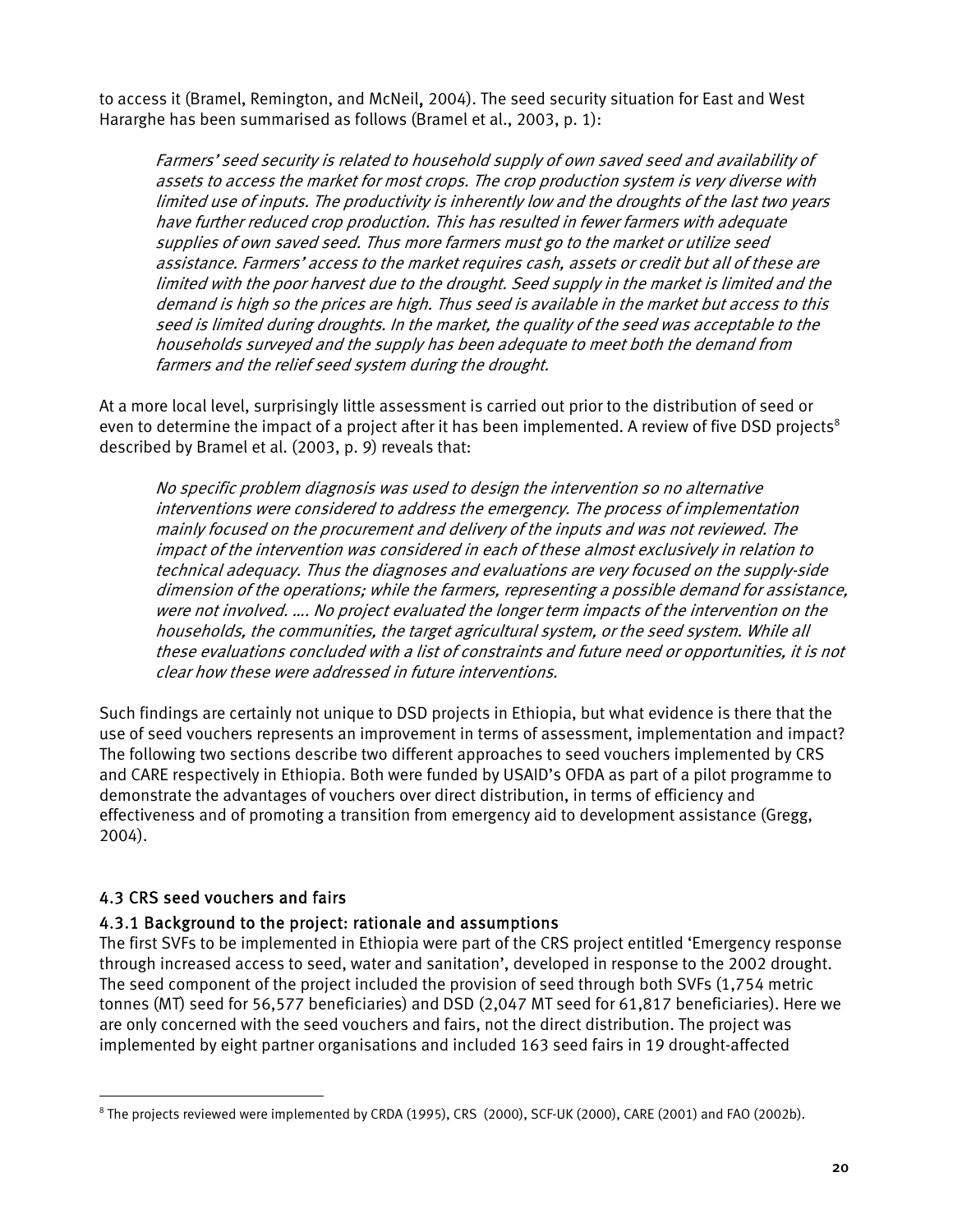Woredas in Oromya, Tigray, Amhara, Southern Nations Nationalities Peoples Region (SNNPR) and the Dire Dawa Administrative Council.

The SVF approach implemented by CRS in Ethiopia in 2002 was based on various assumptions and was intended to fulfil a number of aims, as shown in Box 1. More generally, it is also important to note the element of sustainability being promoted by CRS's SVF approach, and that it combines emergency and developmental objectives:

The infusion of cash into local economies, in the form of free coupons to exchange at seed fairs, is intended to kick-start a seed exchange process that hopefully will be repeated in future. Over time, in future seed fairs, coupons will be withdrawn and replaced by farmers' own cash, perhaps over a three-year period, and the entire system will continue on a real cash basis.... The seed fair is therefore a model for recovery from drought shocks that can be sustained into the future. It is both an emergency measure and a development activity (CRS/Ethiopia Program, 2003, pp. 10–11).

#### Box 1: Assumptions and aims of CRS-Ethiopia seed fairs

The seed fair concept is based on several important *assumptions*:

- It is assumed that the problem of acquiring seed for the next planting seasons is one of access to seed rather than availability of seed in the local community. Farmers just do not have the purchasing power to acquire seeds, but the seeds are locally available.

- It is assumed that local markets are strong and responsive. If one organises a seed fair, seed vendors will respond.

- It is assumed, and is indeed true, that farmers have tremendous knowledge of seed. They are the best ones to determine quality, viability, origin and productiveness of local seeds adapted to their particular agro-ecological zone. By looking, smelling and tasting, they determine seed quality. They are the best persons to select seed and crop varieties for their fields. They know which will thrive under their particular agro-ecological conditions. With this knowledge and freedom to choose, they have the highest likelihood of crop success.

The seed fair concept has certain specific *aims*:

- It aims to transfer the choice of seed and variety to the individual households.

- It aims to provide local seed, seed that already exists in the community.

- It aims to have the seed fairs organised and monitored by a local Woreda committee composed of NGO partner organisations, *Woreda* officials and peasant association leaders, a new organisation that can be sustained over time.

- It aims to create an opportunity for information exchange on local seed varieties and to introduce farmers to improved varieties from agricultural research centres and the commercial seed system.

- It aims to create an open and transparent market. This seed market can be sustained if it is followed up with continued training for farmers and local traders to improve the seed market chain.

Source: CRS/Ethiopia Program, 2003, p. 11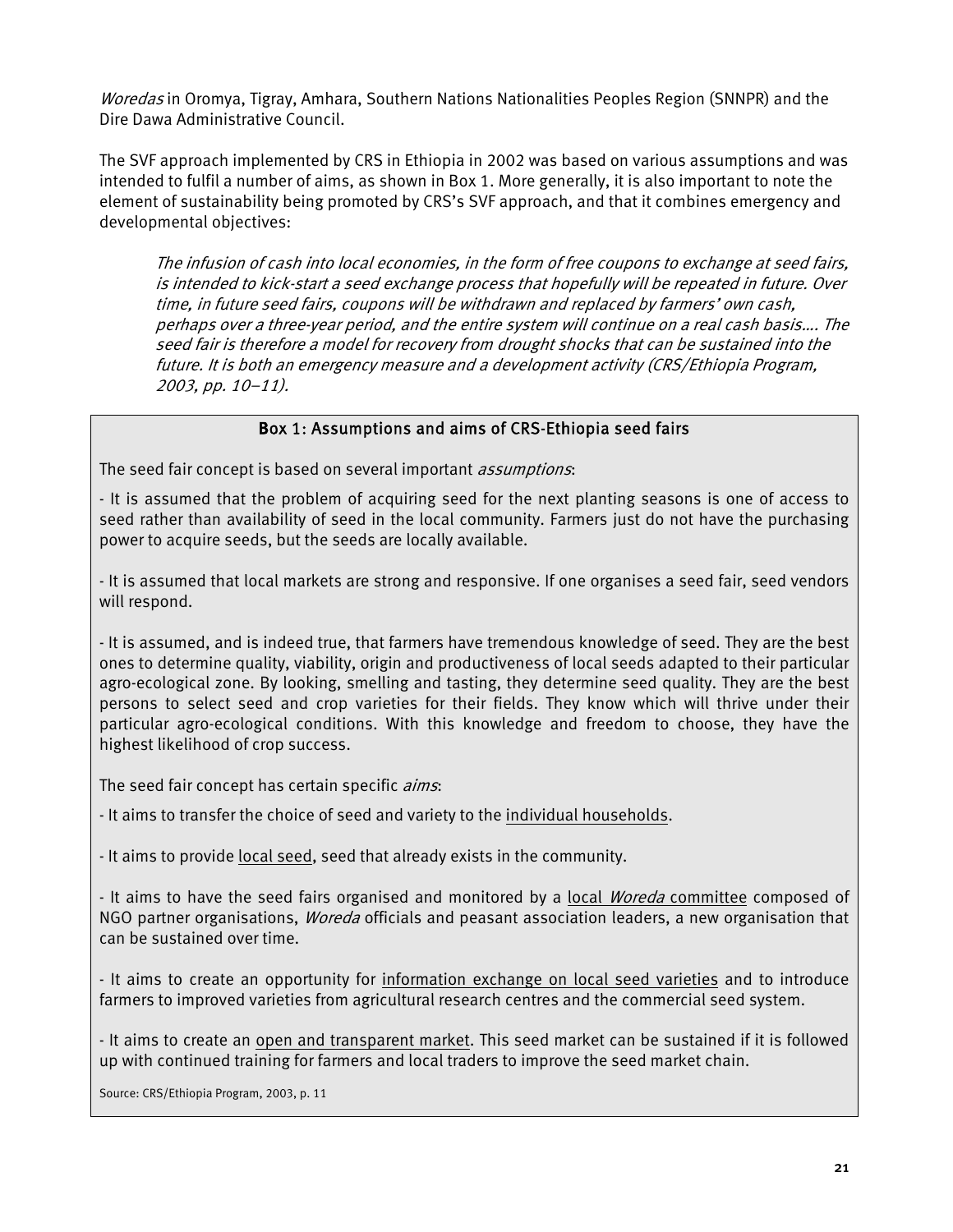# 4.3.2 Assessment and implementation

The need for a seed intervention was originally identified through the routine crop assessments described above and undertaken by government officials in drought-affected areas. This led to a call for proposals by USAID's OFDA to which CRS responded. The proposal put forward by CRS included data collected by its partner organisations regarding the target number of beneficiaries, the focus crops and budget needs. It is not clear how this information was collected, but the original proposal's budget totalled USD 2,930,586. Late in 2002, however, the Ministry of Agriculture (MoA) and FAO found that the need for seed had been underestimated and an additional grant of USD 976,456 was provided for supplementary seed distribution. This clearly illustrates that the initial decision to implement a seed intervention originated from the MoA, FAO and USAID and that CRS and its partners were merely responsible for determining who would benefit. The feasibility study that was conducted was carried out *after* the decision to implement seed vouchers and fairs had already been made (see below). In short, a detailed assessment of the problem and of whether or not a seed intervention would actually address it was never undertaken. Doubts about both the need for and appropriateness of DSD among individuals within FAO and the European Commission (EC) have led to calls for a national seed security assessment, but this has yet to be commissioned or performed.

The SVF approach was implemented by committees formed at the *Woreda* and PA levels, as described in Section 2.2.1. The *Woreda* committee consisted of an implementing partner representative and Woreda officials (from the Rural Development Council, the MoA, the Disaster Prevention and Preparedness Commission (DPPC), etcetera), while the PA committee consisted of the PA leader, Development Agent, implementing partner representative and sometimes a community representative. These committees were responsible for identifying families most in need, $^9$  registering the beneficiary households, and determining the seed varieties required by the beneficiaries and those varieties available though local vendors. Local seed supply and demand was assessed using an informal farmer and market survey tool,<sup>10</sup> combined with the knowledge of the committee members. Both committees then planned and organised the fair according to the criteria listed in Box 2. Each fair was supposed to have been limited to a maximum of 500 beneficiary households since previous experience had shown that this was a manageable size. However, some fairs included more than 500 beneficiaries when officials added needy families that had not been included on the original beneficiary lists, leading to some complications with registration, voucher exchange and monitoring. In general, though, the registration process was considered to be transparent and equitable.

The evaluation report describes the day of the seed fair as a very busy, hectic, long day for all involved. The process of registering the beneficiaries and issuing the vouchers was very time-consuming and limited the time available for them to purchase seeds. More time was necessary for the beneficiaries to select and purchase their seeds. Some of the beneficiaries felt that more local crops and varieties (such as Enset and sweet potatoes) should have been available. $^{11}$ 

<span id="page-21-0"></span><sup>&</sup>lt;sup>9</sup> Special emphasis was given to women-headed households since these are considered as most vulnerable.

<span id="page-21-1"></span><sup>&</sup>lt;sup>10</sup> This simple survey tool involves talking to farmers and traders to determine what quantities of seed are normally planted, the varieties locally available, their sources (whether local or from outside the area), and the price of seed (CRS, ICRISAT and ODI, 2002).

<span id="page-21-2"></span><sup>&</sup>lt;sup>11</sup> Enset has a very localised demand, only in the SNNPR. Sweet potato vines are rarely seen in local markets and tend to be exchanged among neighbours or relatives.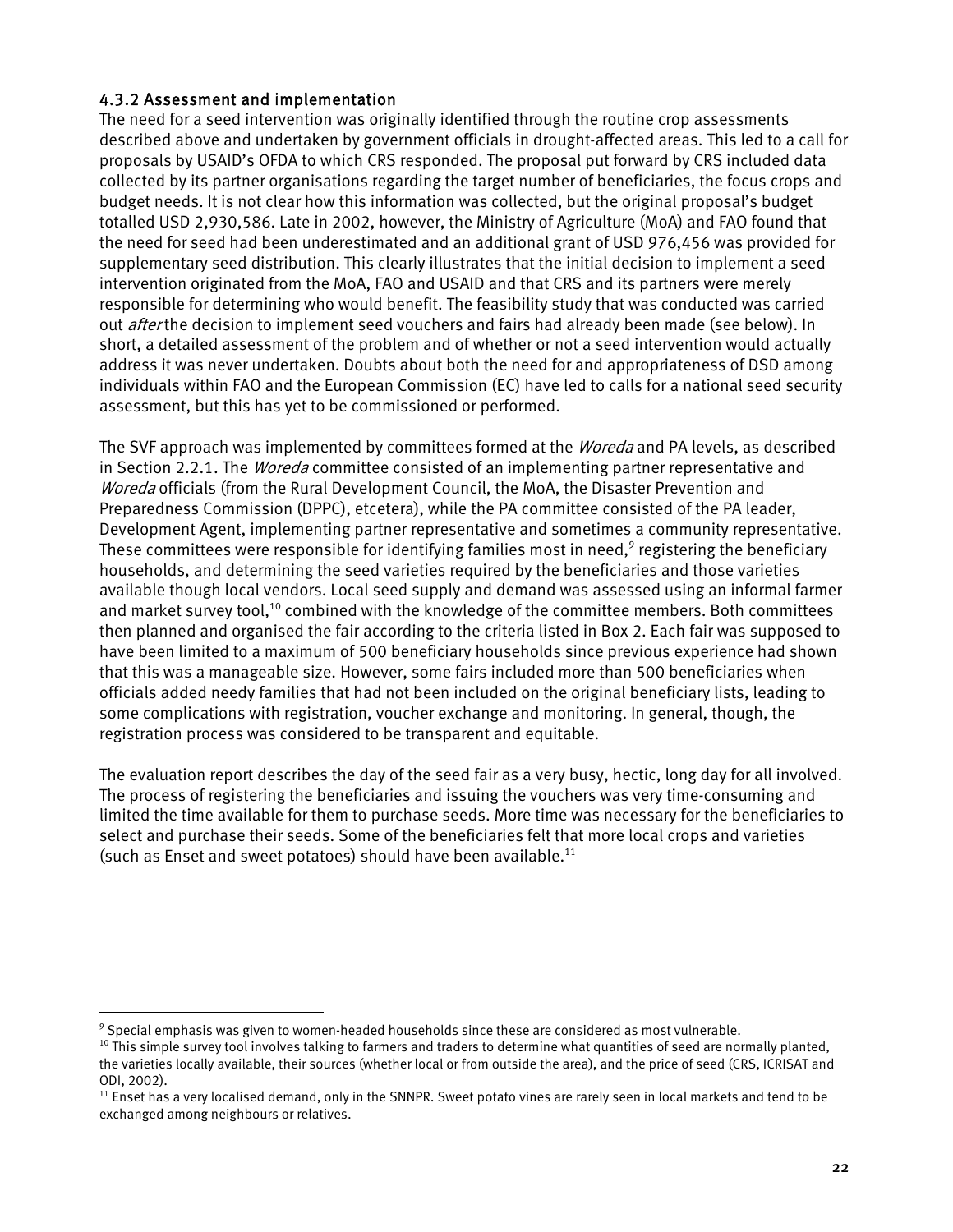# Box 2: Criteria for CRS-Ethiopia seed fairs

The *Woreda* seed committees had to take into consideration several criteria in order to make the seed fairs work:

Distance: The seed fair could not be too far from beneficiaries' homes or from where vendors are located. A balance of distance had to be struck. Since beneficiaries would walk to the fairs and would carry home the seed they obtained, the distance had to be manageable for carrying several kilograms of seed on their backs or on donkeys. At the same time, vendors would not be willing to travel too far to sell their seed. They had to consider their transportation costs for a considerable amount of seed without any guarantee of sale.

Timing: Ethiopia has two main planting seasons: the *belg* (short rains usually starting in late March and lasting a few months) and the *meher* (long rains typically beginning in June and lasting through September). Often crops planted in one of these seasons are different from those planted in the other season. The seed fair had to be conducted just prior to the planting season, fields had to be prepared and the appropriate seeds and varieties made available. If the fair was held too far in advance of the next planting season, the seed could be lost due to selling, consumed as grain or damaged by mould. If the fair was held too late, the seed could not be sown in that planting season and the benefit lost.

Type of seed vendor: Seed vendors, as much as possible, should be local farmers and vendors, as they should have the most preferred varieties of seeds. Other non-local seed vendors would be welcome to offer improved varieties of local crops for households to try.

Sensitisation: Both beneficiaries and vendors had to be sensitised as to how seed fairs worked and the value and use of the coupons. For example, beneficiaries could split their set of coupons to allow them to purchase various types of seed from any number of vendors and they could bargain on the price. Beneficiaries could not exchange coupons for cash, coupons could be used only on the day of the fair, and they could not be taken as souvenirs. Vendors, meanwhile, had to know their rules as well. Vendors were barred from colluding or fixing the price of seed. At the end of the day, vendors exchange the coupons they had acquired for cash.

Seed quality: The seed fair committee needed to ensure that the seed brought by vendors was of good quality. They did this by physically inspecting the seed lots brought by vendors on the day of the fair and by taking a sample for later germination tests. Once the seed passed inspection on the day of the fair, the vendor was registered to participate.

Price: The seed fair committee informed vendors that the prices of their seeds could not exceed 125 per cent of the local market price for that seed. One job of the committee on the day of the fair was to monitor the prices of seeds to ensure they met this criterion.

Coupon values: The seed fair committee had to determine the Birr value in coupons given to each beneficiary family. The value of the coupon per household had to match closely need and potential use of seed. Value was based on the size of the farm plot to be planted, the crop to be planted and the price of that seed. This caused coupon values distributed to vary widely from one *Woreda* to the next and from fair to fair. The intention was to be fair to needy families while stretching the funds available to as many families as possible.

Coupon redemption: Vendors would redeem coupons for cash at the end of each seed fair day. The proviso was that this had to be an easy process and one that would build trust between vendors and the seed fair committee so that these vendors would return for future seed fairs or work themselves into the local market system.

Source: CRS/Ethiopia Program, 2003, pp. 12–13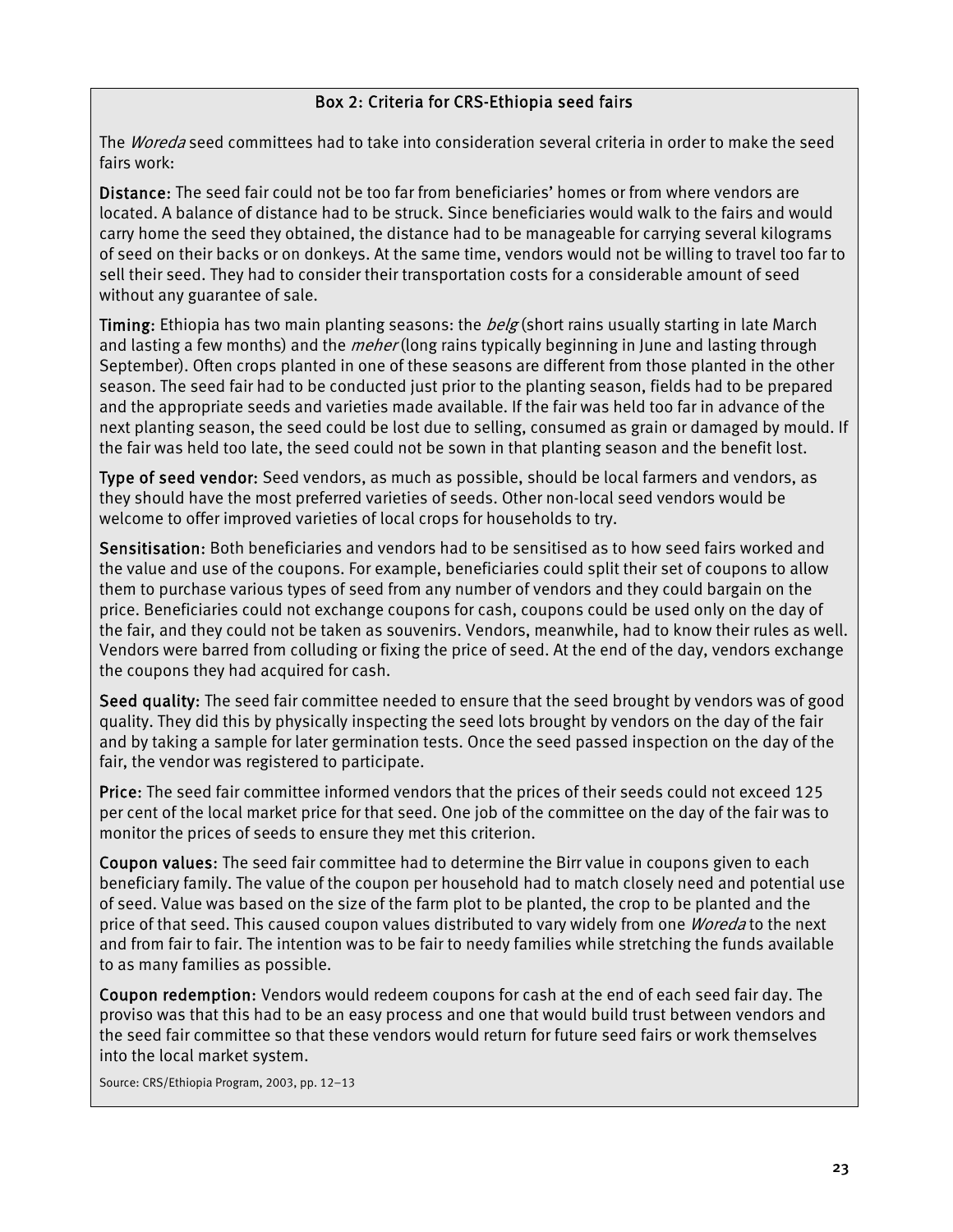# 4.3.3 Evaluation

 $\overline{a}$ 

The evaluation methodology included the seed fair exit questionnaire that CRS implements at all of its fairs. This questionnaire included 1,261 (two per cent of total) beneficiaries and 463 (14 per cent of total) vendors and post-planting interviews with 4,069 beneficiaries. CRS partners that had implemented the SVF approach conducted these interviews. Additional data from the beneficiary registration forms, seed samples collected from vendors, monitoring reports and focus group discussions with *Woreda* officials were also analysed as part of the evaluation process. Finally, an evaluation workshop was held with all implementing partners to undertake a strengths, weaknesses, opportunities and threats (SWOT) exercise. In general, the evaluation analysis revealed that the overall implementation of the SVF approach varied greatly according to the partner organisation responsible. This was because CRS brought in numerous partners (many of which were new to CRS) and because the SVF approach was a first experience for all the partners. Our focus here is mainly on the logistical aspects of the SVF approach, and is not intended to be exhaustive.

**Timing and location of seed fairs:** The timing of the seed fairs was determined by the partner organisations according to the readiness of fields for planting. Overall, the timing of the seed fairs was considered adequate: the vast majority of beneficiaries reported that the fields in their PA were either ready or would soon be ready to plant. In terms of seed fair location, beneficiary responses varied according to the partner organisation. With regard to the partner organisation that implemented the most fairs (EECMY-LWF), 95 per cent of beneficiaries felt that the seed fair was not too far. However, for three of the other partners, 30–40 per cent of beneficiaries felt that they had to travel too far to attend the fairs. This was because these partners were working in remote areas and had more PAs per seed fair site, and the site selection was based on proximity to seed vendors rather than beneficiaries.

Beneficiaries and vendor participation: The programme aimed to include 50 per cent female beneficiaries, but according to the seed fair registration data, only 38 per cent of seed buyers were women. Beneficiaries showed varying levels of understanding about voucher use due to the different sensitisation/training methods used by the partner organisations. In general, however, the majority of beneficiaries were sensitised effectively: more than 85 per cent of the beneficiaries of seed fairs organised by four of the partners indicated that they understood the Birr value of the voucher, that they could use vouchers to obtain more than one crop/variety, and that the vouchers could be used to purchase seed from more than one vendor. Regarding the vendors, there were three different categories of seed seller: farmers; traders; and 'other'[.12](#page-23-0) The seed sellers were male farmers and traders both with and without experience. Overall, the proportion of female vendors was 18 per cent. The type and experience of the vendors varied for different implementing partners, as illustrated by Box 3, which describes the vendor survey results provided by ECC-SDCOA and EECMY-LWF of Sidama. What is important to note is that much of the seed provided at the seed fairs by both farmers and (to a slightly lesser extent) traders came from very local sources and was thus appropriate for local farming conditions. Issues of seed quality are considered below.

<span id="page-23-0"></span> $12$  The 'other' category was relatively small and included large commercial seed sellers, representatives of the Bureau of Agriculture and Natural Resources, and the Orthodox Church.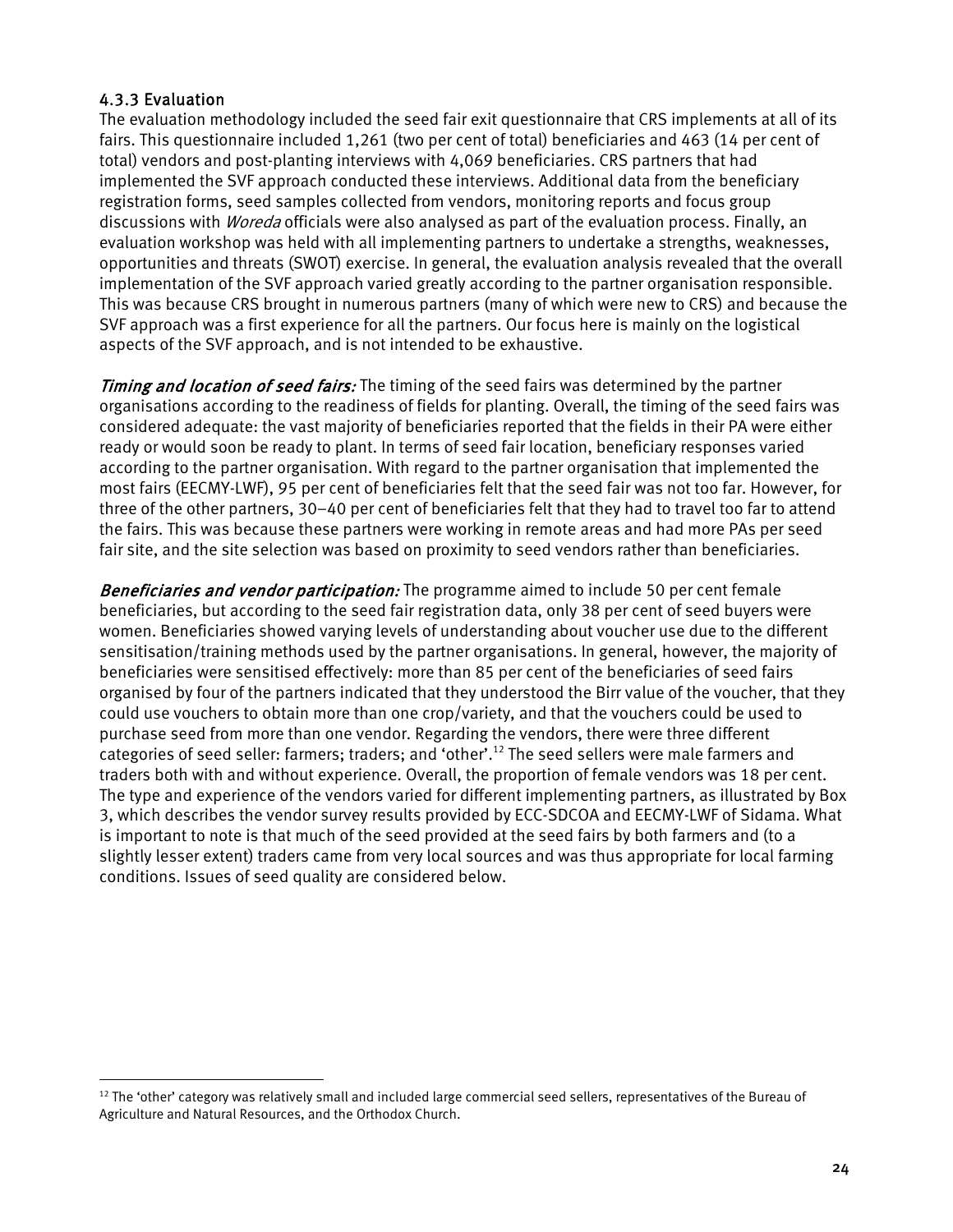#### Box 3. Some results from the vendor questionnaires for different implementing partners

Adigrat Social and Development Coordination Office (Ethiopian Catholic Church): Out of 175 seed sellers surveyed, 102 (58 per cent) were farmers, 66 (38 per cent) were traders, and seven 'others'. 'Others' were described as commercial seed sellers, sellers from the Bureau of Agriculture and Natural Environment, and the Orthodox Church. The Orthodox Church sold seed that had been collected as alms. The farmers included 34.7 per cent females, and 82 per cent were first time seed sellers. The traders included a lower proportion of females (27 per cent), but a higher proportion of the traders had more experience of selling seed (28 per cent had sold for between one and five years). The farmer seed sellers sold more seed from their own production than did the traders. The trader seed sellers sold similar proportions of seed from three different sources: obtained from their own production; bought from local farmers; and purchased from farmers in other locations. Interestingly, around three per cent of the farmers and traders sold seed procured from service cooperatives. The sellers in the 'other' category sold from their own production and that obtained from farmers in other locations. About 34 per cent of the farmer seed sellers were selling their own production for the first time. Thus, the farmer seed sellers were the main source of very local seed and a high proportion of these were using the seed fairs as a first opportunity to sell seed.

EECMY-LWF of Sidama: Most (75 per cent) of the seed sellers interviewed were traders (34); nine were farmers; and two traders classified themselves as 'other'. Twenty-two per cent of the farmer seed sellers and 27 per cent of the trader seed sellers were female. This differs from the seller registration where there were no female sellers, suggesting that women sold some of the seed but the seller registered as male. The majority of the seed sellers had sold seed for between one and five years, and 25–30 per cent of the farmers and traders had sold seed for more than 10 years. Hence, seed sellers at these fairs were very experienced. The farmers mainly sold seed bought from other farmers (50 per cent) in the area, their own production (25 per cent), and bought from farmers in other areas (25 per cent). The traders mainly sold seed bought from farmers in other areas (65 per cent), purchased from local farmers (21 per cent) and their own production (six per cent). Consequently, farmer seed sellers were a better source of local seed than were traders.

Source: CRS/Ethiopia Program, 2003, Appendix 1

 $\overline{a}$ 

Seed types and quality: Beneficiary interviews revealed that seeds for 15 different crops<sup>13</sup> were available at the seed fairs. For each crop, the number of different varieties varied according to the location of the seed fair. In Kersa Woreda, for example, four varieties of maize were traded at one fair, and seven sorghum varieties were traded in a single fair in Dire Dawa. In general, there was a wide choice of locally appropriate crops and varieties available to beneficiaries. Seed fair exit interviews show that over 99 per cent of beneficiaries rated the quality of seed as either good or very good. Postplanting interviews showed that beneficiaries planted all the seed types they obtained at the fairs, confirming both the local appropriateness and the quality of the seeds. The post-planting survey also asked more detailed questions about seed quality in terms of physical cleanliness, germination and growth. In most seed fairs, over 80 per cent of respondents rated the seed as clean, although they were more satisfied with germination than overall growth. Poor germination and growth could either be due to poor quality seed or poor agronomic practices, or poor soil or weather conditions.

<span id="page-24-0"></span> $13$  Barley, wheat, maize, sorghum, teff, haricot bean, fava bean, chickpea, field pea, lentil, sesame, fenugreek, grass-pea (vetch) and linseed. Hanfets (a mixture of wheat and barley) was also available. Not all of these crops were necessarily available at all fairs. No seed fair had Enset, millets or potatoes.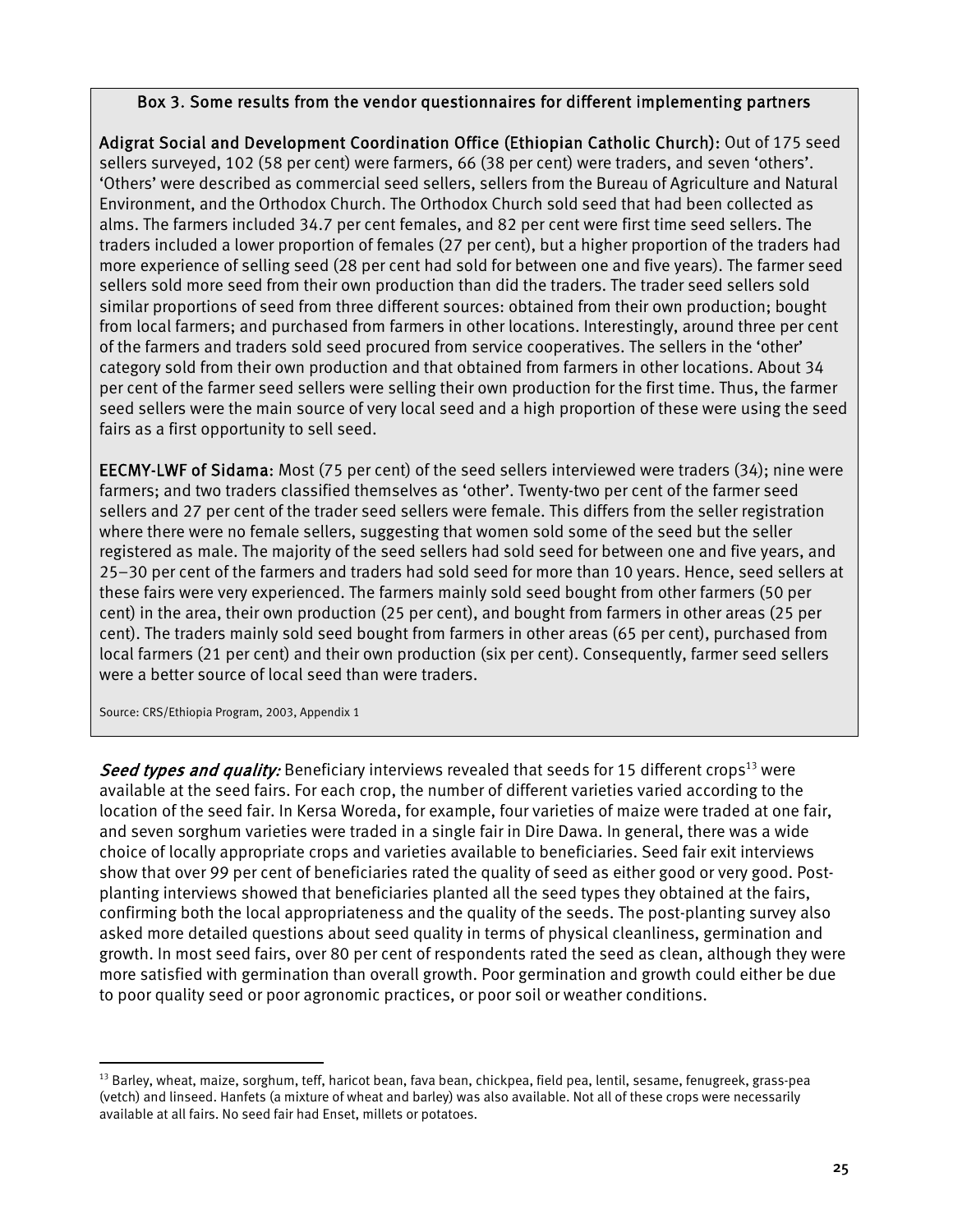<span id="page-25-0"></span>Seed price: Beneficiaries generally felt that the price of seed was too high compared to the normal local price, partly due to lack of time for bargaining. The prices of the inputs sold at the fairs were subject to negotiation between the individual voucher holder and the vendor and tended to be 8–10 per cent higher than 'normal' market prices, reportedly due to the distance that they had to travel. The price fluctuations both between fairs and within fairs was minimal. In some fairs, there were cases where there were only three or four vendors and there were problems with price collusion among vendors.

Voucher redemption: vendors did not report any voucher redemption problems.

#### 4.3.4 Outcomes and follow up

In the three years since CRS began implementing seed fairs in Ethiopia, increasing attention has been paid to the marketing aspect of seed fairs through the provision of seed enterprise training to allow a number of the original farmer beneficiaries to themselves become seed vendors. The fact that seed fairs have continued with very little prior needs assessment over the three years begs the question as to whether SVF have merely replaced the old 'treadmill'. There are also plans to 'wean['14](#page-25-1) farmers off seed vouchers by providing vouchers of a lower value so that farmers themselves have to meet some of the cost of the seed with their own cash. In this way, it is expected that the fair would ultimately be based on 'pure' market transactions rather than subsidised prices. The 'improved' seed voucher and fair approach described in CRS's 2004 project proposal explicitly includes 'linkages between targeted farmer seed producers and agriculture research centers, facilitating commercial seed enterprise involvement in fairs, developing markets for farmer grown seeds, training seed sellers in seed sourcing, record keeping, storage and marketing, and strengthening partner's capacity to respond quickly' (CRS, 2004, p. 15). In addition, the proposal seeks to promote further integration between the formal and the farmer seed system to allow farmers to access seed of new varieties.

Thus, the original aims of CRS seed fairs in Ethiopia have shifted over the years, from an emergency intervention to provide farmers with access, to an approach with more developmental objectives of market strengthening and access to new technologies. While this illustrates the potential of the seed fair approach to link relief and development over time, the evidence or needs assessment to show that this shift is appropriate appears to be lacking. The marketing and technology objectives of seed vouchers and fairs are explored more fully in the Mozambique case study in Section 5.

# 4.4 CARE seed vouchers

 $\overline{a}$ 

# 4.4.1 Background to the project

CARE's 'Hararghe Livelihoods Recovery Seed Voucher Project' was implemented in response to the 2002–03 food crisis to maximise the effects of food relief and to ensure that recovery would be achieved as quickly as possible. The project benefited 86,000 households in nine districts (Woredas) of East and West Hararghe; and vouchers worth 5,147,960 Birr were exchanged for 2,010.5 MT of seed. Seed vouchers rather than seed were distributed in order to 'empower farmers and ensure flexibility in their choice of seed types and planting times' (CARE, 2004, p. 1). The evaluation report also notes that the voucher approach 'supported the return to a market-based system'. The voucher approach described here was piloted after many years of conventional seed distribution in which it was recognised that farmers did not participate in seed purchasing, the timing of seed delivery, or have a choice of planting time. The project adopted a rights-based approach, emphasising the right of farmers

<span id="page-25-1"></span> $14$  The use of this term in the CRS proposal implies an assumed 'dependency' on seed vouchers by the beneficiaries. Given that the initial needs assessment was weak, such assumptions about the need for 'weaning' may also tell us more about the attitudes of the agency rather than the actual situation of farmers.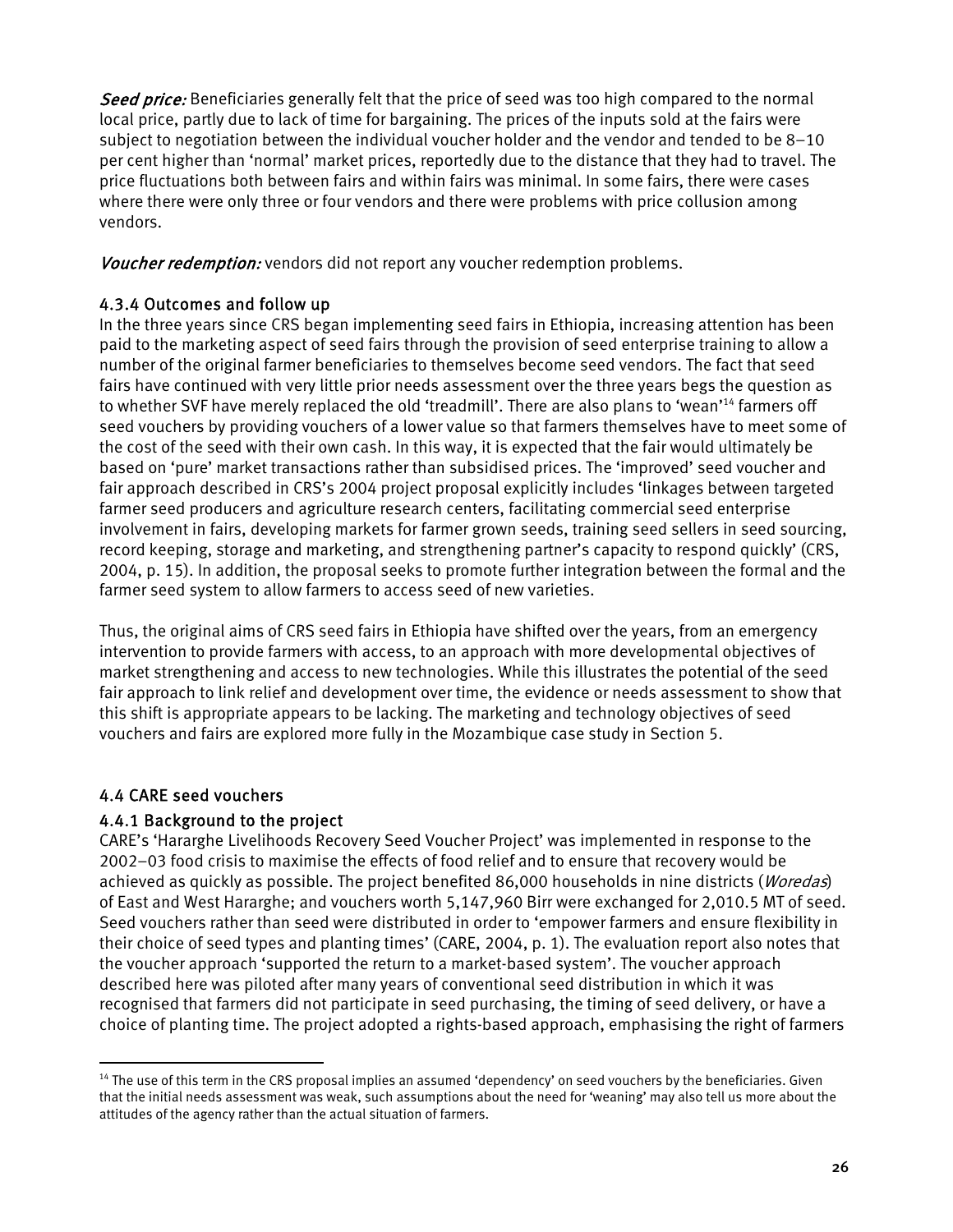to choose their preferred seed types and planting times. The objectives and rationale of the approach are summarised in Box 4.

# Box 4: Objectives and rationale of CARE's seed voucher project

The rationale for CARE's seed voucher project included the following considerations:

- A single type of seed is generally not appropriate for a whole district (that is, *Woreda*), let alone for several districts, especially since each district encompasses a variety of agro-ecological zones.

- The voucher system supports a broader planting time frame than is common with direct seed delivery programmes.

Different seed types offer comparative advantages in terms of yield, marketability, and nutritional content.

- Farmers know their own needs and circumstances, and have the right to make planting decisions based on that knowledge.

The three main project objectives were:

1. Promotion of self-sufficiency among drought-affected farming families in East Hararghe and West Hararghe through the provision of essential seeds for the *meher* or long rain planting season.

2. Use of a voucher-based system to ensure flexibility in the choice of seed type and planting times.

3. Support for a return to market-based systems.

Source: CARE, 2004, pp. 1 and 3

# 4.4.2 Assessment and implementation

The project report does not mention any specific needs assessment or feasibility studies undertaken prior to the project, nor does it mention the study of seed aid and farmer seed systems (Bramel et al., 2003) that was carried out by the International Center for Tropical Agriculture (CIAT), CRS, CARE-Norway and CARE-Ethiopia in the project area at roughly the same time that the project was being implemented. It is unclear whether or not this study was able to feed into the seed voucher project in any way, other than raising awareness of the need to understand better farmer seed systems and traditional seed management practices.

Before the project became operational, CARE conducted consultations with zone and *Woreda* government officials, vendors, farmers, and CARE field staff to develop systems for the distribution, redemption, and cashing of vouchers. Given the innovative nature of the approach, particular emphasis was placed on capacity-building and communication strategies. Capacity-building workshops had three components: (i) an overview of the project; (ii) discussion on traditional seed conservation methods; and (iii) simulations of voucher use to learn how supply and demand determines seed prices. Communications media that were developed included posters, flyers, and radio programmes.

Participants included 86,000 at-risk households who were identified by the Oromiya Regional Disaster Prevention and Preparedness Commission based on reports from *Woreda* and Zone DPPCs. Targeted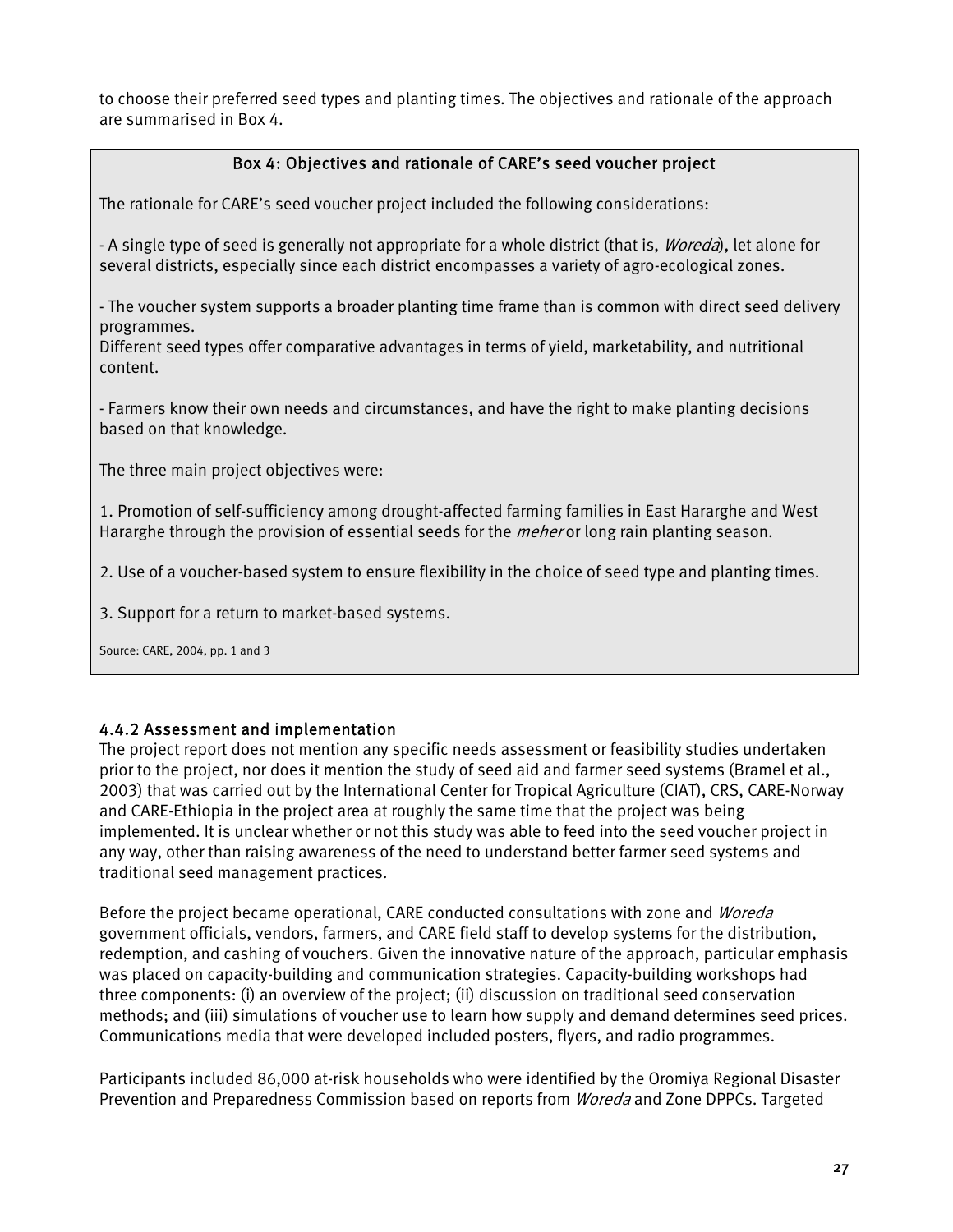households were those that: (a) were entitled to receive food aid; (b) were seed insecure;<sup>15</sup> and (c) had land for planting seeds. Each beneficiary household received three 20 Birr vouchers with a total value of 60 Birr (equivalent to USD 7). Vouchers were issued in the presence of the whole community, PA leaders, and *Woreda* representatives, allowing for the rectification of minor targeting problems (that is, double counting). It took three weeks to complete voucher distribution in West Hararghe, and a little longer in East Hararghe.

Each voucher had a serial number and two spaces for stamps: one stamp to identify where the voucher had been issued and the other to confirm the transaction between the beneficiary and the vendor. On the back of each voucher the vendor was expected to record the location of the beneficiary's Peasant Association, his/her landholding size, his/her family size, and his/her choice of seeds. In addition to recording this information on the back of the vouchers, the vendors were asked to use a logbook to note the voucher serial number, type of seed, voucher amount in Birr and the date of transaction.

Traders with either an established business and experience in the project zones (as certified by the local agricultural authorities), or those from elsewhere willing to partner local vendors with experience at the district level, were invited to supply seeds for the project. Vendors were selected according to the following criteria: (i) the posting of a 1,000 Birr bond<sup>16</sup> to demonstrate commitment to making seeds available at one or more of the market centres during the project period; (ii) a commitment to respecting the free market in which prices were to be determined exclusively by supply and demand; (iii) willingness to receive and verify the vouchers as per their contract with CARE-Ethiopia; and (iv) acceptance of CARE project monitors' right to oversee the voucher redemption process, to verify trader records, and to interview participants. How effective these mechanisms were in preventing malpractice is explored in Sections 4.4.3 and 6.2.

Approved seed vendors were invited to provide *meher* seeds at 24 selected market centres that were easily accessible to the beneficiaries. Due to a vigorous promotion campaign,, it was possible to have a minimum of two vendors at each market centre in order to give participants more choice and to keep prices competitive. Information from the project report reveals that the total number of vendors per market centre did not exceed six. Three monitors were present at each market to ensure correct implementation of the voucher system, record appropriate participant data, act as an appeals resource in the case of possible abuses, identify problems such as seed variety shortages or delays, and communicate any problems to the programme coordination unit. Vendors redeemed the vouchers for cash at CARE-Ethiopia zone offices, either when they had accumulated 1,000 vouchers or every 15 days.

A number of changes and recommendations were made during the course of the programme to ensure its smooth running—these are listed in Box 5. The large number of changes made in the course of implementation illustrates the lack of methodological experience of the voucher approach and the difficulty of introducing a new approach. The fact that the programme was able to address these problems as they occurred is very positive.

<span id="page-27-0"></span> $15$  It is not clear how seed insecure households were defined or determined.

<span id="page-27-1"></span><sup>&</sup>lt;sup>16</sup> The full value of the bond was returned to all participating traders when seed sales were completed.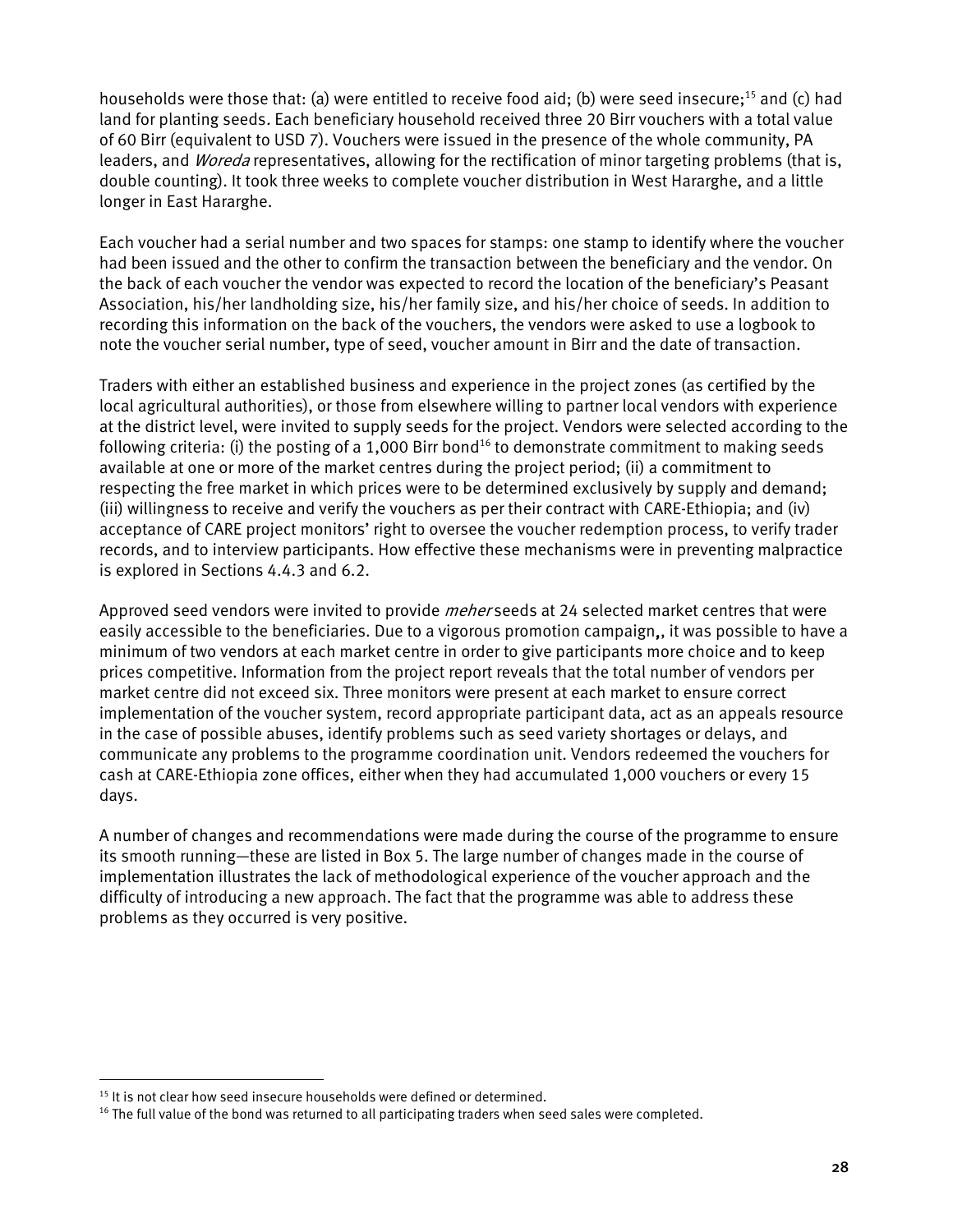# Box 5: Implementation changes made in the course of the CARE-Ethiopia project

The points below describe some of the ways in which the implementation approach was fine-tuned during the course of the project.

1. The finance departments of the two field offices were responsible for collecting the performance bonds. Receptionists were requested to provide good customer service and to put the vendors in touch with the appropriate person.

2. Every vendor who entered into an agreement with CARE was required to have a license; if the trader had no license, he/she could partner a vendor who did.

3. When vendors came for the performance bond, their responsibility for completing the information on the back of the voucher and in the logbook had to be explained.

4. Both offices needed to have access to enough cash to pay the vendors. A system needed to be implemented in conjunction with the CARE office in Addis Ababa in order to avoid delays in the transfer and/or replenishing of funds.

5. CARE offices recognised the need to distribute vouchers on the basis of agro-ecology, that is, starting distribution with lowland area farmers, since their planting season was shorter than that of farmers in midland and highland areas.

6. At every voucher distribution centre, 20–30 minutes of project orientation should be given to farmers to reinforce the message of the rights-based approach.

7. In all of the distribution centres, vouchers must be disseminated in the presence of five committee members, including government representatives.

8. Action was taken to establish a committee to deal with any monitoring issues that were beyond the scope of the monitors themselves. That is, appointing a new monitor in one of the markets to reduce tension between the monitor and a vendor and tightening of the monitoring of quality and seed price.

The following recommendations were made to minimise future problems:

- Arrange for a seed voucher radio programme to be broadcast on weekends, between 09:00 and 10:00, when most farmers are listening.

- In market(s) with only one vendor, depending on the location, more vendors should be invited to join, with a time limit of one week for accepting new seed vendors.

- According to the contract, seed vendors are entitled to collect cash every two weeks or after receiving 1,000 vouchers. Existing financial and authorisation procedures must be reviewed in order to ensure that this commitment is honoured.

- Ensure that delays in food distributions do not become a reason for participants to divert vouchers from buying seed to purchasing food grain.

- Advise voucher distributors and seed vendors to use the stamps on the vouchers appropriately and consistently.

- Improve communication with the field.

- While input from partners (Development Agents and Woreda DPPC members) is welcome, CARE staff need to be vigilant so that farmers themselves choose the seed they want to buy and the price they want to pay, unless professional help is deemed necessary.

- There was a concern that some seed vendors would bring in seeds from outside the Hararghe zones, which might result in introducing harmful weeds to the region. CARE monitors and agronomists were to take responsibility for ensuring that this did not happen.

- Due to the different growing seasons in West Hararghe, lowland farmers should have priority with regard to voucher distribution. This was not applicable to East Hararghe.

Source: CARE, 2004, p. 7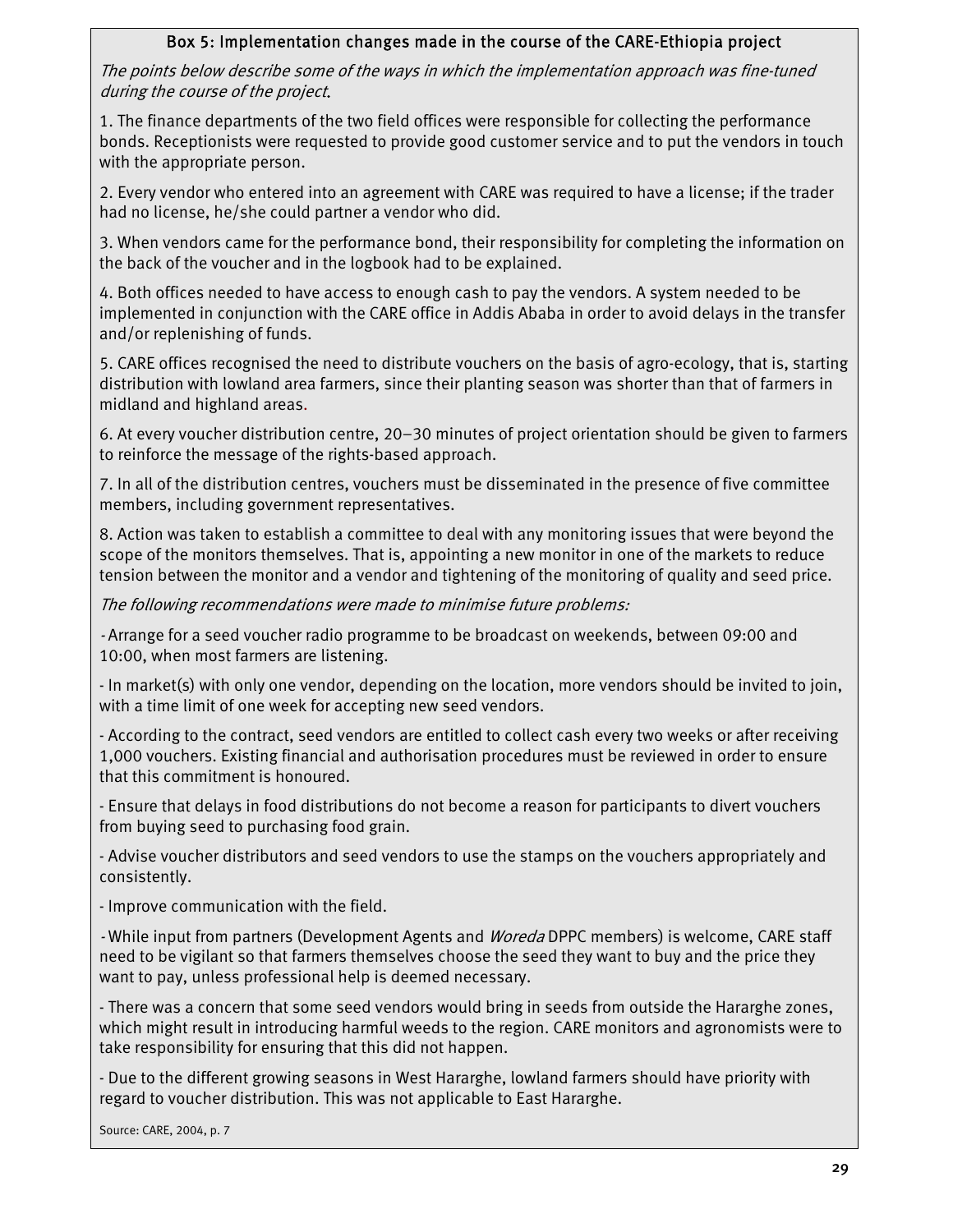# 4.4.3 Evaluation

 $\overline{a}$ 

In addition to the weekly monitors' reports, performance data were collected from 1,800 beneficiaries, 29 vendors, 20 Development Agents, 25 *Woreda* Council members, and 27 CARE staff. It appears that a large amount of data was collected, but that only some of this is reflected in the final project report, thus limiting the detail reported here.

Timing and location: The design of the voucher programme allowed beneficiaries to choose when to exchange their vouchers within the project period. It had been assumed that they would not immediately exchange their vouchers, yet there was an initial rush at the market centres that temporarily overwhelmed both the vendors and the project monitors. By the second week of the programme, beneficiaries had realised that keeping their vouchers a little longer gave them greater bargaining power. Overall, the distribution of the vouchers was considered to have occurred late (Agridev Consult, 2006).

Vendors and beneficiaries: Data on the characteristics of beneficiaries and vendors are not available, but the evaluation report notes that some vendors, presumably mostly those who came from outside the project area, withdrew from the project because they were unable to offer a variety of local seeds and were not familiar with local people. When asked about the benefits of the voucher approach, 51.7 per cent of the vendors were pleased to have participated, 41.4 per cent were somewhat pleased, and six per cent were not pleased with the experience. Those who were pleased made comments like  $\mathcal{W}e$ did well and we got profit', 'The project happened at the right time, when farmers had no seed' and 'The transaction with farmers went peacefully. Now farmers trust us'. Many vendors felt that the information they were expected to record involved too much work. More than 85 per cent of the participants overwhelmingly endorsed the voucher approach and stated that their seed buying choices were influenced by seed quality rather than low prices or indebtedness $^{17}$  to any specific vendor.

Seed types and quality: Between seven and 16 types of seed were offered in each of the market centres.<sup>18</sup> Given that the project area had suffered between 45 and 85 per cent crop failure, there was little expectation of finding local seeds in the markets. Those implementing the programme were surprised therefore to find that a significant amount of local seed was available in some Woredas. Overall, out of the total 490,600 kilograms of seed exchanged for vouchers in East Hararghe, 42 per cent came from local sources. In West Hararghe, 29 per cent or 444,100 kilograms of the total seed supply was local. The project relied on farmers' inherent knowledge of seeds to guard against poor quality. Subsequent germination tests revealed germination rates of between 78.1 and 100 per cent. Low germination rates were recorded for maize and sorghum, possibly due to poor harvests, seed storage or warehouse management. The physical appearance of the seeds was sound and no infestation problems were observed.

Seed price: In the initial stages of voucher exchange, when the markets were flooded with buyers, seed prices were high, but these decreased once participants spaced their visits to the market. Some PA chairpersons advised their communities to wait until the seed prices came down. Information exchange among participants further helped farmers to get better quality seed at the lowest price. The average seed price in East Hararghe, with the exception of maize, was slightly higher than that in West Hararghe. One reason for the higher prices observed in East Hararghe could be its greater distance from major seed markets. In general, the markets functioned well. There were occasional complaints from

<span id="page-29-0"></span> $17$  When farmers are unable to purchase seed, some local vendors give them seed. Vendor's generosity at a time when farmers are desperate makes them grateful. Traditionally, it is assumed that when the farmers can afford to purchase seed they will express their gratitude by buying it from this vendor, irrespective of quality and price.<br><sup>18</sup> These included haricot bean, maize, sorghum, barley, wheat, teff, chickpea, *dekuni* (sorghum variety), lentil, pea,

<span id="page-29-1"></span>fenugreek, flax, sesame, oats, onion, and fava bean.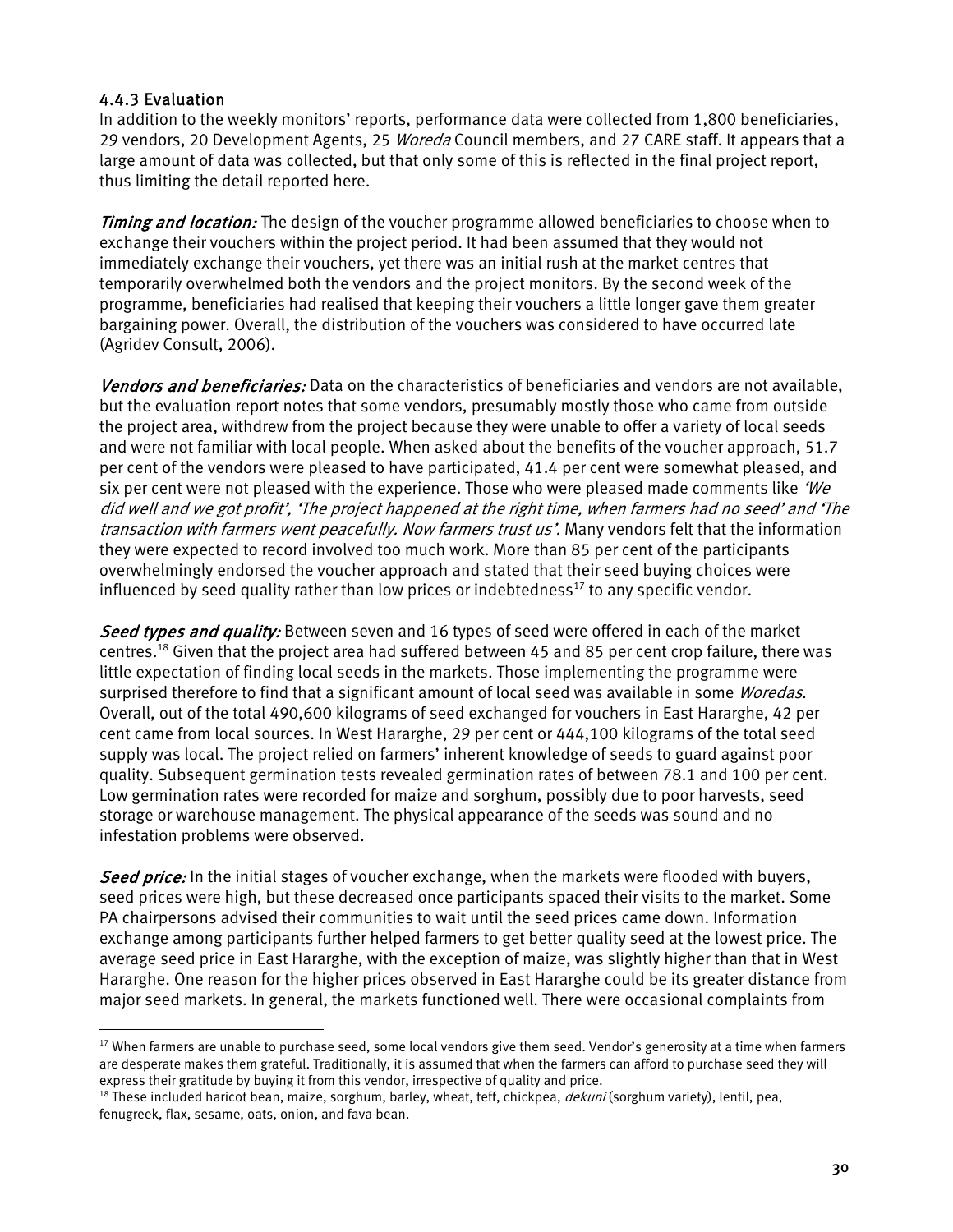<span id="page-30-0"></span>farmers that the price of some seeds was higher than usual, and they infrequently mentioned the low quality of some seeds being brought to the markets. On the part of the vendors, there were a few complaints about the unfair advantage of their competitors. It is thought that the project boosted local economies not only for those traders whose business activities increased as a result of the project, but also for farmers who had seeds that they were able to sell to vendors at a competitive price.

Voucher redemption: Unduly complicated procedures for the verification of the number of vouchers issued led to delayed payments in East Hararghe. In West Hararghe, an administrative situation outside of the actual project caused some delays in vendor payment. Participants in East Hararghe exchanged and redeemed 99.8 per cent of their vouchers, and in West Hararghe 99.7 per cent were redeemed. Hence, the number of vouchers that were lost or retained by the participants was insignificant. Farmers were not happy about the value of the vouchers (20 Birr) and the report recommends that smaller denominations (such as 5 Birr, 1 Birr and 50 cents) would be more useful in future.

#### 4.4.4 Subsequent seed voucher programmes

CARE implemented seed voucher programmes in 2004 and again in 2005, building on the lessons learned in 2003. Each of the voucher interventions had slightly different objectives depending on the impact of the annual droughts on food and seed security. In the 2004 programme, the vouchers had a smaller denomination (10 Birr), and the project time frame covered both planting seasons (*meher* and belg). Other improvements made in 2004 included the establishment of Woreda-level technical committees, more vendors, and market monitors, together with greater emphasis on technical support and farmer training. Following the 2005 voucher programme, an evaluation and impact study was conducted (Agridev Consult, 2006), the results of which are referred to in detail in Section 6. The 2005 evaluation report notes that beneficiaries complained that the price of seed was generally high compared to grain prices, and that the vouchers were distributed late in some areas. In 2004 and 2005, it was reported that a small number of farmers allegedly redeemed their seed vouchers for cash (Agridev Consult, 2006). This is further discussed in Section 6.2.

# 4.5 Comparison of the CRS and CARE approaches

 $\overline{a}$ 

Fairs are thought to have an advantage in that they 'concentrate' things in terms of both time and space. However, in some cases, this may merely be an advantage for the implementing agency (especially in terms of monitoring and voucher redemption), and not necessarily for the beneficiaries or the vendors. By not having fairs, beneficiaries are said to have greater flexibility in being able to choose when they want to buy their inputs, and there is no need for the vendors to transport their wares beyond the market centres where most of them normally operate. The overall comparison of findings from the two approaches are summarised in Table 4, but it is important to note that the two programmes are not strictly comparable on the basis of the approach alone since other logistical or operational aspects unrelated to the approach itself inevitably come into play. For example, the problems associated with voucher redemption experienced by CARE appear to have stemmed from the unnecessarily complicated procedures that were established and not from the approach itself; such delays probably could have been avoided. Similarly, the initial rush by beneficiaries to exchange their vouchers that led to a price increase also could have been averted if vouchers were stamped with a validity period staggering the times at which they could be exchanged, as with the ICRC's voucher programme in West Bank.[19](#page-30-1) 

<span id="page-30-1"></span><sup>19</sup> E-mail from Marjukka Antila, (ICRC) to Cash Learning Project Discussion Forum, 23 November 2005.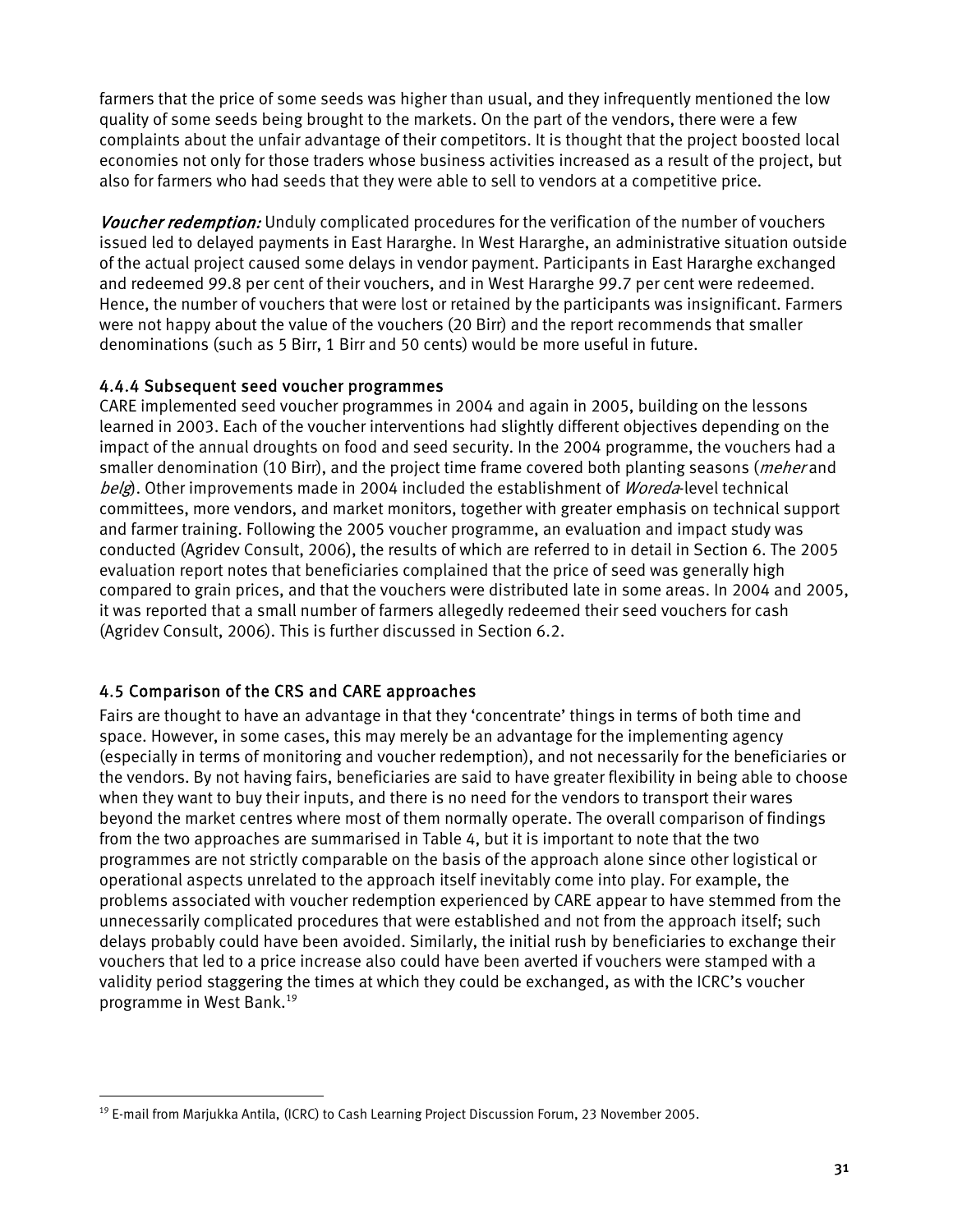#### <span id="page-31-0"></span>Table 4. Comparison of seed voucher approaches

|                      | Vouchers combined with fairs (CRS)                                                                                                                                                                                                            | Vouchers exchanged at market centres (CARE)                                                                                                                                                                                                                                                    |
|----------------------|-----------------------------------------------------------------------------------------------------------------------------------------------------------------------------------------------------------------------------------------------|------------------------------------------------------------------------------------------------------------------------------------------------------------------------------------------------------------------------------------------------------------------------------------------------|
| Timing               | Vouchers exchanged on a single day. Time<br>spent on registration, coupon validation<br>and distribution limited the time available<br>during the seed fair day for coupon<br>exchange, affecting choices and seed<br>prices.                 | Beneficiaries could choose when to exchange their<br>vouchers within a six-week period (mid-June to the<br>end of July). Many opted to exchange their vouchers<br>early because they were unsure whether seed would<br>still be available later, but this initial rush led to a<br>price rise. |
| Location             | Farmers as well as traders must travel to the<br>fair. Most participants were satisfied with<br>the location of the seed fair, except in some<br>remote, sparsely populated areas.                                                            | Farmers expected to travel to market centres; traders<br>sold seed from centres where they were possibly<br>already well-established. The plan was for each<br>beneficiary to have a choice of two market centres<br>nearby, but there is no evaluation data on this point.                    |
| <b>Beneficiaries</b> | Targeting was reported to be open and<br>transparent. Thirty-eight per cent of voucher<br>recipients were female. Ratio of vendors to<br>farmer beneficiaries calculated to be 1:17. <sup>20</sup>                                            | Minor targeting problems reported. No data on<br>gender breakdown. Ratio of vendors to farmer<br>beneficiaries estimated to be 1:1,024. <sup>21</sup>                                                                                                                                          |
| Vendors              | Small-scale local traders, commercial seed<br>sellers and farmers with varying degrees of<br>experience of selling seed. Eighteen per<br>cent of vendors were women.                                                                          | Mostly large-scale traders from both within the<br>project area and from outside. Some traders withdrew<br>from the project due to inability to provide local seed.<br>Report does not record gender; presumably all were<br>male.                                                             |
| Voucher values       | Total value of vouchers determined by local<br>partners and varied widely from fair to fair<br>depending on the calculated cost of seed<br>for the target cropping system. Voucher<br>denominations of 10 Birr, 5 Birr and 1 Birr.            | Three 20 Birr vouchers per beneficiary. Farmers were<br>not happy with denomination; 5 Birr, 1 Birr and 50<br>cent denominations would have been more useful.                                                                                                                                  |
| Seed types           | Fifteen different crop types and a diverse<br>number of different varieties per crop type<br>available at fairs. High proportion of local<br>seed supplied both by farmer vendors' own<br>production and local purchase by trader<br>vendors. | Between seven and 16 different types of seed in each<br>market centre. Forty-two per cent of seed reported to<br>be from local sources.                                                                                                                                                        |
| Seed quality         | Germination was generally good but there<br>were some very rare exceptions for specific<br>crops in certain locations. Eighty per cent of<br>survey farmers rated the seed as physically<br>clean.                                            | Germination rates from 78.1 per cent to 100 per cent.<br>Low germination rates were reported for maize and<br>sorghum.                                                                                                                                                                         |
| Seed price           | Seed prices reported to be 8-10 per cent<br>higher than normal market prices.                                                                                                                                                                 | Actual seed prices not reported. Seed prices were<br>high in the first week of operations due to an initial<br>rush to exchange vouchers.                                                                                                                                                      |
| Voucher redemption   | No problems reported.                                                                                                                                                                                                                         | Complicated voucher redemption procedures resulted<br>in payment delays.                                                                                                                                                                                                                       |

<span id="page-31-1"></span><sup>&</sup>lt;sup>20</sup> CRS partners implemented a total of 163 fairs involving 56,577 farmer beneficiaries and approximately 3,286 vendors. The total number of vendors per fair varied from about eight to 30. Although the average number of farmer beneficiaries per fair<br>works out at 347, some fairs were reported to have more than 500 beneficiaries.

<span id="page-31-2"></span><sup>&</sup>lt;sup>21</sup> The CARE programme benefited 86,000 households and the report states that there was a total of 24 market centres. From the information available (CARE, 2004, Annex 9), the average number of traders per market centre was calculated to be 3.5, suggesting that there was a total of approximately 84 traders involved in the programme. Figures reported for the 2005 programme give a ratio of 700 farmers per trader in East Haraghe; 3,264 farmers per trader in West Haraghe; and an overall average of 1,080 farmers per trader (Agridev Consult, 2006).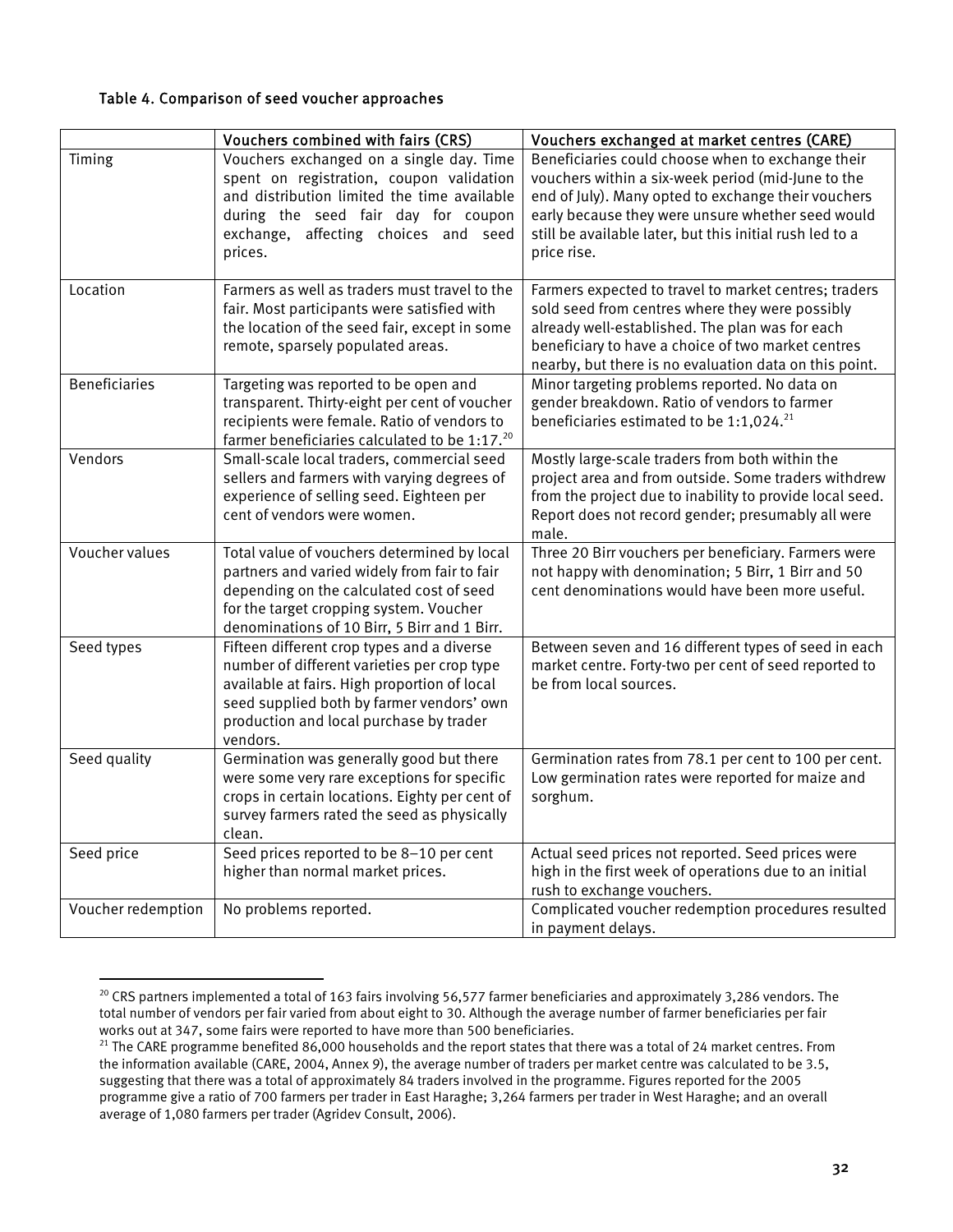Perhaps the most startling difference between the two approaches pertains to the ratio of vendors to farmer beneficiaries: this was calculated to be 1:17 for the CRS seed fairs, and 1:1,024 for the CARE approach (see footnotes 24 and 25). The optimal size of a seed fair is considered to be no more than 500 farmers and about 20–25 vendors (Bramel, 2004), to ensure that there is enough choice in relation to the types of seed supplied by the vendors and that prices are competitive. In terms of the range of seed types available, although the CRS and CARE approaches would both appear to offer roughly similar levels of choice, it cannot be assumed that all crops were necessarily available at all the fairs or at all times in each of the market centres. Moreover, the CARE figures given refer only to the maximum number of crops and not to the number of varieties per crop. In the case of CRS, the report mentions cases in which there were several different varieties for the same crop, suggesting that the CRS approach allowed for a greater range of choice of seed types for specific crops. Given the considerably higher numbers of vendors involved in the CRS approach, one would assume that more vendors also resulted in a greater range of choice of seed types.

One would also expect the number of vendors in comparison to beneficiaries to impact on the price of the seed sold. With more vendors, there would be more competition between them, leading to lower prices. Unfortunately, there is no detailed data on the actual price of seed exchanged for CARE vouchers in 2003, although the evaluation of CARE's 2005 voucher programme reports prices as being 30 per cent above grain prices. As for CRS, prices were reported to be approximately 10 per cent above normal market prices. It is likely that the higher prices reported for CARE's programme were related to the fewer number of vendors involved in its approach, despite the fact that they had pledged to respect free-market prices.

Finally, the relatively small number of vendors involved in the CARE programme would have meant that the profits accrued by each would be considerably higher than in the CRS approach. With approximately 84 vendors, and 60 Birr of vouchers for each of the 86,000 beneficiaries, the gross income per vendor would be some 61,428 Birr, equal to around USD 7,218 based on exchange rates of the time.<sup>22</sup> For the purpose of comparison, if we use the same voucher value of 60 Birr for the CRS approach (3,286 vendors and 56,577 beneficiaries), then the gross income per vendor works out at 1,033 Birr or USD 121. It should also be noted that many of the vendors are in fact farmers who produce a surplus that can be sold as seed. In the CARE approach, however, such farmers would likely be excluded by the bond that vendors were expected to pay in order to participate in the programme, and the only way in which they can sell their seed for the programme is through the registered vendors who would no doubt earn a profit from the transaction. As Section 6.7 shows, studies are increasingly finding that voucher programmes have a tendency to benefit the vendors more than the farmer beneficiaries. In this respect, the relatively small number of vendors and the high profits earned by them in the CARE approach is perhaps a cause for concern. Yet vendors' profits earned through voucher programmes are still small when compared to the procurement arrangements of DSD, in which a single supplier (often a formal sector seed company and sometimes a firm not even in the same country) benefits from the sale of hundreds (or occasionally thousands) of tonnes of seed that is typically at least two or three times the price of grain. $^{23}$ 

<span id="page-32-1"></span><span id="page-32-0"></span>

<sup>&</sup>lt;sup>22</sup> The exchange rate has been calculated at 8.51 Birr to USD 1.00.<br><sup>23</sup> Some formal sector seed companies grow their own seed, in which case the seed price reflects the costs of production. Other companies, however, simply purchase grain from the grain market, which is then cleaned and packaged as seed at an artificially inflated price.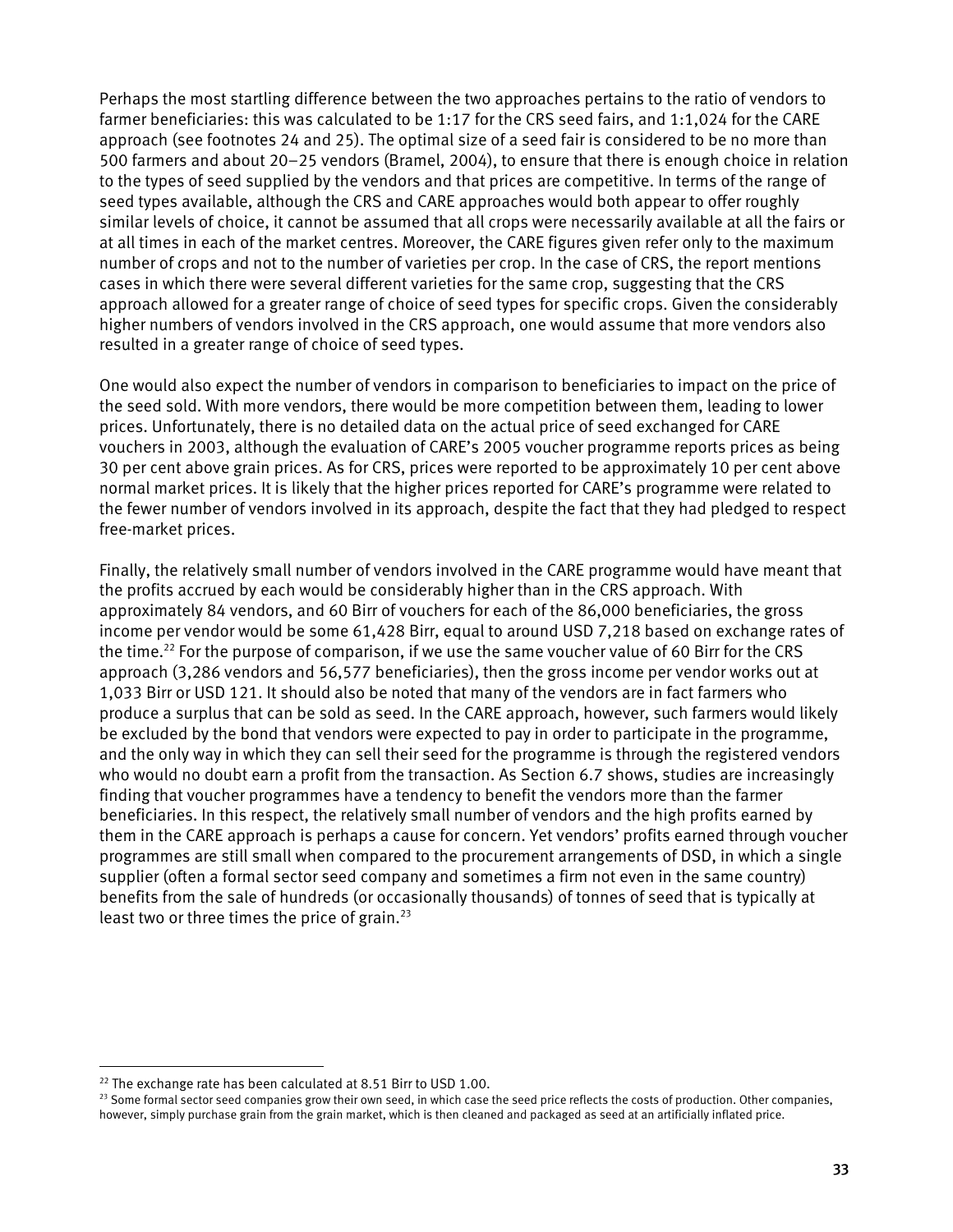# <span id="page-33-0"></span>5. Mozambique: five years of agricultural input vouchers and fairs

# 5.1 Introduction of vouchers and fairs and scale of implementation

Agricultural input vouchers and fairs were first implemented in Mozambique in response to the floods of 2001, following 12 years of direct seed distribution. By 2001, those involved in emergency seed provisioning were ready to try a new approach: there was a widely shared sense of frustration with the fact that seed was always delivered late to farmers, and that the types of seeds being distributed were not necessarily appropriate for all parts of the country. ActionAid—one of the first agencies to implement agricultural input vouchers and fairs in Mozambique—had been involved in DSD, but realised that it was not sustainable in the long term and suspected that farmers were not actually planting the seeds provided through DSD. The methodology initially used for agricultural input vouchers and fairs in Mozambique followed the CRS model described in Section 2.3. The current approach has been subjected to some modifications and is outlined below.

After the initial experiences with seed vouchers and fairs in Mozambique, the Ministry of Agriculture recognised the voucher/fair system as the preferred mechanism for assisting farmers affected by disaster in the country. This public endorsement by the MoA, combined with the level of frustration with the earlier direct seed distribution, prompted a rapid change from seed kits to agricultural input fairs and vouchers. Since 2001, more than 225 agricultural input fairs have taken place in Mozambique, providing almost USD 950,000 of agricultural inputs through vouchers distributed to over 100,000 drought-affected farmers.<sup>24</sup> Table 5 shows the number and size of agricultural input fairs organised in Mozambique since 2001. The voucher/fair approach was implemented on a pilot scale in 2001 and 2002, and then scaled up quite considerably. At present, all emergency seed interventions employ the voucher/fair approach.

| Year | Donor                                                 | Implementing<br>agencies                                                           | Season*      | No.<br>οf<br>fairs | Value of inputs<br>(USD) | Number of<br>beneficiarie<br>s |
|------|-------------------------------------------------------|------------------------------------------------------------------------------------|--------------|--------------------|--------------------------|--------------------------------|
| 2001 | Italian<br>Cooperation                                | Kulima and local<br><b>NGOs</b>                                                    | <b>First</b> | 6                  | 31,595                   | 2,475                          |
|      | <b>Disaster</b><br>Emergency<br>Committee<br>(DEC)    | <b>Action Aid</b>                                                                  | First        | 2                  | 12,766                   | 1,000                          |
|      | Agricultural<br>Development<br>Programme<br>(PROAGRI) | <b>District Agricultural</b><br>Directorate (DDA)                                  | First        | $\overline{2}$     | 7,468                    | 900                            |
|      | Total                                                 |                                                                                    |              | 10                 | 51,829                   | 4,375                          |
| 2002 | <b>PROAGRI</b>                                        | <b>DDA</b>                                                                         | First        | 31                 | 57,000                   | 7,050                          |
|      | Total                                                 |                                                                                    |              | 31                 | 57,000                   | 7,050                          |
| 2003 | Italian<br>Cooperation                                | ActionAid, Kulima,<br>IPM, ADCR, Lutheran<br>World Federation,<br>Caritas, Muchefa | Second       | 17                 | 51,609                   | 7,660                          |

|  |  | Table 5. Input trade fairs implemented in Mozambique (December 2001-March 2005) |
|--|--|---------------------------------------------------------------------------------|
|  |  |                                                                                 |

<span id="page-33-1"></span><sup>&</sup>lt;sup>24</sup> These figures are drawn from data provided by the Emergency Coordination Unit for Agriculture (UCEA), ActionAid and the Provincial Agricultural Service (SPA). See Table 5.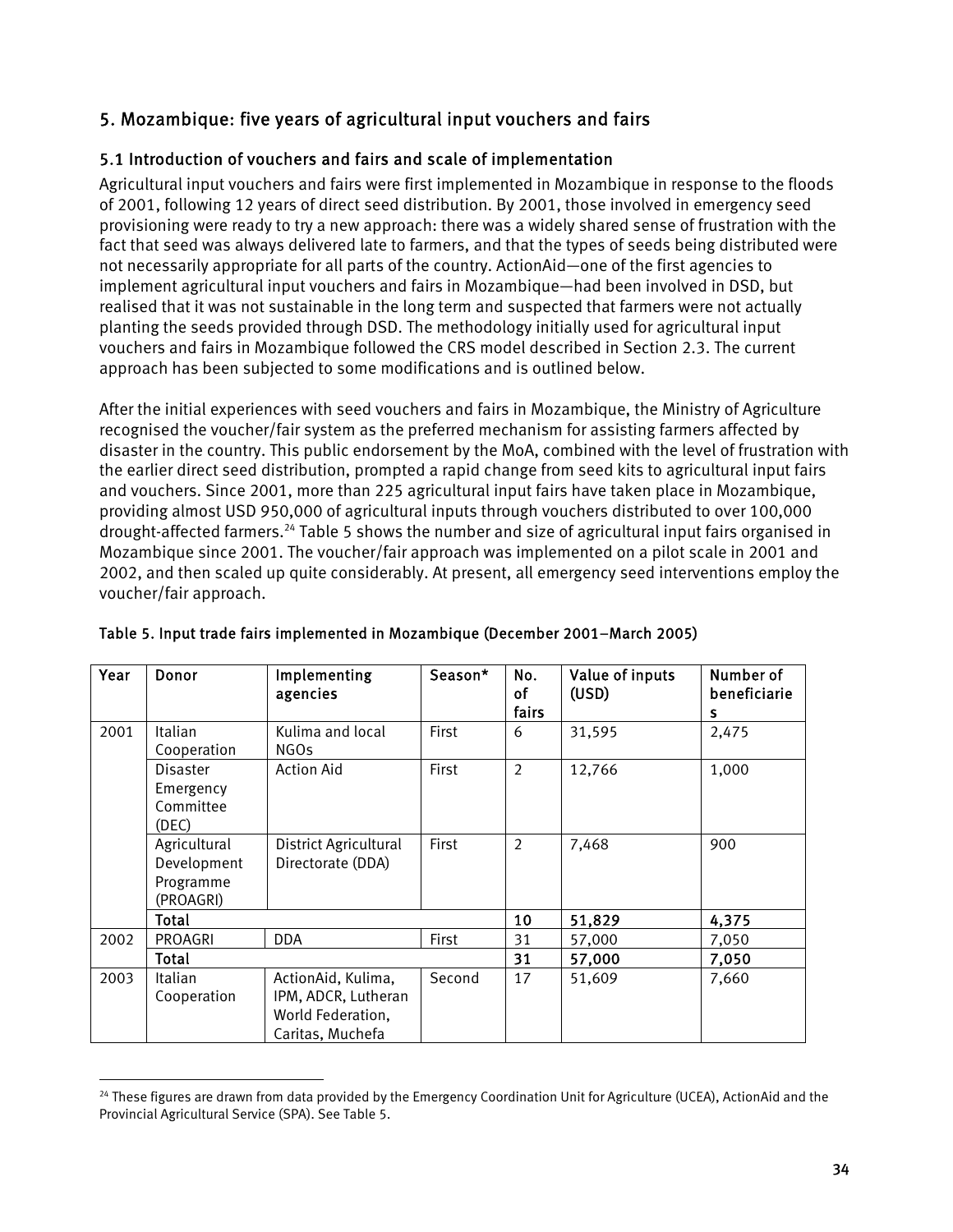|      | <b>DFID</b>         | ActionAid, Kulima,<br>Christiam Council of<br>Mozambique (CCM),<br>Caritas, APROS                                                                        | Second       | 9   | 40,021  | 4,950  |
|------|---------------------|----------------------------------------------------------------------------------------------------------------------------------------------------------|--------------|-----|---------|--------|
|      | <b>DFID</b>         | CARE, Mahlahle, Vet-<br>Aid, Handicap<br>International,<br>Kulima, Muchefa,<br>ATAP, ADCR, Caritas,<br>IPM, Pro-Lide,<br>Aceagrarios, ASA,<br><b>CCM</b> | <b>First</b> | 67  | 265,353 | 20,820 |
|      | Swedish Aid         | ADCR, Caritas, CCM                                                                                                                                       | First        | 8   | 32,340  | 4,000  |
|      | Total               |                                                                                                                                                          |              | 101 | 389,323 | 37,430 |
| 2004 | <b>DFID</b>         | ASA, Kulima,<br>Aceagrarios, CCM,<br>ADEM, ADS DDA,<br>Umokazi                                                                                           | Second       | 28  | 112,382 | 13,900 |
|      | Swedish Aid         | CARE, ATAP,<br>Malhalha, Vet-Aid,<br>Kulima, Machefa,<br>Caritas, ADCR, Pro-<br>Lide, ActionAid                                                          | Second       | 22  | 88,936  | 12,000 |
|      | South Africa        | <b>DDA</b>                                                                                                                                               | First        | 37  | 129,829 | 15,900 |
|      | Provincial<br>funds | <b>DDA</b>                                                                                                                                               | First        | 9   | 34,468  | 5,400  |
|      | Total               |                                                                                                                                                          |              | 96  | 365,615 | 47,200 |
| 2005 | South Africa        | DDA                                                                                                                                                      | Second       | 22  | 82,468  | 10,200 |

Exchange rate to US dollar  $= 23,500$  Mts

\* First season fairs are held between August and December for the main cropping season. Second season fairs are held between February and March for vegetable seeds and other inputs.

Source: Compiled from data provided by the Emergency Coordination Unit for Agriculture (UCEA), ActionAid, and the Provincial Agricultural Service.

The current approach to agricultural input vouchers and fairs in Mozambique is slightly different to the methodology described in Section 2.3. Although initially the vouchers were given at no charge, the current system involves a contribution of 20,000 Mts (just less than USD 1) by each beneficiary who then receives a booklet of vouchers worth 190,000 Mts in total (about USD 8). The beneficiary contribution means that the inputs are not regarded as an entirely free handout. Vouchers can be exchanged for various different types of seed, vegetative planting materials, tools, fertiliser, pesticides, and even water pumps and livestock in some cases. Although the number of beneficiaries attending each fair is fairly constant—between 400 and 600—the number of vendors varies according to how well the fair has been publicised, the location, and the attitudes of the traders who are invited to participate. There are rarely more than 12 vendors per fair. Three types of vendors can be distinguished: (i) local traders—traders or farmers who live in the area of the fair; (ii) non-local traders traders who are resident in districts or provinces other than that of the fair; and (iii) seed company agents who are licensed to sell formal sector seed (Devji, 2004).

The main perceived advantages of agricultural input fairs and vouchers in the early years were that seed could be provided on time and farmers could choose the crops and varieties that were appropriate to their needs, thus addressing the two major problems that had been associated with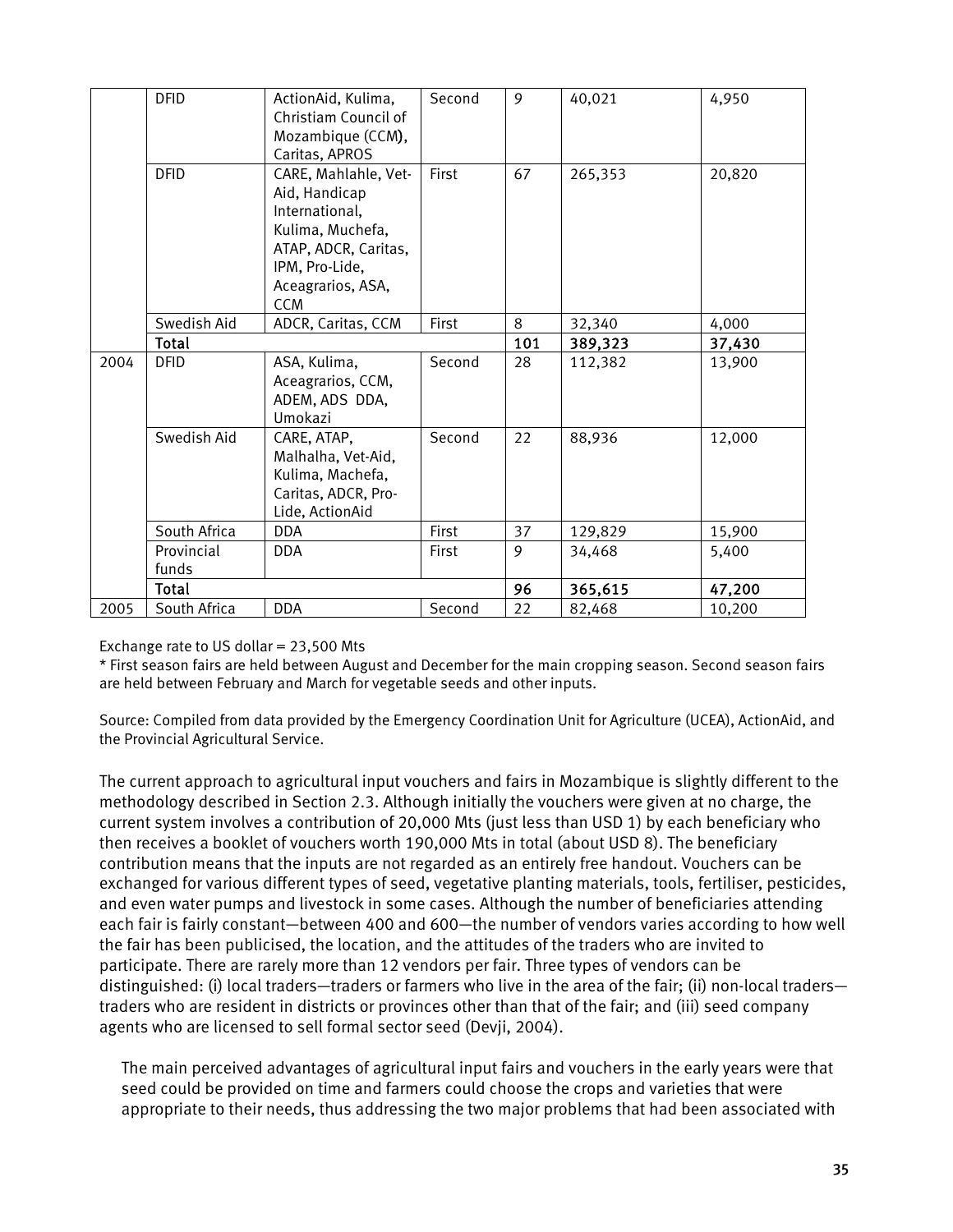<span id="page-35-0"></span>the direct distribution of emergency seed. In terms of development, the fairs were initially recognised as a way of promoting local seed trade and production, although it is only now (some five years later) that mechanisms for linking agricultural input fairs and vouchers to local seed production groups are beginning to be explored in practice. This chapter describes five key issues that have arisen concerning agricultural input vouchers and fairs in Mozambique in the five years that they have been implemented:

- (i) in terms of objectives, there has been a shift away from the relief goals that the approach was originally designed to meet towards more developmental aims;
- (ii) competition surrounding the sale of formal and informal sector seed has led to the introduction of various mechanisms that favour one or other type of seed;
- (iii) while some regard the fairs as a way of strengthening local markets in remote areas, the most successful fairs have been held in places where markets are already well-developed;
- (iv) despite the emphasis put on modern or 'improved' technologies, inadequate information is provided to farmers about these technologies at the fairs; and
- (v) the issue of social protection has recently been placed on the agenda in Mozambique and some individuals think that the voucher approach could potentially fulfil a social protection role, although this has yet to be explored.

These issues all relate to the question of what the aim of voucher/fair programmes ought to be. Vouchers and fairs can be designed in different ways and it depends on the objective as to how they should be organised.

The insights presented here are based on informal semi-structured interviews carried out in six districts across Mozambique's three southern provinces, together with the results of a quantitative survey covering 18 fairs in six provinces (Devji, 2004), and a review of relevant literature and documentation. The semi-structured interviews were conducted in late May/early June 2005. The survey was carried out by ICRISAT-Mozambique in February–April 2004 and focused on the types of vendors and seed being sold at the fairs. The survey covered a total of 105 vendors, and 118 seed samples were collected and tested by the National Seed Service. The results of the survey were supplemented by observations and informal conversations with those involved in the agricultural input fairs. This chapter is extracted from a more detailed report published by ICRISAT (Longley, Dominguez and Devji, 2005) and details the main findings to emerge from the study.

# 5.2 Key issues

# 5.2.1 Relief or development?

The SFV approach was originally presented in the literature as one that allowed agencies to get off the 'seeds-and-tools treadmill', that is, to move away from the repeated use of seeds and tools interventions, season after season (Remington et al., 2002). It is also said to lie at the 'nexus between relief and development' (Remington et al., 2002, p. 326) in that it is a flexible programming approach that can potentially be adapted to suit a range of different situations on the so-called relief–development continuum. To what extent have these advantages been realised in practice?

The shift from seed kits to agricultural input fairs and vouchers has certainly allowed for a significant change in the way that emergency seed interventions are implemented in Mozambique. But after five years of agricultural input fairs in the country, a sense of frustration has set in because the voucher/fair approach itself appears to have become 'normalised'. That is, agricultural input fairs are being implemented on a biannual basis, even when some might consider that the 'emergency' is not so severe that farmers could not cope for themselves. The apparent normalisation of agricultural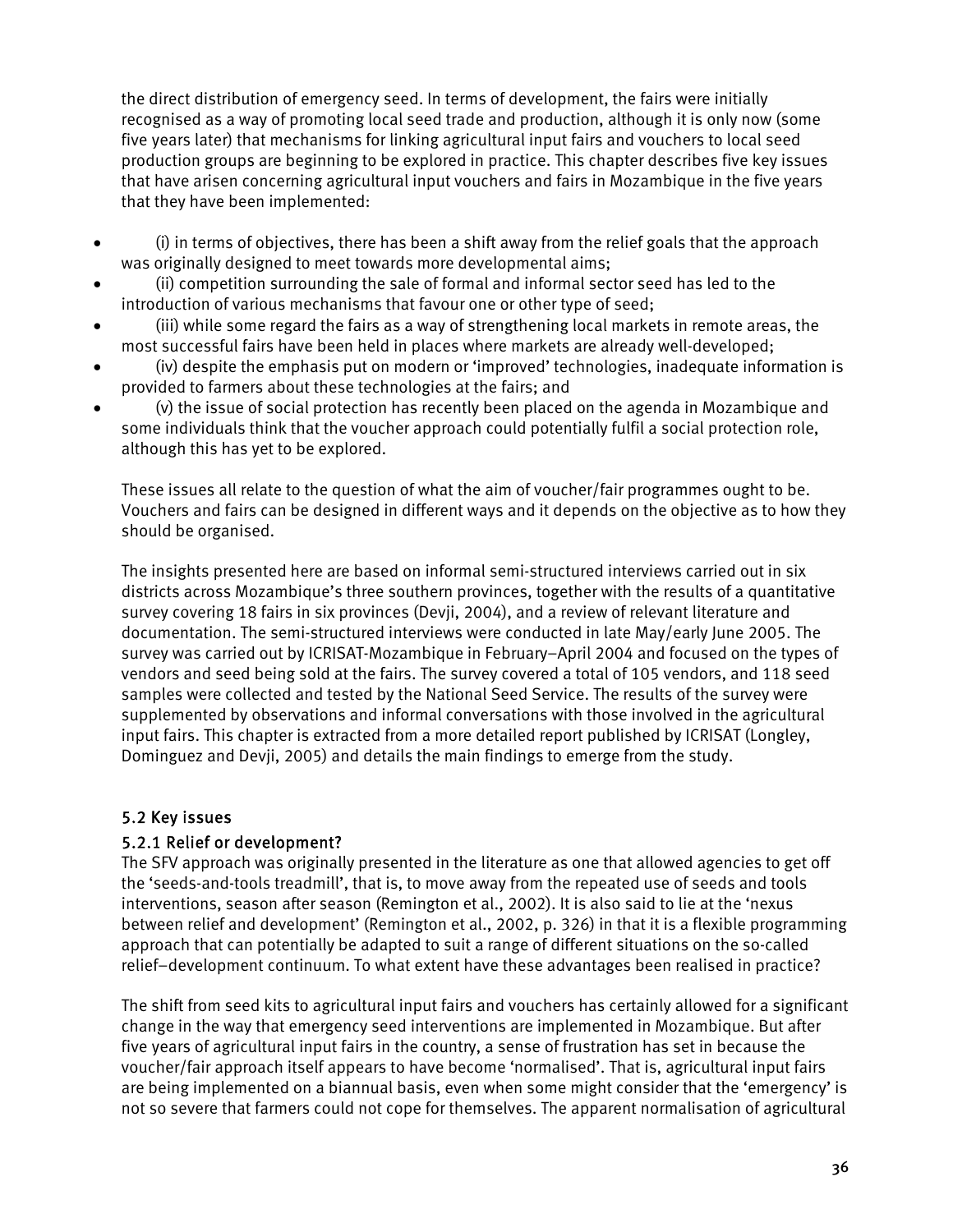input fairs allows for more developmental objectives to be realised through innovations in the way in which agricultural input fairs and vouchers are programmed, but there appears to be a lack of consensus as to precisely what the aim of agricultural input fairs and vouchers ought to be. At the time of the interviews for this study, the issue of agricultural input fairs and vouchers was a topic of considerable debate within the MoA. Some informants felt that agricultural input fairs and vouchers should promote enhanced market systems (based on periodic, ambulatory markets), particularly in the north where local markets are not well-developed. Others felt that they should be used to support the development of the seed sector, and especially the production of high quality seed by small-scale seed producers. Both are possible, but achieving the chosen objective requires an appropriate and well-defined programming approach.

Exactly what the ultimate purpose of agricultural input fairs and vouchers should be remains uncertain at present. What is clear, though, is that there is a desire to move away from emergency objectives towards more developmental objectives. This is symbolic of a widely shared sense of frustration within the MoA with the failure of repeated emergency interventions to alleviate the problems of poor farmers. Most of those working in the ministry have developmental backgrounds and find it frustrating when their long-term programmes are constantly derailed by short-term emergency interventions. There is a desire to achieve a greater level of sustainability in the interventions being promoted. In the case of agricultural input fairs and vouchers, one senior official expressed the wish to see future fairs without any inputs from government or NGO intermediaries and in which vouchers will no longer be necessary. Such a move towards developmental objectives is certainly possible, but it will still be necessary to ensure that genuine emergency needs are met in the event of a serious crisis. Here it is pertinent to remember that emergency needs are multiple, not just agricultural.

The problem of ill-defined objectives is thought to stem from a lack of analysis of, or consensus on, the problem that agricultural input vouchers and fairs are supposed to address. The planning of emergency interventions in the agricultural sector is not well integrated into the national system for early warning or the existing structures designed to address vulnerability and food security, despite the fact that these systems are increasingly considering emergency interventions other than food aid.<sup>25</sup> In addition, there is no apparent linkage between the voucher/fair approach and the agricultural needs assessment methodology (ICRISAT-Mozambique, 2002), for which local agricultural system profiles have been developed for disaster-prone districts. Some clarification regarding the practical use of the local agricultural system profiles is required in order to realise the link between problem analysis and the design of appropriate interventions. Without this link, there is the risk that the 'nexus' position of agricultural input fairs and vouchers merely becomes a persistent confusion of purpose.

# 5.2.2 Formal versus informal seed sectors: Unfair competition at fairs?

According to the literature, seed fairs are said to offer a level playing field on which the commercial seed sector and the farmer seed sector can compete. However, it is also noted that the field can easily be tilted in favour of one or other of these actors by influencing the way in which beneficiaries spend their vouchers (Remington et al., 2002). In Mozambique, seed companies and agents have applied a lot of pressure to tilt the field using various different mechanisms in favour of the formal seed sector. Such mechanisms include a ban on publicly announcing seed prices prior to a fair, attempts to increase the price of seed being sold at the agricultural input fairs by local and non-local traders, efforts to restrict the participation of non-local traders at the agricultural input fairs, and, most recently, new requirements for the registration of vendors (see below and Annex 1). The need to ensure good

<span id="page-36-0"></span> $\overline{a}$ <sup>25</sup> The Technical Secretariat for Food Security and Nutrition, and specifically its Early Warning Working Group for Food Security and Nutrition, were originally established to coordinate emergency assessments and response, but are now increasingly focusing on problems relating more to chronic vulnerability and food insecurity.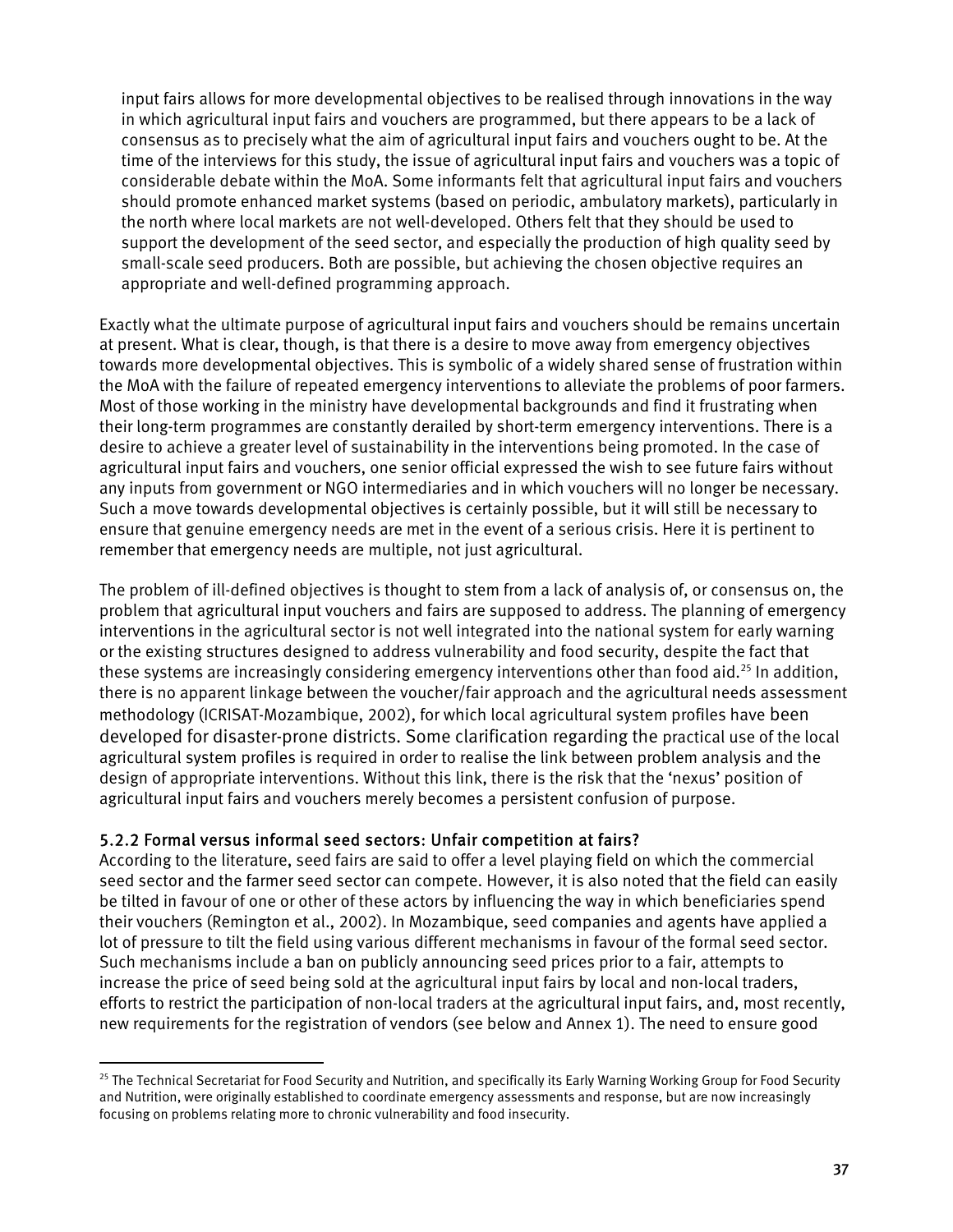seed quality provides the main justification for these actions, but various other issues relating to the formal and informal seed sectors are also involved, and these are explored below.

First, it is necessary to summarise very briefly the perspectives of the different seed sector players (Section 3 provides background information on the formal and informal seed sectors):

- (i) From the perspective of the formal seed companies, retailers, and the National Seed Service (SNS): non-local traders are bringing grain from outside the local area and selling it at agricultural input fairs as seed. This 'grain seed' is not considered to be seed by the formal seed sector; it is sold at a low price (with which seed companies cannot compete) and is believed to be of inferior quality. (ii) From the perspective of the traders and MoA local staff involved in organising the fairs (the DDAs): the formal seed sector plays an important role in providing new 'improved' varieties to farmers, but it is incapable of supplying either the types or the quantities of seed necessary for agricultural input fairs, and farmers often prefer to buy informal sector seed, particularly if they can purchase it from local traders who they know and trust.
- (iii) Although we were unable to ask farmers specifically for their perspectives for this study, one might assume, based on a detailed knowledge of the formal and the informal seed sectors in Mozambique, that farmers' views would be somewhat more balanced: agricultural input fairs provide an opportunity to acquire formal sector vegetable, beans, and (for some farmers) hybrid maize seed relatively easily. An agricultural input fair might also provide an opportunity to acquire and test new varieties of seed, whether from formal or informal sectors. For poorer farmers, an agricultural input fair allows the opportunity to procure informal sector seed that might otherwise be sought through *kuthekela*<sup>26</sup> or (as a last resort) from the grain market. These poorer farmers would probably prefer to purchase cheaper informal sector seed at an agricultural input fair: they might plant some and then eat that which they do not need for planting.

It is generally agreed that at the heart of the problem between formal and informal seed sectors at agricultural input fairs is not the informal sector seed brought by local farmers and local traders, but the 'grain seed' brought by non-local traders from distant grain markets. Unfortunately, there is no seed quality data available to substantiate this.<sup>27</sup> Yet the situation has led to a very heated debate, described by one interviewee as a 'war' between the SNS and the seed companies on the one hand and the non-local traders on the other. While much of the debate has focused almost exclusively on seed quality (measured in terms of germination<sup>28</sup>), the issue of the appropriateness of the varieties provided has been entirely overlooked. The main reason that farmers prefer to purchase seed from local producers is that they know that the varieties are well adapted to the local ecology and farmers' preferences. Seed of unfamiliar varieties from outside the local area—whether from the formal or the informal seed sector—may not necessarily be suitable for local conditions, and it is only after farmers have tested them over two or three seasons that they will be able to determine their local appropriateness. Until the formal seed sector is better able to provide a range of varieties that are well adapted to local conditions, farmers are likely to be disappointed by formal sector seed, which tends to take a 'one-size-fits-all' approach to providing improved varieties for different ecological environments.

<span id="page-37-0"></span> $26$  Kuthekela is a local social protection mechanism that farmers draw on to acquire seed (and other forms of assistance) from other farmers (either within the community or in distant communities) (Traedal, 2002). Kuthekela arrangements depend on the needs and capacities of the provider and the nature/closeness of the social relation between the provider and the receiver, as well as the type and quantity of seed being provided. Arrangements can vary from what might appear to be a free gift (although in reality it is not free but a social investment whereby the provider can seek assistance from the receiver in the

<span id="page-37-2"></span><span id="page-37-1"></span>future), or seed that can be exchanged for work or other goods or services.<br><sup>27</sup> Very little SNS data is available and it does not distinguish seed of local traders/farmers from that of non-local traders.<br><sup>28</sup> Based on exi quality of formal sector seed meets minimum germination levels.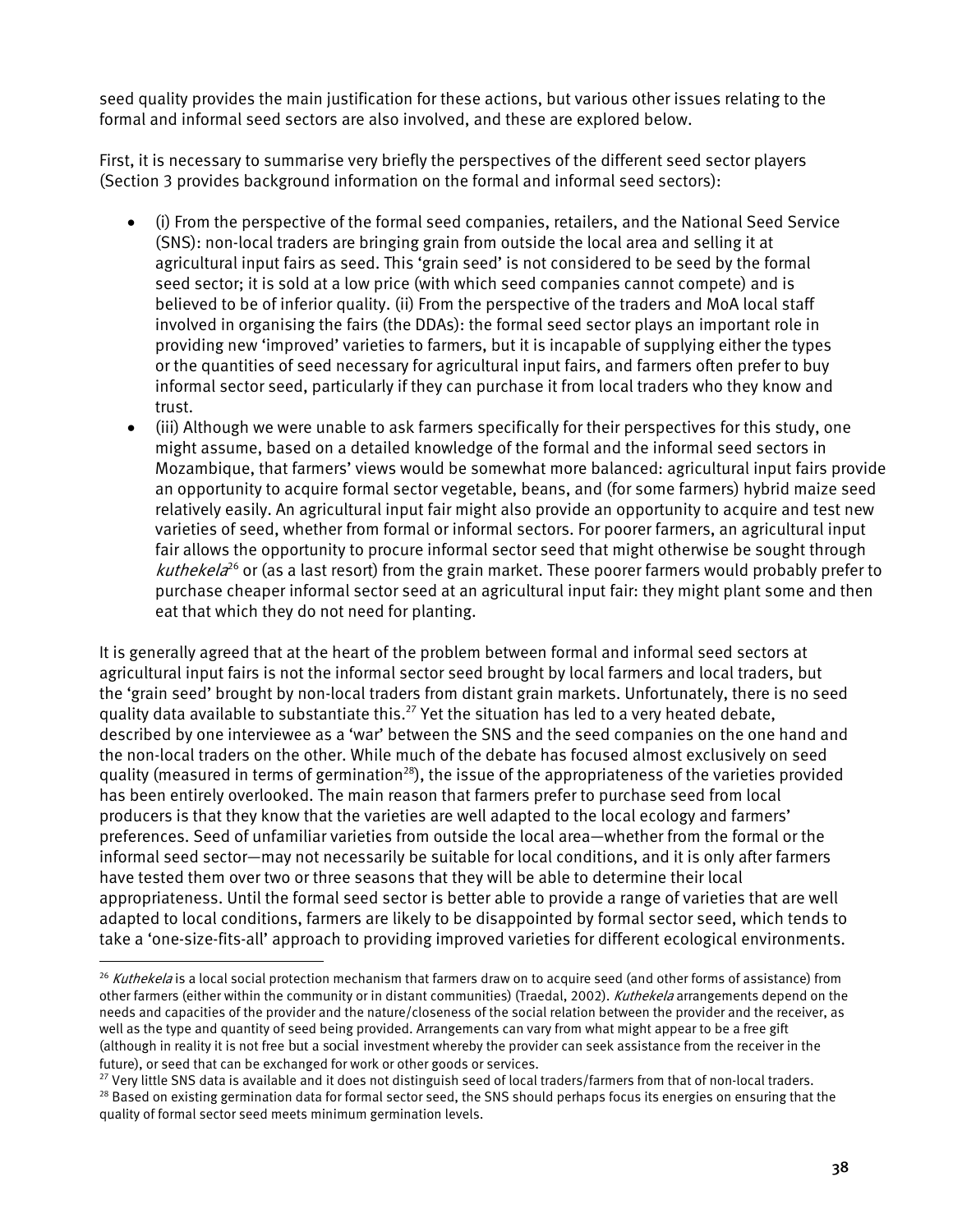Similarly, non-local traders must recognise that, for example, seed of a local maize variety purchased in Manica District may not necessarily be suitable for cultivation in Massingir District. It is necessary that much greater attention is paid to the local adaptability of seed provided through agricultural input fairs.

Despite attempts to restrict the entry of non-local traders to some of the agricultural input fairs, it is generally agreed that all different types of vendors should be represented at the fairs. Some informants expressed concerns that without informal traders and small-scale seed producers to encourage competition at the fairs, seed companies and retailers would increase their prices to take advantage of the greater purchasing power promoted by the vouchers. Yet, the issue is not so much the types of vendors but the kinds of seed that are available at the fairs. Despite the efforts of the formal seed sector to promote good quality seed, the experiences that farmers may have had with formal sector seed in the past (for instance, through emergency seed kits) and in the present (with some types of purchased seeds currently on the market) may have led them not to trust such seed, either because the variety itself is not locally adapted or because the germination rates have been far below expected standards. Much greater effort should be made to ensure the quality standards of the formal sector seed.

One suggestion for solving the problem of competition between formal and informal traders is to organise the agricultural input fairs in terms of seed vendor's market share, for example by using different coloured vouchers: red for formal and white for informal seed vendors (Austral Consultoria e Projectos, Lda, 2005). This, however, would restrict the degree of choice available to beneficiaries by obliging them to purchase both types of seed if they are to spend the vouchers of both colours. An alternative suggestion might be to encourage the different types of trader to sell different types of seed—in particular, for informal sector traders to sell formal sector seed. This already happens to some extent. Ultimately, though, a long-term solution may require some major changes in the way in which formal sector seed is currently produced and certified<sup>29</sup>, as well as the development of varieties that are better adapted to low-resource conditions across a range of ecologies. Some commentators believe that the formal seed sector has perverted certification requirements in order to create a mechanism for preventing small-scale producers from entering the market rather than a one to protect the consumer against poor quality seed.<sup>30</sup>

What has actually been put in place is a system that will require traders (formal and informal) to register with the Ministry of Commerce and the Ministry of Agriculture if they want to take part in the agricultural input fairs. Annex 1 provides a translation of the letter sent out by the Seed Department explaining the new procedures, which include the testing of seed prior to the agricultural input fairs. These procedures may limit the participation of informal sector traders, particularly the farmers and local traders who tend to supply very small quantities of high quality, locally appropriate seed. Although the DDA staff members interviewed were confident that they would be able to assist such farmers and traders with registering, these procedures are effectively forcing the 'formalisation' of the informal seed sector. If there are fewer local vendors at the fairs, it will also mean that less of the money generated by an agricultural input fair actually remains in the hands of the local communities.

# 5.2.3 Market development

 $\overline{a}$ 

Although the majority of the proceeds from agricultural input fairs in Mozambique do not necessarily remain in local communities, in general, it was widely felt that the fairs encouraged commercial activity and the potential for market development at a local level. The fairs themselves attract a number of

<span id="page-38-0"></span> $29$  Since certified seed is currently too expensive for farmers to purchase, another level of certification (for instance, guaranteed seed) would be more affordable to small-scale farmers

<span id="page-38-1"></span> $30$  Personal communication with Tom Remington, (Catholic Relief Services, Nairobi, March, 2006).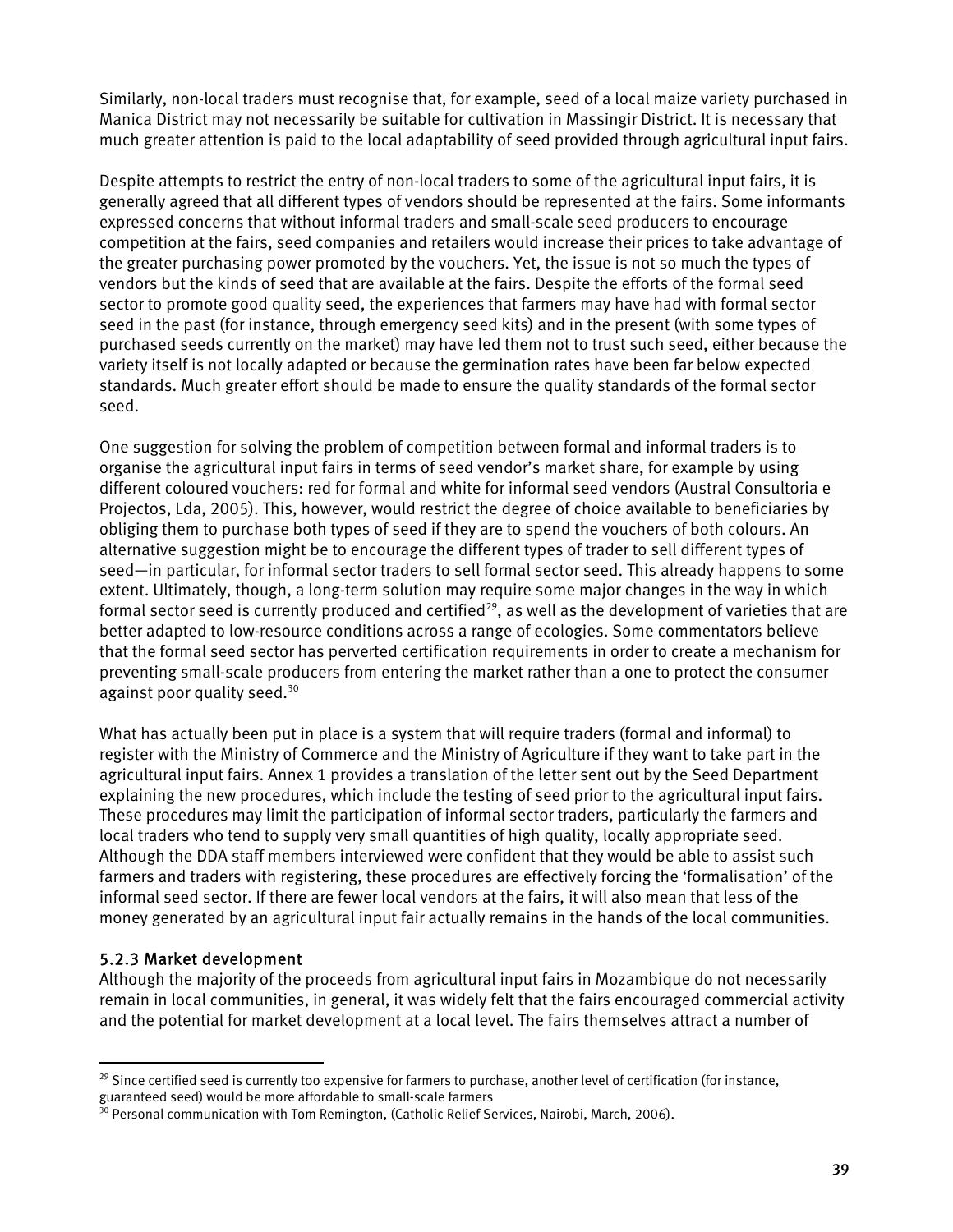<span id="page-39-0"></span>traders selling an assortment of items for cash (such as sugar, rice, oil, and soft drinks) outside the fair enclosure. In some places, the fairs are also seen as an opportunity for farmers to sell not only agricultural inputs but also their outputs, particularly livestock (for example, chickens and goats). In some districts (for instance, Manhiça District and Maputo Province), beneficiaries are advised to bring their own money to the fair (in addition to the 20,000 Mts required for the voucher contribution), and non-beneficiaries are also invited to participate and bring their own money. Thus, the level of cash sales at a fair is often as great as the level of voucher sales (Table 6). In some districts, the experience of the fairs has prompted farmers and traders to request assistance from the DDA in organising market days where they can sell their produce.

|                     | Voucher sales (USD) | Cash sales | Total     |
|---------------------|---------------------|------------|-----------|
| Hokwe Fair          | 4,059.23            | 4,275.18   | 8,334.41  |
| (500 beneficiaries) | (49%)               | (51%)      | $(100\%)$ |
| Chiguidela Fair     | 3,229.92            | 3,270.17   | 6,500.09  |
| (400 beneficiaries) | (50%)               | (50%)      | $(100\%)$ |

#### Table 6. Cash sales at selected ITFs in Chokwe District

#### Source: DDA-Chokwe

Such requests suggest that there is potential for market development in the areas where the fairs are held. But what evidence is there to suggest that vouchers and fairs can support market development? In some cases, the increased knowledge and the networking possibilities afforded by the fairs have allowed vendors to realise new opportunities. In some places, for example, links between seed companies and traders established through the fairs have allowed traders to sell seed company products. One of the seed retailers interviewed reported that the experience of the fairs in Maputo Province allowed him to identify pockets of unmet demand and he subsequently opened two additional shops to meet this demand. In instances where the vendors have been able to increase their sales through participating in the fairs, some of the profits have been invested in improving their business enterprise. Traders from Xai-Xai market who participated in the agricultural input fairs, for example, reported that the fairs provided a good opportunity to sell their products and allowed them to sell considerably more in one day than they would normally.

Despite the observation that agricultural input fairs have the potential to promote market development, should this be their main objective? Are there other types of interventions that would be more appropriate in strengthening markets? The most successful fairs (in terms of levels of participation and overall turnover) are those that take place in areas where markets are already well developed. Fairs that are held near a main road, for instance, tend to attract more traders (both official vendors and nonofficial traders who sell their products outside of the fair enclosure) and buyers (particularly nonbeneficiaries who come with cash). Because transport is easier and there is a broader range of traders, a much greater range of inputs can be found at fairs held near a main road. In more remote locations where transport is problematic or more expensive, traders are unwilling to take the risk of transporting their goods to fairs in case they do not sell their goods and then have to transport them back again. Thus, the location of a fair is an important factor, and if the aim of agricultural input fairs is to promote market development, then it is necessary to hold fairs in the more remote settings where market development is needed. Alternatively, the construction of a road and the introduction of better communications infrastructure might have a greater impact in strengthening markets in remote areas.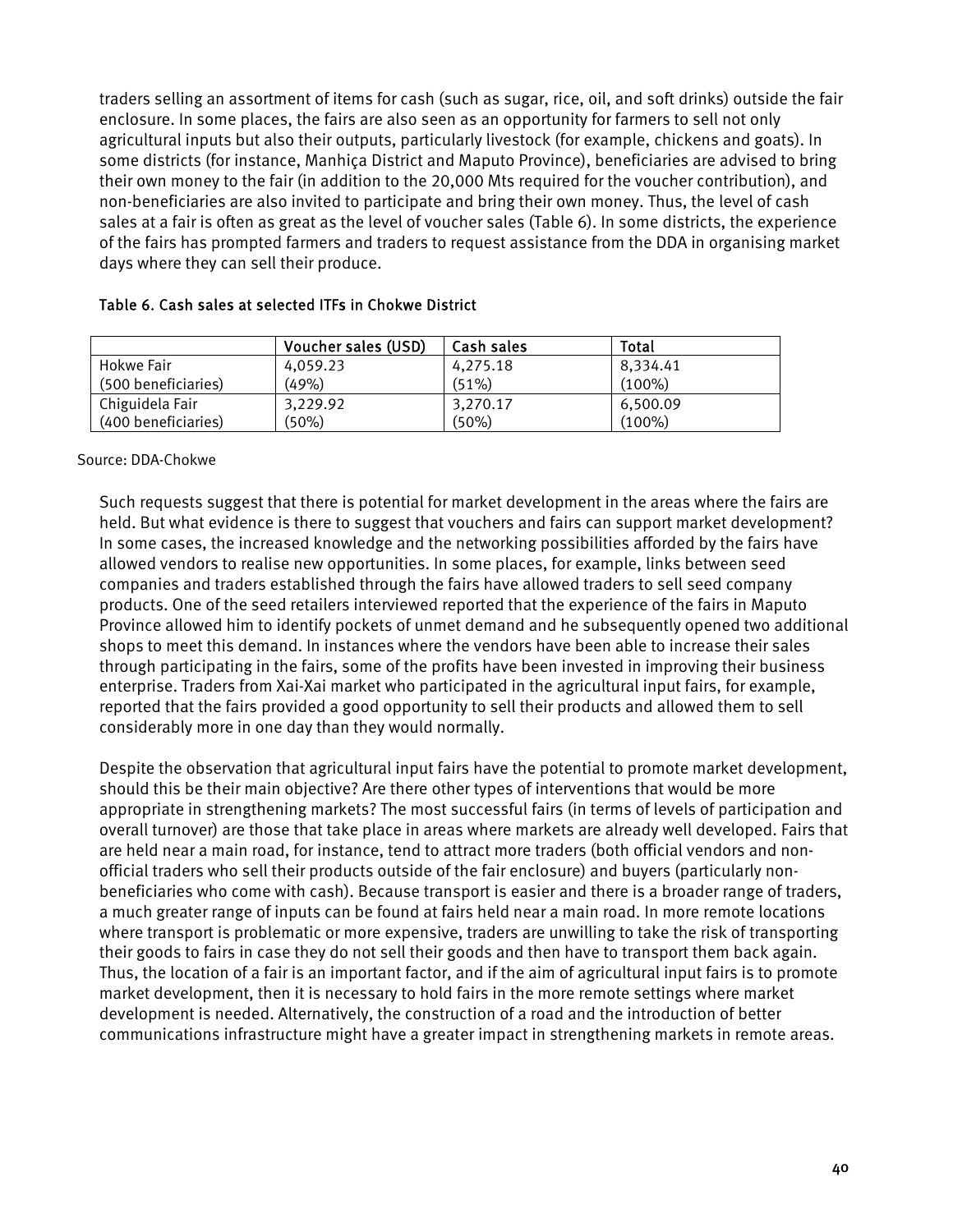# <span id="page-40-0"></span>5.2.4 Awareness-raising and the dissemination of agricultural technologies

In general, agricultural fairs are seen as offering a good opportunity to promote awareness of key social issues. In Mozambique, theatre groups are regularly invited to the fairs to perform educational shows with messages relating to HIV/AIDS. Considering the agricultural focus of the fairs, however, it is surprising that no formal effort is made currently to promote agricultural extension messages at the fairs. At an informal level, much agricultural information is being exchanged: farmers learn about seed and inputs they previously may not have had access to; they discuss seed issues among themselves, with traders, and with company agents; and some might develop a better realisation of the value of seed. Similarly, informal traders gain knowledge from farmers and from company agents about local preferences and the range of inputs available through the formal sector. Through direct contact with farmers and informal traders, company agents also learn about local preferences and markets. At an informal level, there is thus an abundance of information being shared among the fair participants. But not all of this information is necessarily accurate; in some cases it is mere propaganda on the part of the vendors wanting to promote and sell their products. Although DDA staff members are aware that some of the propaganda information is inaccurate, at present there is no formal effort to provide accurate agricultural extension messages beyond the advice offered by individual DDA staff to individual farmers. As such agricultural input fairs are presently a missed opportunity for promoting accurate information about 'improved' agricultural technologies.

# 5.2.5 Social protection

 $\overline{a}$ 

Social protection mechanisms allow people to cope with adverse circumstances and enhance opportunities for poverty reduction, equity and growth. There exists a vast array of different mechanisms via which social protection can be provided, including agricultural programmes. In Mozambique, however, social protection is not yet on the agenda of the MoA, and agricultural staff members are, in general, not familiar with the rationale for, or the approaches to, social protection currently being promoted in other sectors or countries.

In Mozambique, there is increasing interest in social protection mechanisms to support those affected by HIV/AIDS and other vulnerable groups. At present, social protection is provided through the National Institute for Social Action (INAS)<sup>31</sup> within the Ministry of Women and Children. Another form of social protection is provided to those who have a Poverty Certificate (for which there is a complex registration and annual renewal process); these individuals receive a cash transfer of 80,000 Mts per month and are exempt from school fees, health fees, and other such payments. Hence, social protection systems already exist in Mozambique, and it is possible to explore the potential for linking such systems to voucher/fair interventions, in which those already targeted for social assistance might also become beneficiaries of agricultural input vouchers and fairs. Further data on the actual use of inputs provided through agricultural input fairs and their impacts on vulnerability and agricultural production are needed to consider the viability of using agricultural input vouchers as a social protection mechanism.

# 5.3 Options for the future development of agricultural input fairs and vouchers in Mozambique

The analysis of the strengths, opportunities, weaknesses, and threats associated with agricultural input fairs and vouchers undertaken as part of the broader evaluation of the drought response programme offers a useful summary of some of the points presented in this report (and some are referred to in Section 6). Furthermore, it allows for a consideration of the different ways in which the voucher/fair approach might potentially be developed in future. There are certainly numerous

<span id="page-40-1"></span><sup>&</sup>lt;sup>31</sup> INAS works in the poorest parts of the country (Sofala, Inhambane, Zambézia and Tete) and targets those unable to work (mostly the elderly, but increasingly those with HIV/AIDS). Assistance takes the form of monthly food subsidies, construction materials, medicines and health education. It provides basic social services, constructs infrastructure, offers credit to small businesses, and promotes local initiatives in agricultural and charcoal production and fishing.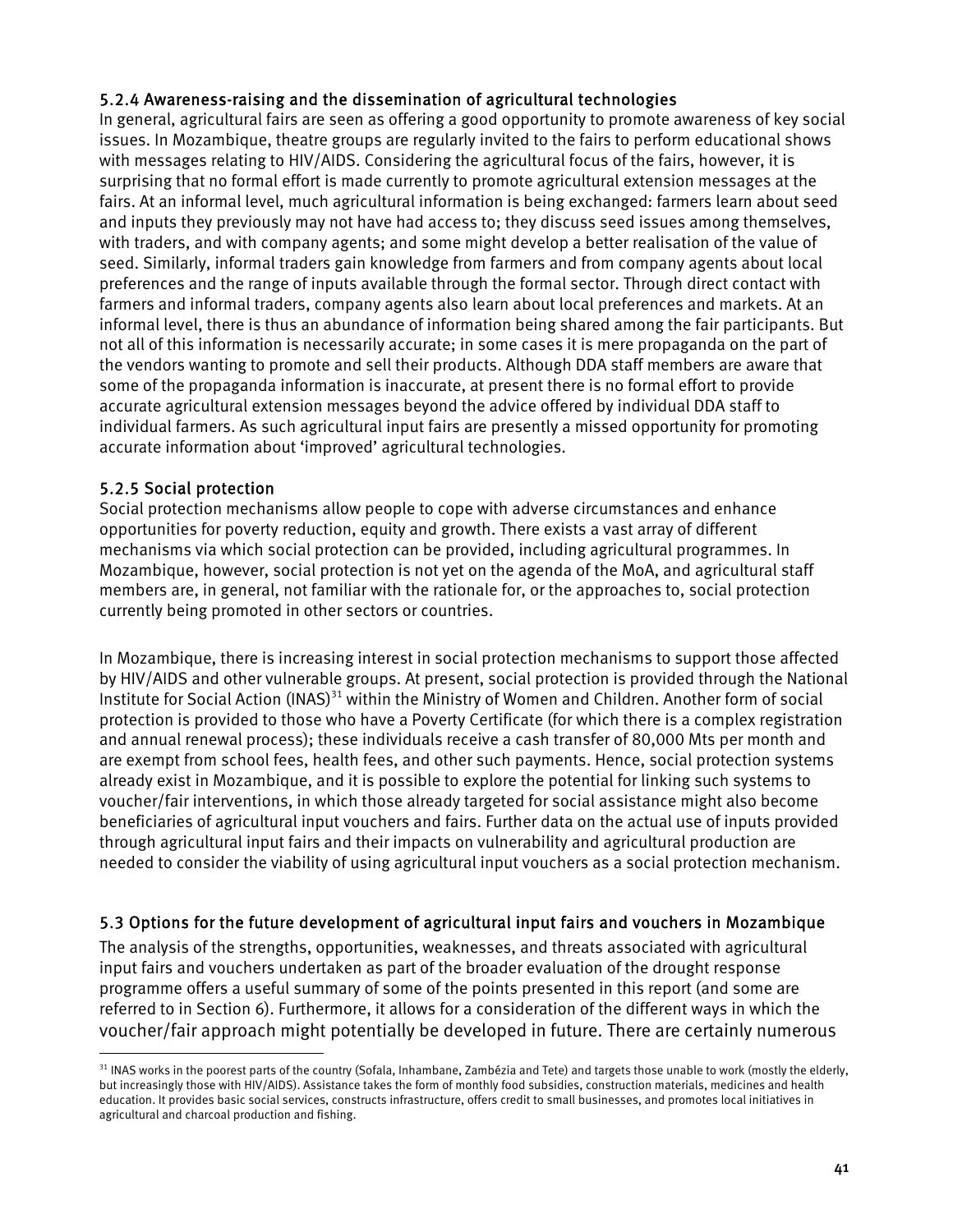<span id="page-41-0"></span>opportunities for building on existing strengths and addressing current weaknesses, but it is also necessary to look beyond the current voucher/fair approach and ponder the objective which it should be expected to fulfil. It is only when this aim is agreed that it becomes possible to prioritise which strengths and weaknesses (highlighted in Table 7) should be addressed. Various different potential objectives are outlined below.

| Table 7. Strengths, opportunities, weaknesses, and threats associated with agricultural input vouchers and |  |  |  |
|------------------------------------------------------------------------------------------------------------|--|--|--|
| fairs in Mozambique                                                                                        |  |  |  |

| <b>Strengths</b>                                                                                                                                                                                                                                                                                                                                                                                                                                                                                                                                                                        | Weaknesses                                                                                                                                                                                                                                                                                                                                                                                                                                                                                                                                                                                                                                                                                                                                                           |
|-----------------------------------------------------------------------------------------------------------------------------------------------------------------------------------------------------------------------------------------------------------------------------------------------------------------------------------------------------------------------------------------------------------------------------------------------------------------------------------------------------------------------------------------------------------------------------------------|----------------------------------------------------------------------------------------------------------------------------------------------------------------------------------------------------------------------------------------------------------------------------------------------------------------------------------------------------------------------------------------------------------------------------------------------------------------------------------------------------------------------------------------------------------------------------------------------------------------------------------------------------------------------------------------------------------------------------------------------------------------------|
| • Seed fairs have enjoyed ample coverage in areas<br>where they have been held.<br>• Quantity of seeds available at agricultural input fairs<br>is usually sufficient to meet farmers' requirements.<br>• Private individuals and associations are now<br>developing and managing seed multiplication plots.<br>• Diverse seed varieties available at the fairs.<br>• Quality drought tolerant seeds of new varieties are<br>being distributed.<br>• Beneficiaries are able to choose from the seeds<br>available.<br>• Dissemination of information on HIV/AIDS at some<br>seed fairs. | • Seed companies complain of unfair competition due<br>to logistical considerations.<br>• Some low quality seeds are appearing at the fairs.<br>• End use of seeds not easily verifiable-some<br>beneficiaries are eating their seeds.<br>• High seed prices.<br>• Delays in the execution of fairs and in seed<br>distribution.<br>• Undue focus on seeds at the cost of other farming<br>inputs.<br>• High cost to seed companies leads to a decrease in<br>company participation.<br>• Poor information on the needs and wants of local<br>farmers weakens companies' response to the needs of<br>farmers.<br>• Difficulty of testing and assuring seed quality at the<br>time of the fairs.<br>• Lack of detailed needs assessment prior to decision-<br>making. |
| Opportunities                                                                                                                                                                                                                                                                                                                                                                                                                                                                                                                                                                           | <b>Threats</b>                                                                                                                                                                                                                                                                                                                                                                                                                                                                                                                                                                                                                                                                                                                                                       |
| • Creation of rural-based markets for local and<br>improved seed varieties.<br>• Untapped potential for increasing knowledge of<br>improved cultivation techniques among rural<br>population via small training sessions around<br>agricultural input fairs.<br>• Distribution of a variety of farming inputs aside from<br>seeds.<br>• Increase dissemination of information on rural<br>populations' needs to seed suppliers.                                                                                                                                                         | • Lack of monitoring to verify end use of the seeds<br>purchased.<br>• High costs of formal sector seeds.<br>• Seed companies reduce participation due to high<br>costs.<br>• High transportationcosts to and from seed fairs in<br>terms of time and money.<br>• The supply of poorly adapted varieties through<br>agricultural input fairs is a disincentive to the adoption<br>of improved varieties by farmers.<br>• Lack of information on appropriate seeds for the area<br>increases seed suppliers' transaction costs.<br>• Attempts to exclude farmer seed sellers.                                                                                                                                                                                         |

Source: adapted from Austral Consultoria e Projectos Lda, 2005, p. 78

This section highlights five different objectives that the voucher/fair approach could potentially achieve. Each is briefly described, and Table 8 provides a summary overview.

#### 1. Emergency response to address lack of access to inputs

This is the objective that Mozambique agricultural input fairs and vouchers were originally designed to meet, based on an approach adapted by ICRISAT from the CRS model. While there appears to be a move towards addressing alternative, more developmental goals such as those outlined below, it is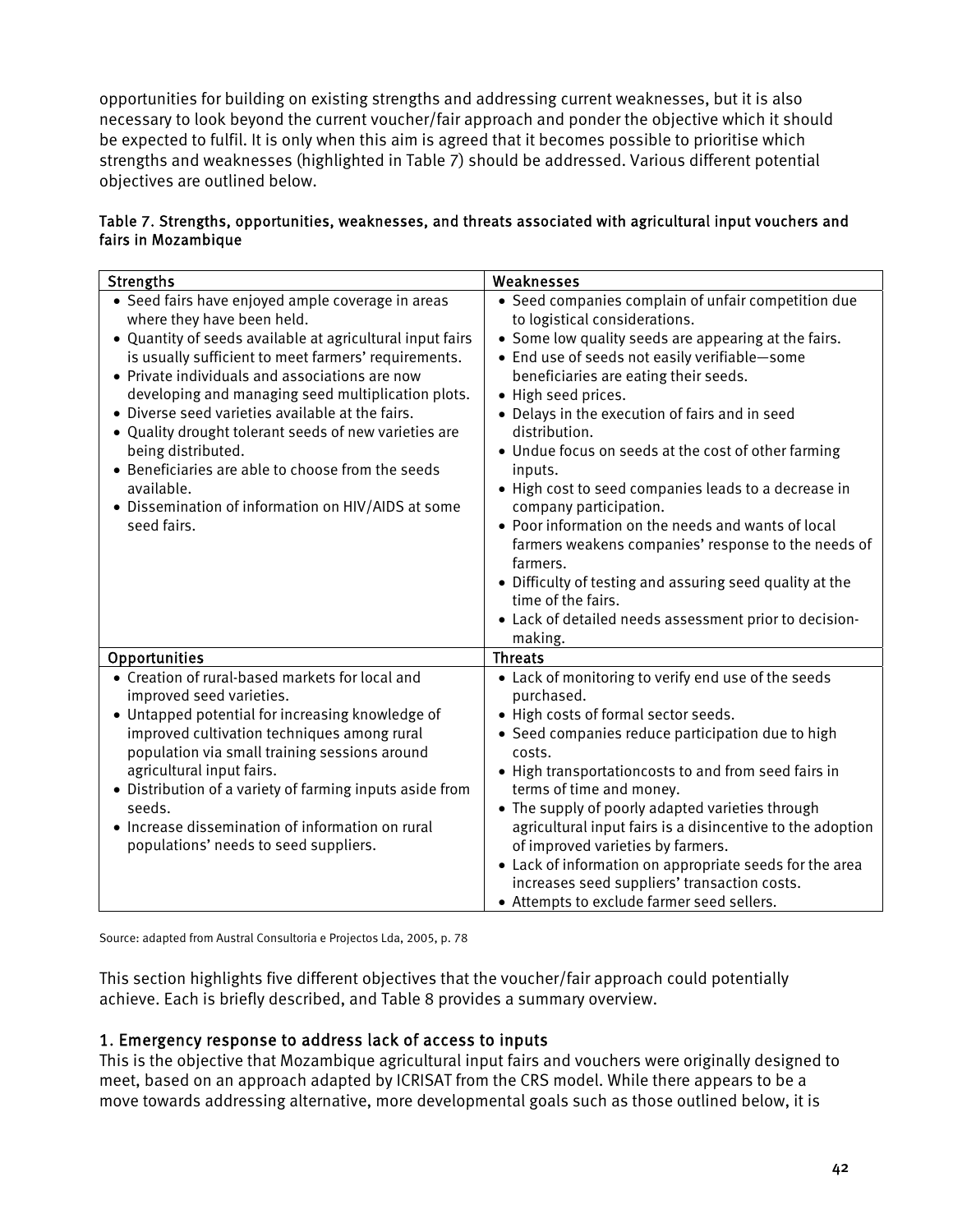also necessary to recognise and respond to a real emergency as and when one might occur. As an emergency response, voucher/fair approaches should aim to allow beneficiaries to access a broad range of inputs that may not necessarily be only agricultural. Provided that markets are functioning, cash might be considered as an alternative to vouchers to allow for greater choice on the part of beneficiaries.

# 2. Social protection mechanism for vulnerable farmers

Although the concept of social protection is not yet familiar to those working in the agricultural sector, there is a need to recognise that some farmers are persistently vulnerable and may require long-term assistance to enable them to emerge from chronic poverty and food insecurity. The question of whether or not agricultural inputs are the most appropriate form of social protection has still to be determined. Evidence from the Malawi Starter Pack Scheme demonstrates that the poorest farmers are unable to realise the full potential of improved agricultural inputs (Longley, Coulter and Thompson, 1999). If input fairs and vouchers are to provide a social protection mechanism, then there is a need for careful targeting and considerably more choice in the types of inputs made available (that is, not only agricultural ones).

# 3. Promotion of rural trade and agricultural marketing

Another option is for the current agricultural input fairs to evolve into 'development fairs' to promote rural trade in general and the marketing of agricultural products in particular. This implies that the fairs should not only provide an opportunity for farmers to purchase inputs, but also for them to sell their outputs, such as livestock and grain surpluses. This is already occurring to some extent, outside the perimeter of the fair itself, and the level of cash sales suggests that scope exists to promote rural markets. Under this objective, there should be as few restrictions as possible as to who can participate, either as vendors or buyers, but seed quality must be ensured. For greatest impact, other interventions to promote markets should also be implemented, including road building and enhanced transport infrastructure, improved storage facilities, credit to traders, and market information systems.

# 4. Promotion of the formal seed sector

If the goal of the voucher/fair approach is to promote the seed sector (whether formal or informal), it is essential that this is based on an accurate understanding of farmers' seed preferences and requirements. The evidence available to date suggests that agricultural input fairs offer limited opportunities for achieving substantial increases in the sale of formal sector seed.<sup>32</sup> At the same time, the formal seed sector appears to be incapable of supplying enough beans and groundnuts to meet the demand from farmers, and the germination rates of the formal sector seed are often well below acceptable standards. This suggests that the performance of the formal seed sector itself should be improved before the sector is promoted. Agricultural input fairs and vouchers might be expected to promote commercial seed sales only after the formal seed sector is able to provide seed of appropriate varieties (that is, adapted to local ecologies and farmer preferences), at an acceptable quality, and at a price that farmers can afford. Meeting such conditions will require long-term structural changes to the seed system. Current attempts to promote the development of the informal seed sector (through enhanced production practices and marketing), however, merely risk formalising the informal sector and may prove to be counter-productive in the long term.

# 5. Promotion of crop and varietal diversity

 $\overline{a}$ 

Considerable experience exists of seed fairs that aim to promote crop and varietal diversity, particularly in Latin America. Within Africa, such fairs have been implemented successfully, although the approach

<span id="page-42-0"></span> $32$  For example, just five per cent of Panaar's seed sales are channelled through the fairs, and although approximately 20 per cent of seed agents' sales occur at fairs, the agents consider the agricultural input fairs to be very risky.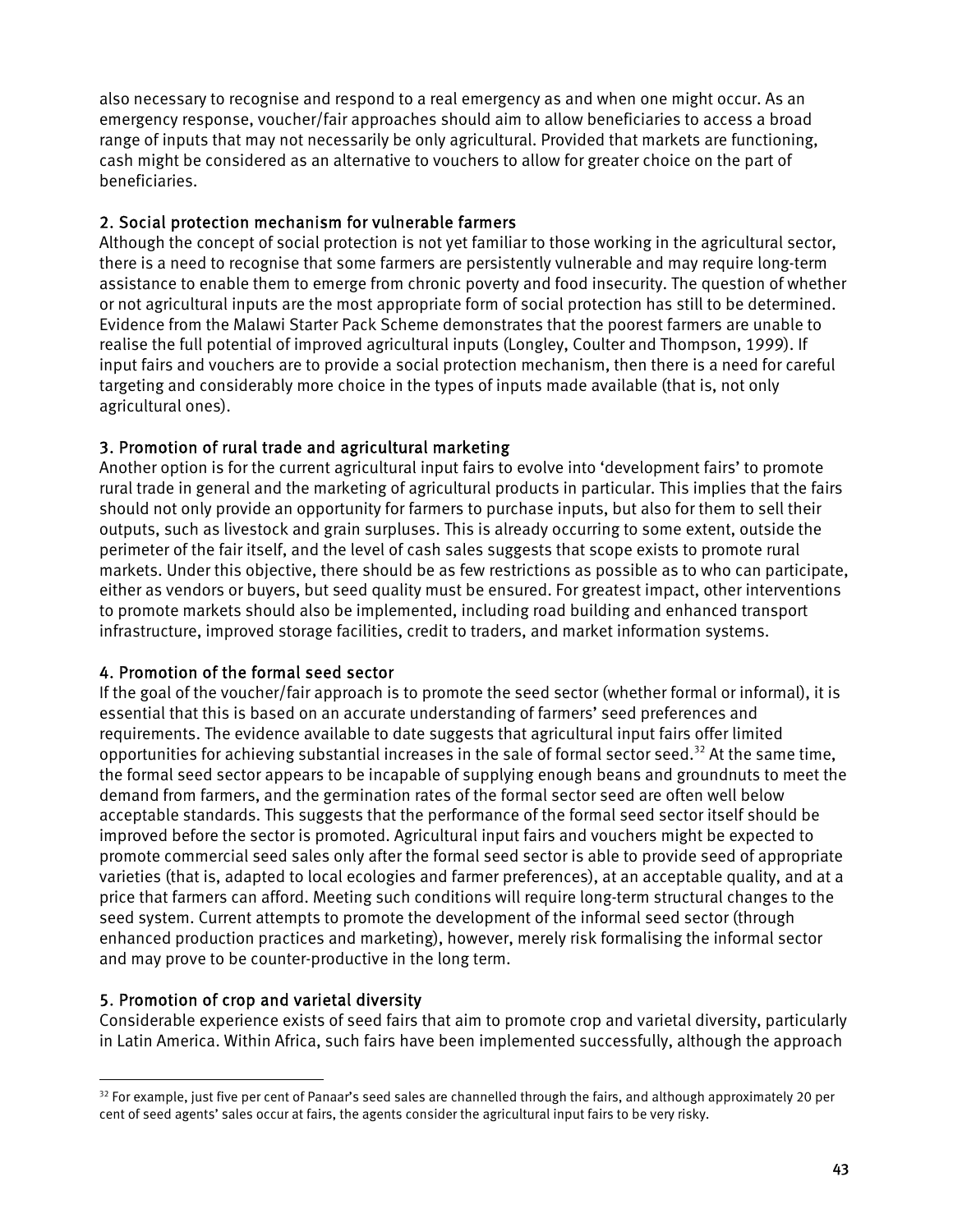that has been documented does not allow farmers to access seed at the fairs, only to observe a range of varieties available from other farmers (Nathaniels and Mwijage, 2000). In this respect, the voucher/fair method offers the potential to adapt the approach of the varietal fairs that have been undertaken to date. Promoting agricultural diversity has the potential to strengthen local seed systems and increase resilience to drought and other disasters.

Based on the options outlined above, the table below illustrates the ways in which voucher/fair programmes should be designed if they are to meet specific objectives. The types of vendors, the kinds of inputs to be provided, and targeting mechanisms, among other things, would all be slightly different depending on the desired aim.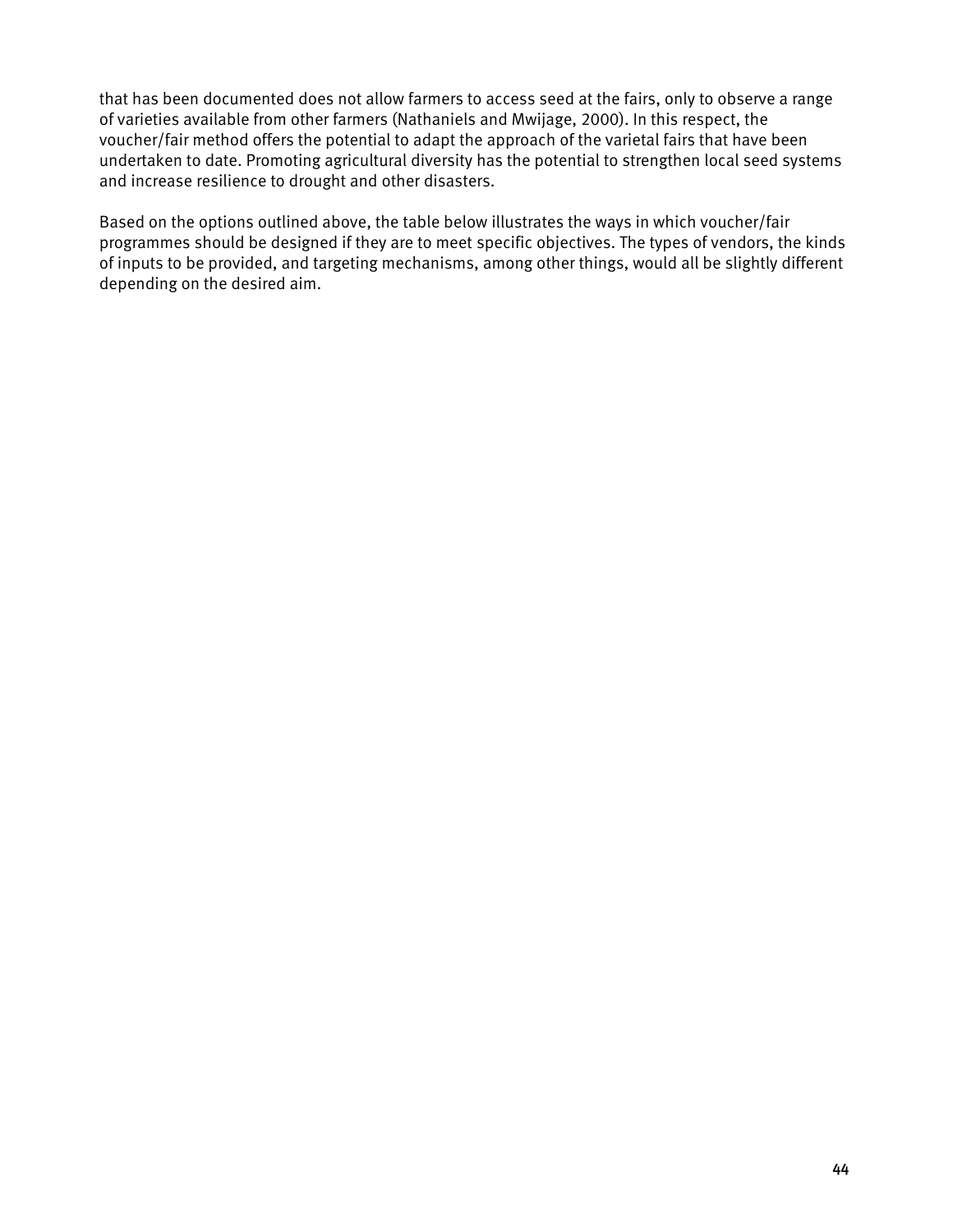<span id="page-44-0"></span>

|                                                         | <b>Emergency response</b><br>to address lack of<br>access to agricultural<br>inputs                                                             | Social protection<br>mechanism for<br>vulnerable farmers                                                                                        | Promotion of rural<br>trade and agricultural<br>marketing                                                                                       | <b>Promotion of</b><br>commercial seed<br>sector                                                                             | Promotion of crop and<br>varietal diversity                                                                                                    |
|---------------------------------------------------------|-------------------------------------------------------------------------------------------------------------------------------------------------|-------------------------------------------------------------------------------------------------------------------------------------------------|-------------------------------------------------------------------------------------------------------------------------------------------------|------------------------------------------------------------------------------------------------------------------------------|------------------------------------------------------------------------------------------------------------------------------------------------|
| <b>Types of vendors</b>                                 | No restrictions on vendors<br>or registration<br>requirements                                                                                   | No restrictions on vendors<br>or registration<br>requirements                                                                                   | All types of local and non-<br>local traders                                                                                                    | Registered agricultural<br>input traders                                                                                     | Local farmers and<br>registered agricultural<br>input traders                                                                                  |
| <b>Types of</b><br>inputs/products                      | Wide range of products<br>and inputs (not only<br>agricultural) to meet basic<br>needs, such as foodstuffs,<br>water containers, and<br>clothes | Wide range of products<br>and inputs (not only<br>agricultural) to meet basic<br>needs, such as foodstuffs,<br>water containers, and<br>clothes | Wide range of products<br>and inputs (not only<br>agricultural) to meet basic<br>needs, such as foodstuffs,<br>water containers, and<br>clothes | Certified and registered<br>classes of seed                                                                                  | Locally adapted crops and<br>varieties, both from<br>informal and formal seed<br>sectors                                                       |
| Targeting of<br>beneficiaries                           | Target those affected by<br>crisis                                                                                                              | Target most vulnerable<br>farmers                                                                                                               | All farmers                                                                                                                                     | All farmers, especially<br>commercial farmers                                                                                | All farmers                                                                                                                                    |
| <b>Contribution to</b><br>cost of voucher<br>or product | No contribution                                                                                                                                 | Small contribution                                                                                                                              | Larger contribution,<br>leading to the phase out of<br>vouchers altogether                                                                      | Larger contribution,<br>leading to the phase out of<br>vouchers altogether. Or<br>seed companies to provide<br>small subsidy | Larger contribution,<br>leading to the phase out of<br>vouchers altogether. Or<br>government and seed<br>companies to provide<br>small subsidy |
| Level of<br>information<br>provision at fair            | Little need for information<br>since products are familiar<br>to people                                                                         | Little need for information<br>since products are familiar<br>to people                                                                         | Information provided on<br>inputs or products that<br>might be unfamiliar to<br>farmers                                                         | Detailed information on<br>varietal characteristics and<br>appropriate advice on<br>cultivation requirements                 | Detailed information on<br>varietal characteristics and<br>appropriate advice on<br>cultivation requirements                                   |
| Source of seed                                          | Local farmers, traders,<br>grain markets, and formal<br>sector                                                                                  | Local farmers, traders,<br>grain markets, and formal<br>sector                                                                                  | Local farmers, traders,<br>grain markets, and formal<br>sector                                                                                  | Formal sector                                                                                                                | Local farmers fields and<br>formal seed sector.<br>including agricultural<br>research institutes.                                              |
| Seed quality<br>control                                 | No need for formal control<br>measures beyond the Fair<br>Organising Committee and<br>farmers' own assessment                                   | No need for formal control<br>measures beyond the Fair<br>Organising Committee and<br>farmers' own assessment                                   | Formal control measures<br>appropriate for both<br>informal and formal sector<br>seed                                                           | Formal control measures to<br>guarantee seed quality                                                                         | Formal control measures to<br>guarantee seed quality                                                                                           |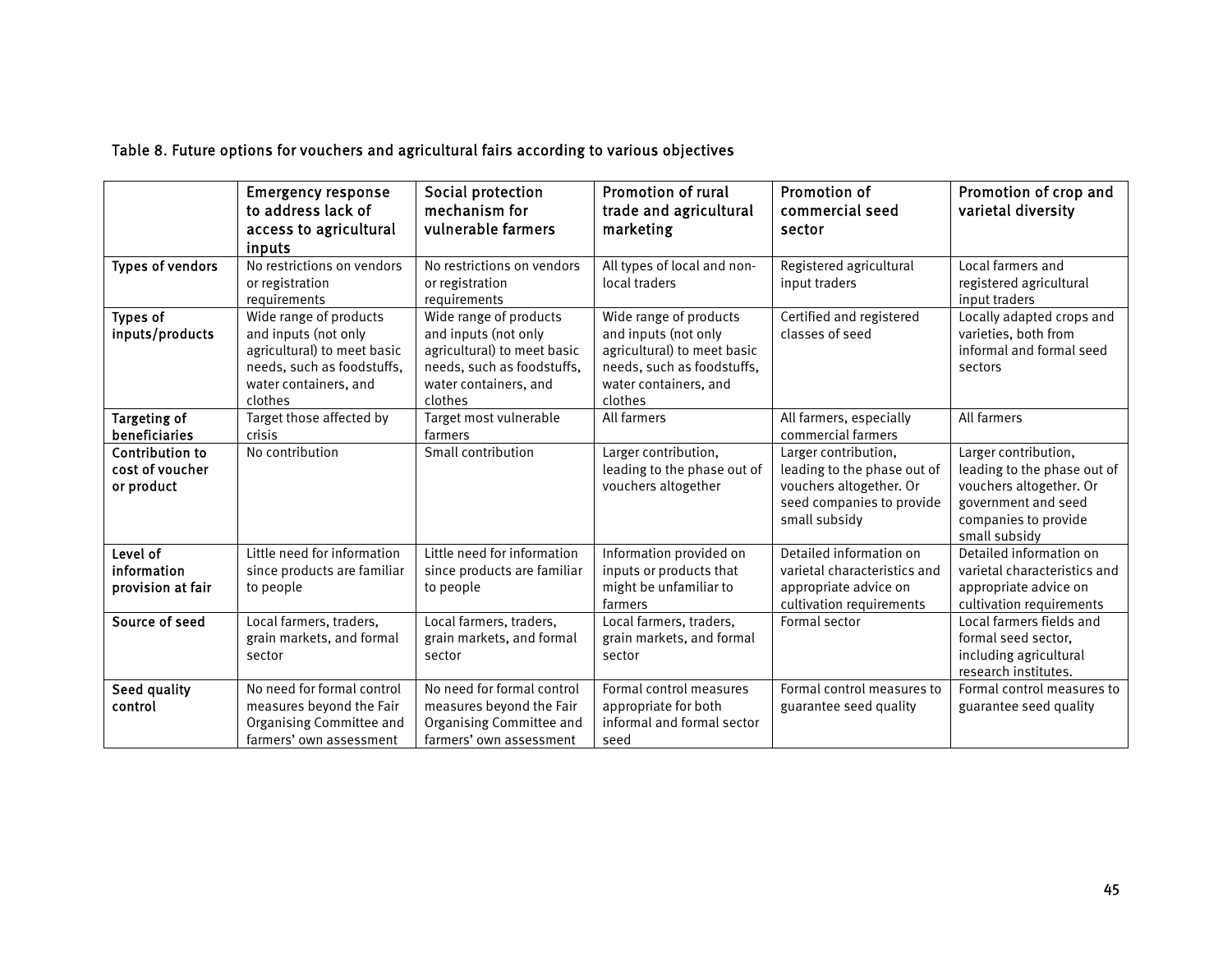# <span id="page-45-0"></span>6. Conclusions: strengths and weaknesses of seed vouchers

This section summarises some of the key points from the Ethiopia and Mozambique experiences, together with insights from the broader literature on the use of agricultural input vouchers in relief interventions. It closes with a consideration of whether cash might be more appropriate than vouchers in certain circumstances.

# 6.1 Needs assessment

In Ethiopia and Mozambique, existing early warning systems and emergency needs assessment mechanisms identify areas of vulnerability and food insecurity, which are then expressed in terms of the number of people affected. Rather than clearly defining the causes of food insecurity or the problems to be tackled, the next step in the assessment process tends to be a local-level verification of the number of households or people affected, which is then used to determine the type and quantity of seeds required. The question of whether or not seeds are appropriate, or whether the apparent seed need stems from a problem of availability or access is never asked. Instead, it is assumed that seeds are needed, and, in the case of SVFs, it is often assumed that the problem is one of a lack of access to seed. Without a proper needs assessment and problem analysis, there is the risk that the former 'seeds and tools treadmill' is simply being replaced by a seed vouchers and fairs treadmill. In other words, seed vouchers represent a slightly better way of addressing the wrong problem unless they are linked to adequate needs assessment procedures.

# 6.2 Implementation, security and evaluation

Both the methodologies used in implementing agricultural input voucher approaches and the capacity of staff to organise such programmes are constantly being improved and adapted. Given the difficulties in comparing different approaches (that is, voucher programmes with and without fairs) due to logistical or operational factors that affect implementation, but may not necessarily be related to the approach used, it is impossible to say whether one approach is better than the other. However, certain features of each approach are noted in the paragraphs that follow.

Although not evident in the case studies described here, the broader literature suggests that implementing agencies frequently retain too much control over voucher programmes, thus restricting choices available to farmers and often controlling prices. A distrust of market processes, together with a lack of confidence in beneficiaries to make sensible choices and the expectation that seed will be unavailable locally, regularly leads agencies to attempt to *implement* rather than *facilitate* voucher programmes (Bramel and Remington, 2005). Aspects of 'implementation' might include: prescriptions on the types of seed that can be exchanged (thus limiting choice); assisting vendors with procuring seed in preparation for the programme (instead of trusting them to be able to source seed for themselves); setting prices at which seed is to be exchanged (rather than leaving this to be negotiated by farmers and vendors); or advising farmers on how to spend their vouchers (as opposed to allowing them to decide for themselves).

Agricultural input fairs held as part of voucher programmes have been shown to offer an opportunity for awareness-raising on issues such as HIV/AIDS. In Western Uganda, for example, fairs provide a captive audience for puppet shows used to sensitise communities to corruption, human rights and domestic violence (van der Steeg et al., 2004). While such messages are clearly important, it is surprising that agricultural input fairs are not also being used to promote agricultural extension messages.

Since security is often a concern for those implementing such fairs, it is worth mentioning here that security has not been a problem to date at any of the fairs in Ethiopia or Mozambique, although police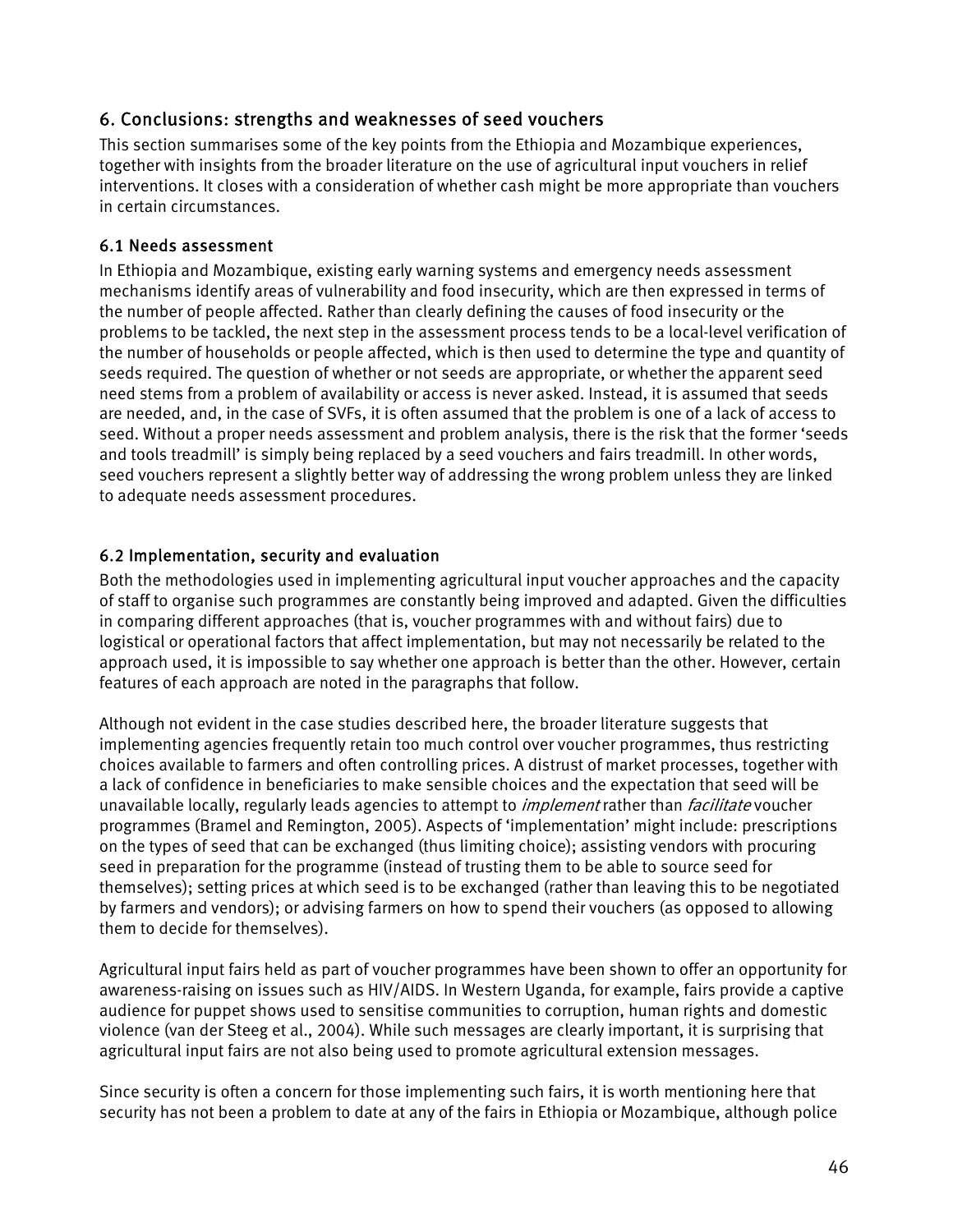<span id="page-46-0"></span>officers are usually on hand in case of a disturbance. At the donor level, corruption is much less of a concern in Ethiopia than it is in other countries, yet cases of vouchers being exchanged for cash were reported in 2005. This was limited to a few areas, but there were some instances where the vendors in Ethiopia exchanged vouchers worth USD 9.38 for USD 4.69 (Agridev Consult, 2006). In the five years since the introduction of agricultural input vouchers in Mozambique, there have been no reports of known corruption from those interviewed, who agreed that the limited amount of time for the exchange of vouchers prevents their misuse. Yet simply because corruption has not been reported does not mean that it does not happen. Beneficiaries might use their vouchers to purchase tools or other inputs that can be sold later for cash. Existing monitoring mechanisms are very unlikely to unearth any evidence of corruption or malpractice.

Finally, as for monitoring and evaluation, there appears to be a lack of detailed, independent evaluations or impact assessments of voucher programmes. Both CARE and CRS are exceptions in this regard, and they were chosen for the case study precisely because monitoring and evaluation data were available. In general, monitoring information is often collected at the time of implementation, but there is little evidence that it is analysed or part of project reporting. Monitoring information to determine the end use of the inputs obtained through voucher programmes, however, is rarely collected[.33](#page-46-1) Where detailed evaluations or impact assessments have been done, they tend to be undertaken or commissioned by the implementing agency, risking, therefore, a bias (even if only a perceived rather than an actual one) in the reporting of results. The advantage of such evaluations, though, is that the implementing agency is more likely to learn from the results and adapt its programming approach accordingly.

# 6.3 Timeliness

 $\overline{a}$ 

Two issues relating to timeliness need to be explored: (i) the time within which beneficiaries can exchange their vouchers (that is, their validity); and (ii) the timing of the overall voucher programme and of agricultural input fairs, in cases where they are held. Where voucher programmes involve agricultural input fairs, the vouchers are only valid for the day of the fair, and in the Ethiopia case described here, the time needed for voucher distribution was such that the time for voucher exchange was very limited. In programmes without fairs, the voucher could be valid for up to about two months (that is, throughout the planting period). Beneficiaries would have the greatest flexibility where vouchers are valid for longer, provided that they have a range of inputs to choose from in exchanging their vouchers. With regard to the CARE voucher programme in Ethiopia, although the vouchers were valid for a longer period, there were considerably fewer vendors to purchase from and less choice of varieties among the different crop types available. A comparison of three different approaches implemented in Zimbabwe (direct distribution, seed vouchers and fairs, and seed vouchers redeemable at retail shops) revealed no significance difference in timeliness of input delivery. Nonetheless, a higher proportion of seeds distributed through vouchers and fairs were planted, suggesting that the seed from fairs was more appropriate and/or of a higher quality than that procured through direct distribution or from vouchers/retail outlets (Rohrbach, Mashingaidze and Mudhara, 2005). While it is claimed that voucher approaches allow for the timely delivery of seed, this is not always the case; farmers complained that CARE's seed voucher programmes in Ethiopia have always run late (Agridev Consult, 2006).

In the case of agricultural input fairs, what is important is to know when an agricultural input fair ought to be held in a specific area. CRS notes that if a fair is held too soon before the planting season, the

<span id="page-46-1"></span> $33$  This is not surprising, as such information is rarely collected as part of direct input distribution programmes either, despite the existence of basic good practice guidelines such as those of the Sphere Project. Again, CRS is an exception: it has done an impressive amount of detailed monitoring, analysing, evaluating and reporting of SVF programmes.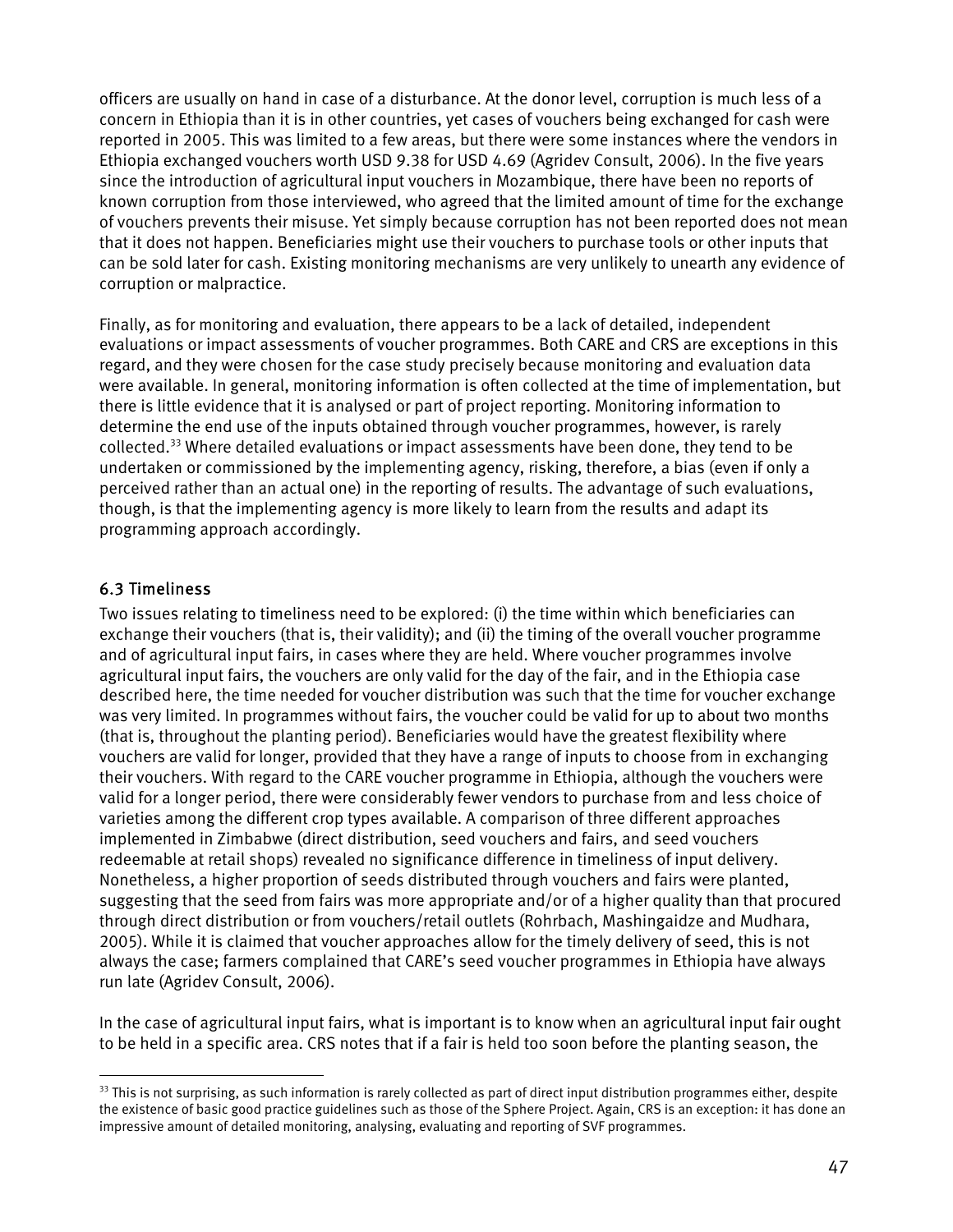<span id="page-47-0"></span>seed could be lost due to selling, consumed as grain<sup>34</sup> or damaged by mould, whereas if the fair is held too late, the seeds cannot be sown for that planting season and the benefit is lost (Bramel, 2004). Yet, the same report describes how farmers make their planting decisions long before the fields are prepared, suggesting that seed fairs held in time for planting would likely still be late in terms of household decision-making on which areas and crops to plant (Bramel, 2004). Given the difficulties facing agencies in determining the optimal timing of an agricultural input fair, the best solution is to determine the timing in consultation with the farmers themselves. Table 7 notes that, in Mozambique, there were delays in implementing some of the fairs, although this could be due to operational factors and not necessarily because of the approach itself.

# 6.4 Input prices

 $\overline{a}$ 

Where vouchers are exchanged through approved vendors at their normal shops or retail outlets, artificial price increases can theoretically be prevented by entering into a contract or agreement with the vendor not to inflate his/her prices. This appeared to work well in the case of the ICRC voucher programme in the West Bank,<sup>35</sup> but it was not effective in relation to CARE's seed voucher projects where there were relatively few vendors and massive demand for seed in the initial week of the project outstripped supply, resulting in price hikes. Where vouchers are exchanged at agricultural input fairs, prices tend to be between 10 and 20 per cent higher than normal market prices (Bramel and Remington, 2005)<sup>36</sup>. In the case of CARE's 2005 voucher project, seed prices were 30 per cent higher than grain prices (Agridev Consult, 2006).<sup>37</sup> The limited number of vendors prevented competitive pricing. By contrast, at some of the CRS seed fairs, beneficiaries did not have sufficient time to negotiate lower prices. Interestingly, the respective implementing agencies do not consider these price rises to be excessive, despite complaints from the beneficiaries. The CARE 2005 evaluation reports that 83 per cent of the beneficiaries said that the seed was very expensive, and that only 34 per cent were able to negotiate on prices. The CARE evaluators use the additional marketing costs incurred by the vendors (that is, transport and handling) to justify the high prices. Although a slightly higher cost might be justified because of seed handling and storage to prevent mixing of seed types or damage by moisture or pests, there is no reason why seed should incur higher transport costs than grain when it is being sold in the same market centres. Under normal market conditions, seed prices are always highest when demand is greatest (that is, at planting time). Consequently, one might assume that prices could be reduced by timing voucher interventions earlier in the season. However, the number and type of vendors also affect prices. For a fair of 500 beneficiaries, a ratio of 20–25 vendors (that is, one vendor to 20–25 farmers) is considered optimal to allow for competitive pricing (Bramel, 2004). The number of vendors in the 2005 CARE voucher project (one vendor to 1,080 farmers, and up to 3,264 in West Hararghe) (Agridev Consult, 2006) is thought to be much too few to allow for competitive pricing.

<span id="page-47-1"></span><sup>&</sup>lt;sup>34</sup> Given the importance of seed to farmers and the care that they normally take in their seed management practices, it is unlikely that the seed that is required for planting would be sold or consumed unless 'stolen' by a member of the household.<br><sup>35</sup> E-mail from Marjukka Antila, (ICRC) to Cash Learning Project Discussion Forum, 23 November 2

<span id="page-47-3"></span><span id="page-47-2"></span>

<span id="page-47-4"></span><sup>&</sup>lt;sup>37</sup> One would assume that these percentages are comparing like with like, yet there is no mention of the subtle differences that may or may not exist between seed and grain in local markets. In some local markets, there is a distinction between local seed and grain, in which the seed may fetch a slightly higher price because it has been selected and 'cleaned', not because additional transport costs are involved.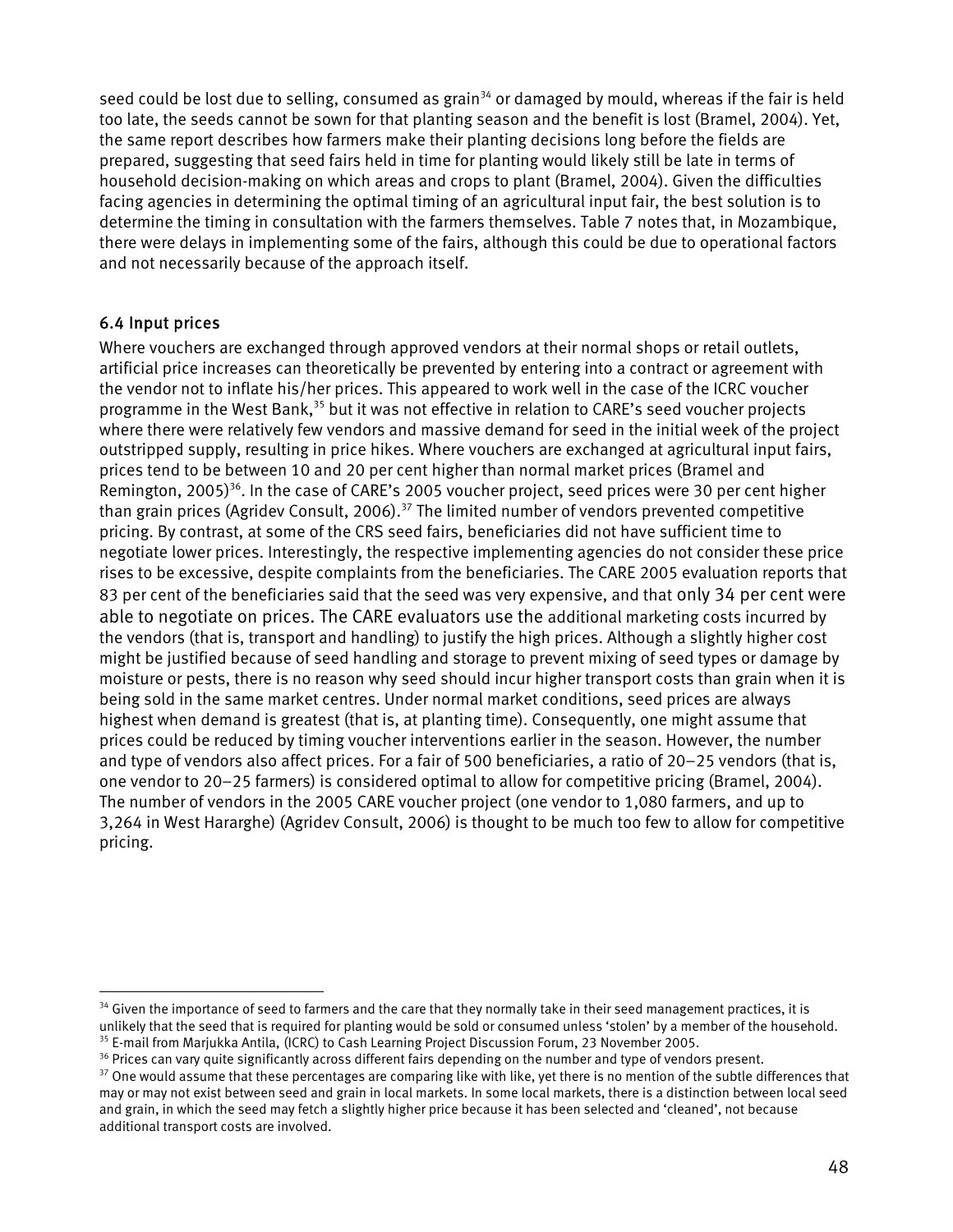# <span id="page-48-0"></span>6.5 Cost-efficiency and cost-effectiveness

Despite difficulties in calculating cost-effectiveness of voucher-based approaches,<sup>38</sup> Mburathi et al. (2004) and Makokha et al. (2004) have presented comparisons of different seed relief approaches used in Ethiopia and Eastern Kenya, as shown in Tables 9 and 10. Regrettably, although perhaps not surprisingly, the results do not paint a consistent or conclusive picture. In general, considerably more work needs to be done in determining the cost-effectiveness of voucher-based approaches.

Table 9 compares seed vouchers and fairs with two different approaches to DSD: procurement through local committees and procurement through national tender processes in Ethiopia. Unfortunately, no figures are given for the amount of seed provided to each household, but figures for the total number of hectares (theoretically) planted<sup>39</sup> can be used as a proxy (assuming that the seed types provided had roughly similar planting rates). The quantity of seed supplied per household was greatest for the vouchers (theoretically covering one hectare per household) and least for local procurement (0.25 hectares per household). Table 11 shows that seed vouchers and fairs are more expensive per household than both of the other approaches. The calculation of costs per hectare shows that national procurement was most expensive, with the voucher approach close behind. The expense of the voucher approach is explained largely by the costs of printing vouchers and awareness-raising. Since this was the first time that vouchers were used, a lot was invested in training and awareness-raising, and one would expect these costs to go down over time, as more staff and farmers become familiar with the approach. Nevertheless, the authors conclude that the advantages of seed vouchers and fairs—vis-àvis utilisation, gender sensitivity, and capacity-building—are such that effort should be invested in developing the approach further. Although this conclusion appears to be contrary to the evidence presented in Table 9, some benefits are clearly difficult to quantify in monetary terms. To develop a more thorough analysis of costs and cost-effectiveness, it is necessary to include information on the end use of the seed (that is, whether or not it was planted) and possibly also on harvest output and other benefits to the farmer (such as acquisition of a new variety or input, and knowledge gained on new inputs).

|                            | Local committee-based<br>procurement and<br>distribution (Oromiya) | Seed vouchers and fairs<br>(Amhara) | National tender through<br>FAO in Ethiopia<br>(Oromiya) |
|----------------------------|--------------------------------------------------------------------|-------------------------------------|---------------------------------------------------------|
| Number of households       | 68,000                                                             | 2,000                               | 11,501                                                  |
| Number of hectares         | 17,000                                                             | 2.000                               | 5,047.50                                                |
| Total seed value           | 258,800                                                            | 25,500                              | 108,809                                                 |
| Transport costs            | 10,300                                                             | 0                                   | 350                                                     |
| Training costs             | 0                                                                  | 2,000                               | 0                                                       |
| Staff costs                | 3,529                                                              | 2,972                               | 4,840                                                   |
| Remaining                  | 3,400                                                              | 19,129                              | 15,001                                                  |
| Total budget               | 276,029                                                            | 49,601                              | 129,000                                                 |
| Total cost per beneficiary | 4.1                                                                | 24.8                                | 11.2                                                    |
| Total cost per hectare     | 16.2                                                               | 24.8                                | 25.6                                                    |

#### Table 9: Comparison of costs per beneficiary (USD)

Source: adapted from Mburathi et al., 2004, p. 60

<span id="page-48-1"></span> $\overline{a}$  $38$  For example, due to differences in the scale of the programmes and the types of seeds provided, and problems with calculating dollar equivalents for less easily quantifiable aspects such as capacity-building.<br><sup>39</sup> It is not clear where the figures for the number of hectares comes from since no follow-up data on whether or not the seed

<span id="page-48-2"></span>was planted were collected. It is assumed that the hectarage was calculated according to the quantity of seed provided and optimal planting rates for different seed types.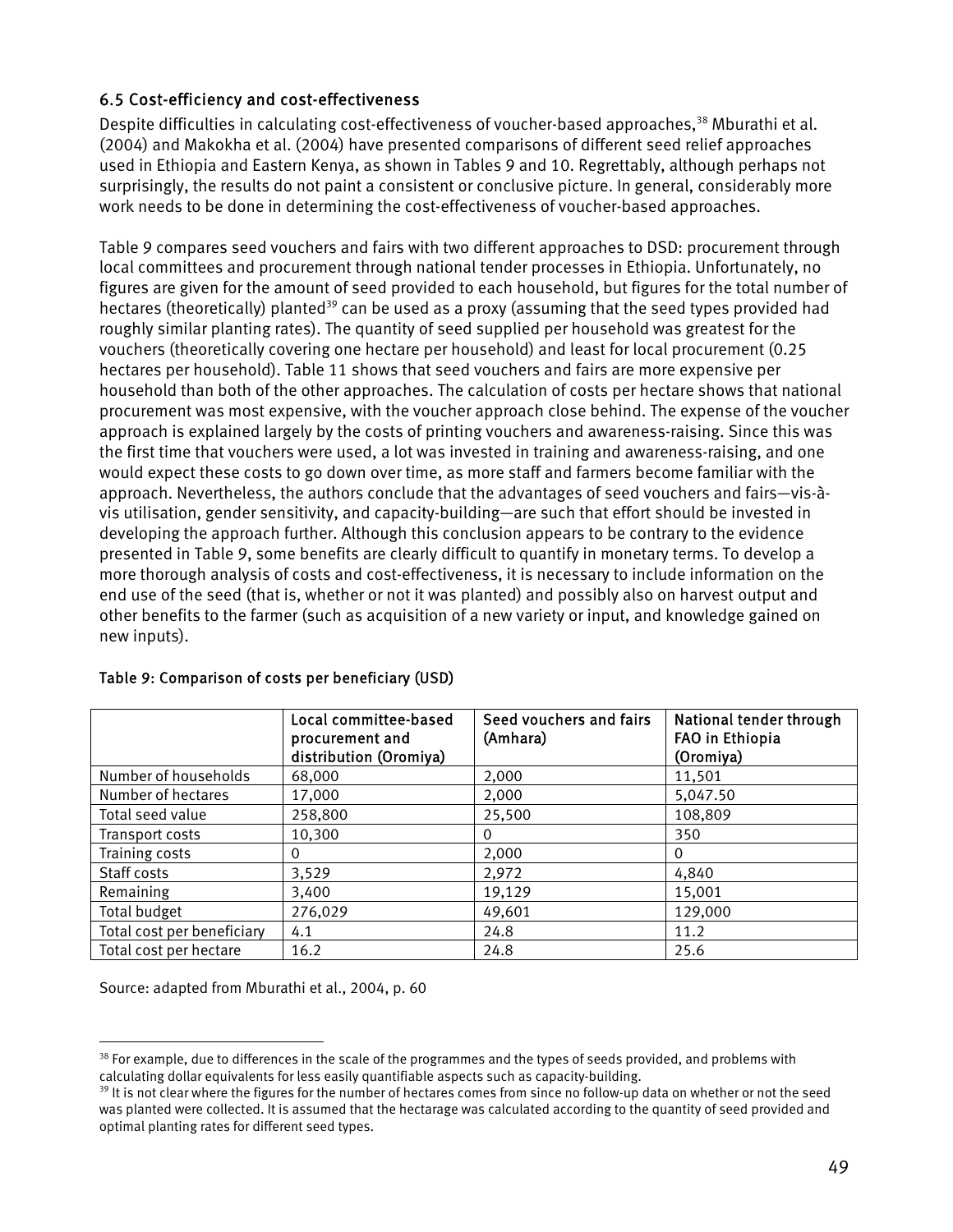<span id="page-49-0"></span>Table 10 uses data from Kenya to compare a DSD project implemented by African Medical Research Foundation (AMREF) with SVF projects implemented by CRS in 2000 and 2001. The figures are derived from FAO (2002b) and data provided by the implementing NGOs. The price of seed was most expensive for DSD (USD 0.9 per kilogram) and varied for SVF (USD 0.6 per kilogram in 2000 and USD 0.3 per kilogram in 2001) due to market price variability and a shortage of grain combined with high demand in 2000. Costs of transportation and facilitation<sup>40</sup> were also comparatively high for DSD, rendering the total project costs per household for DSD at twice the level of SVF in 2000. In 2001, the difference was not as great,<sup>41</sup> but SVF still appears to be more cost-efficient, particularly when one considers the quantity of seed provided by SVF (31.5 kilograms per household) as compared to DSD (12 kilograms per household). Although the figures in Table 10 require further clarification, the data appear to show that SVF is more cost-efficient than DSD.

|                                                   |              | Project<br>OSRO/KEN/001/SWE |            | Project<br>OSRO/KEN/1<br>01/UKE |  |
|---------------------------------------------------|--------------|-----------------------------|------------|---------------------------------|--|
| <b>Description</b>                                | Unit         | <b>DSD</b>                  | <b>SVF</b> | <b>SVF</b>                      |  |
| Implementing NGO                                  |              | AMREF                       | <b>CRS</b> | <b>CRS</b>                      |  |
| Number of benefiting households                   | Number       | 6,217                       | 8,027      | 30,278                          |  |
| Quantity of seed distributed                      | Kilogram     | 74,604                      | 64,678     | 956,324                         |  |
| Costs of seed acquisition                         | <b>USD</b>   | 65,262                      | 42,103     | 243,589                         |  |
| Costs of facilitation                             | <b>USD</b>   | 12,108                      | 8,282      | 69,800                          |  |
| Costs of seed transportation                      | <b>USD</b>   | 8,530                       | 0          | $\Omega$                        |  |
| Total costs                                       | <b>USD</b>   | 85,900                      | 50,385     | 313,389                         |  |
| Average price of seed                             | USD/kilogram | 0.9                         | 0.6        | 0.3                             |  |
| Average quantity of seed per household            | Kilogram     | 12.0                        | 8.0        | 31.5                            |  |
| Costs of seed per household                       | <b>USD</b>   | 10.5                        | 5.2        | 8.0                             |  |
| Costs of transport and facilitation per household | <b>USD</b>   | 3.3                         | 1.0        | 2.3                             |  |

Total costs per household  $\vert$  USD  $\vert$  13.8  $\vert$  6.2 10.3

#### Table 10. Summary of financial costs of DSD and SVF (Kenya)

Source: Makokha et al., 2004, p. 63

 $\overline{a}$ 

#### 6.6 The proceeds from agricultural input sales

Whether the money from the fairs remains in the hands of the communities and benefits local economies depends largely on the type of vendors (that is, farmers, local traders or non-local traders) and if the majority of the vendors come from the local area. Given the relatively small number of vendors in the CARE-Ethiopia programme, most of the profits will have ended up with those traders involved. In the case of the CRS fairs in Ethiopia, there were a relatively high number of farmer vendors and local traders, suggesting that most of the money from the fairs would have remained in the local communities. With regard to CRS seed fairs held in Eastern Kenya, it has been reported that 70 per cent of vendors are from local communities, thus ensuring that a large proportion of the funds remained in the beneficiary communities (Makokha et al., 2004, p. 59). In Mozambique, meanwhile, only about 30 per cent of the vendors come from local communities (Longley, Dominguez and Devji, 2005), implying that only a small proportion of the funds remain with beneficiary communities. Yet, viewed from a broader market perspective, the voucher approach is a considerable improvement on direct distribution, when, in some cases, much of the seed is purchased from neighbouring countries. Under

<span id="page-49-1"></span> $40$  It is not clear what 'facilitation' involved but presumably it included procurement and handling in the case of DSD, and voucher printing and distribution and information dissemination in the case of SVF. If this is the case, then it is not clear why facilitation costs for DSD were so high.<br><sup>41</sup> This is largely due to increased SVF facilitation costs per household, which were more than double those of 2000. No

<span id="page-49-2"></span>reasons for the rise are given.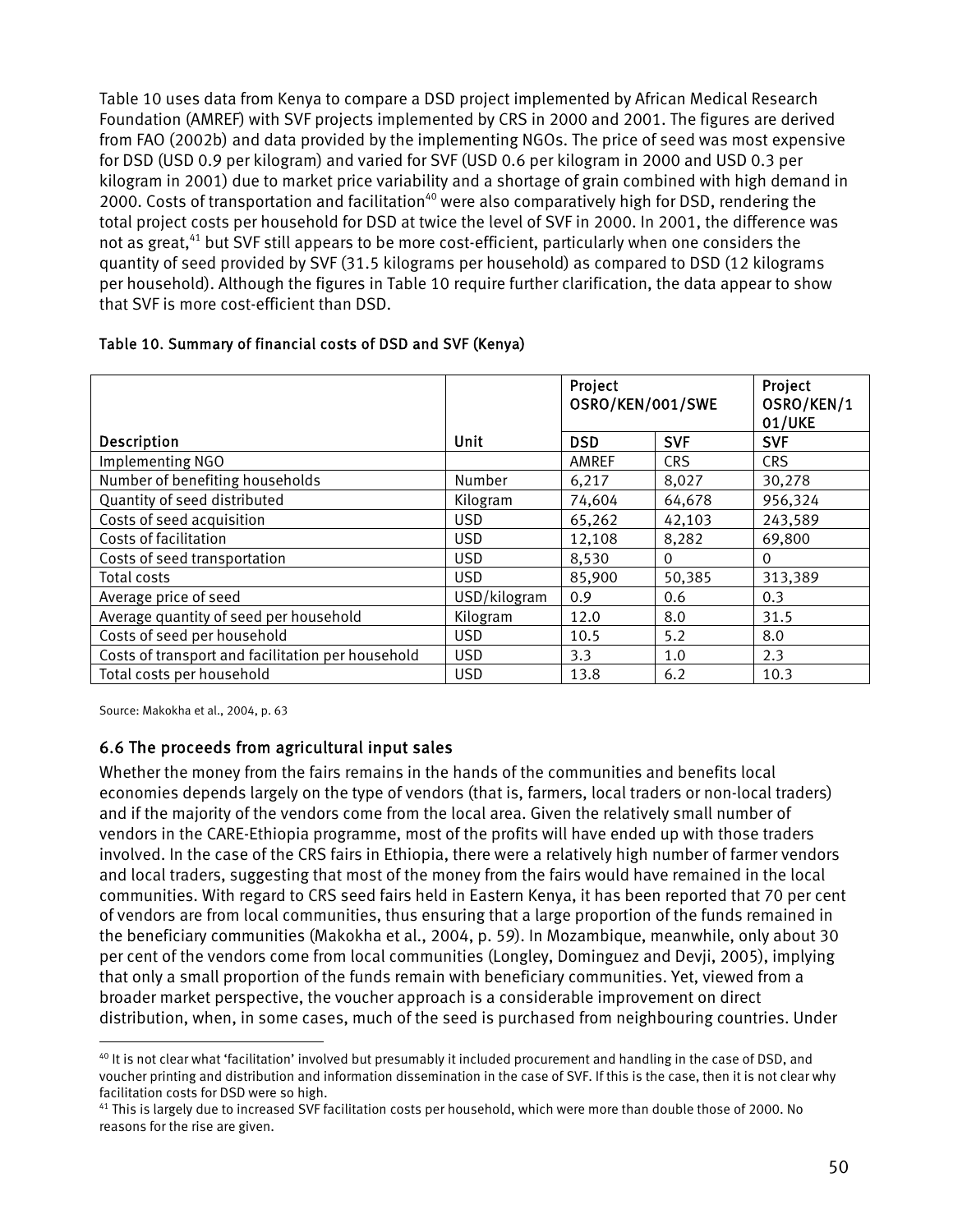<span id="page-50-0"></span>the present voucher systems in both Mozambique and Ethiopia, a significant proportion of the proceeds from the input sales remains in the country.<sup>42</sup> As such, the voucher approach is benefiting the national economy.

# 6.7 Vendor gains, market development and the role of women

Although it is the voucher recipients (farmers) who are normally referred to as the beneficiaries of voucher programmes, it would appear to be the vendors who actually profit the most. Data from the CARE-Ethiopia project suggests that the average vendor can gain as much as USD 7,000 in gross income through participating in a voucher project over a period of less than two months (see Section 4.5)[.43](#page-50-2) The average levels of gross sales revenue per vendor in the 2005 CARE seed voucher project was USD 4,260 in East Hararghe and USD 23,273 in West Hararghe (Agridev Consult, 2006). These figures are comparatively high and relate to the very small number of vendors as compared to beneficiaries. With more vendors, the overall profit of each vendor is less. Data from CRS seed fairs in Burundi, for example, reveal a maximum gross gain of approximately USD 1,650 and an average of around US\$ 160 (Table 14). Figures are not available for the ICRC voucher programme in the West Bank, but one of the staff involved in the project said that: 'The shopkeepers made a killing with the deal: every month around 300–500 clients was something lucrative for them'.<sup>44</sup> Although the figures on vendors' gains may appear to be very high, when compared to the cost of seed procured through direct seed distribution, the gains made by seed companies through DSD are even greater, given that the seed procured through formal channels for large-scale distribution is at least twice (and sometimes as much as six times) the cost of the local grain/seed typically supplied through voucher programmes. Indeed, a number of seed companies currently existing in Eastern and Southern Africa today have become established on the basis of relief seed procurement alone.<sup>45</sup> Such companies comprise a part of the 'relief seed system' that exists both at the national and international level, and is similar to that described for Ethiopia in Section 4.1. Given the potential gains available to vendors through voucher programmes, there is no reason why they could not also become part of a 'relief inputs system' that is based on vouchers rather than direct distribution.

The fact that the vendors who benefit from voucher sales include up to 30 per cent of women would appear to justify such a relief inputs system as far as NGOs are concerned: data from CRS-Burundi (see Table 11) clearly show that seed fairs enhance the gains of local male and female traders. The number of traders participating in the fairs increased from 2002 to 2003, as did the proportion of female traders.

| Seed fair    | Total value | <b>Total traders</b> | <b>Female traders</b> | Gains/trader (USD) |         |         |
|--------------|-------------|----------------------|-----------------------|--------------------|---------|---------|
| dates        | (USD)       | (No.)                | $(\%)$                | Median             | Average | Maximum |
| Jan. 02      | 51.557      | 346                  | 17.92                 | 48                 | 149     | 1,634   |
| Sept. 02     | 54,400      | 298                  | 22.82                 | 130                | 183     | 1,054   |
| Jan.-Feb. 03 | 76,036      | 491                  | 30.75                 | 87                 | 155     | 1,642   |
| Total        | 181,993     | 1,135                | 24.76                 | n/a                | 160     | 1,654   |

#### Table 11: Burundi: value of seed sold at Kirundo seed fairs over three agricultural seasons

Source: Walsh et al, 2004

<span id="page-50-1"></span> $42$  Although some of the inputs are imported (for instance, vegetable seed, Actellic, and some of the tools),

<span id="page-50-2"></span>Mozambican companies and traders benefit from the sales.<br><sup>43</sup> The information needed to calculate net profit is unfortunately not available.<br><sup>44</sup> E-mail correspondence, 23 November 2006.

<span id="page-50-3"></span>

<span id="page-50-4"></span><sup>45</sup> Personal communications with various seed companies.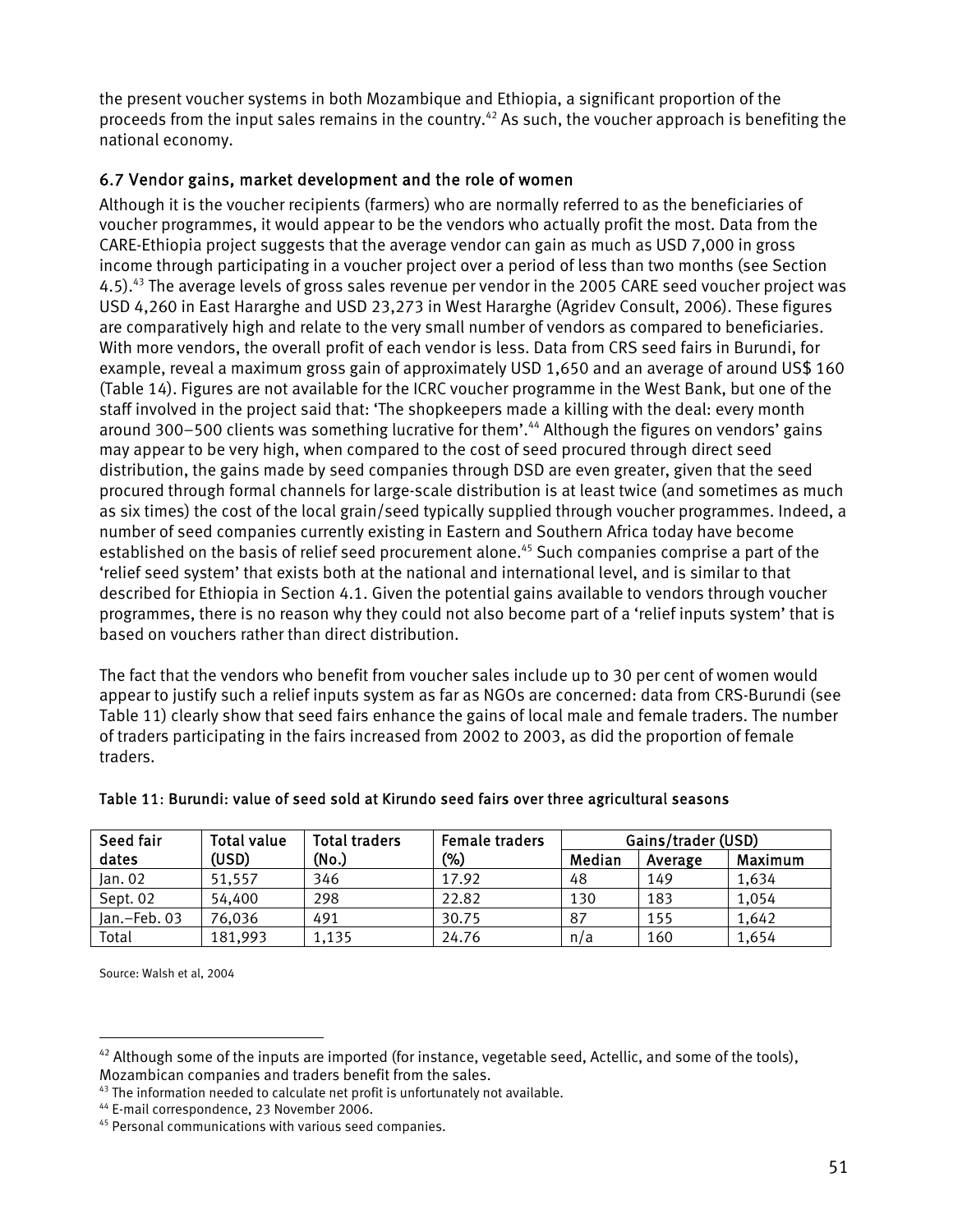<span id="page-51-0"></span>Whether voucher programmes risk creating a relief seed system that represents only a marginal improvement on that established by direct distribution, or whether the use of vouchers actually supports sustainable market development is a very difficult question to answer and requires considerably more research than has been undertaken up to now. The Mozambique case study suggests that agricultural input fairs promote small-scale commercial activity at a local level, and the value of goods purchased for cash can be as high as the value of good bought with vouchers (Table 6, Section 5.2.3).<sup>46</sup>

In terms of commercial seed markets, the fairs help to strengthen the link between seed consumers (farmers) and formal sector seed suppliers, particularly when compared to direct seed distribution, in which the seed supplier deals only with the implementing agency and has no contact at all with the end user. With appropriate regulatory procedures and effective quality-control mechanisms, voucher systems have the potential to strengthen formal sector seed markets quite considerably, although the 'unfair competition' situation described in Section 5.2 has prevented this to date. In addition, until the quality of formal sector seed is improved, it is likely that 'certified' seed will ultimately disappoint farmers. Similarly, with appropriate operational mechanisms, voucher systems have the potential to strengthen more localised, informal seed markets that form part of the farmer seed system (Bramel and Remington, 2004). Yet it has also been argued that voucher systems can potentially weaken informal seed markets (Rorhbach, Mashingaidze and Mudhara, 2005), as described below.

# 6.8 Strengthening or weakening farmer seed systems?

Evidence from Burundi suggests that farmer seed systems are 'strengthened' through seed vouchers in three ways: 'by letting farmers strategise about which crops and varieties they should use in stress times; by letting farmers continue to access seed through traders they know and whose quality standards they know; and by supporting local seed traders who will continue to serve farmers, with or without seed fairs' (Walsh et al., 2004, p. 75). However, whether these three mechanisms fortify farmer seed systems is debateable since each is already a part of farmer seed systems. Furthermore, although they may be *supported* through voucher programmes, there is no evidence to indicate that they are strengthened by such programmes. Indeed, the authors go on to recommend that increased resources need to be channelled to farmer seed systems, suggesting that vouchers and fairs alone are not sufficient to reinforce farmer seed systems.

It is also possible that seed vouchers are in fact weakening farmer seed systems by placing a monetary value on seed that would often be provided for free among neighbours and relatives. By putting a price on such transactions, farmers who have excess seed may prefer to wait until they can sell it to a trader who is taking part in a voucher programme, or participate themselves as a vendor in a seed fair, rather than giving it to those who might be in need. Moreover, the apparent aim on the part of CRS to promote farmer beneficiaries to seed vendors may lead to a situation in which farmers are producing seed for a 'market' (the seed fair) that, at least under current practice, depends on donor funding for it to happen. There is no hard evidence regarding whether vouchers strengthen or weaken farmer seed systems; both are theoretically possible. It largely depends on the way in which vouchers are programmed in relation to the way in which a specific farmer seed system is understood to function.

# 6.9 Commercial seed companies and the promotion of modern varieties

 $\overline{a}$ 

The case of Mozambique clearly illustrates the problems involved when formal and informal seed and seed sellers participate in the same agricultural input fair. Yet, the 'unfair competition' situation is

<span id="page-51-1"></span><sup>&</sup>lt;sup>46</sup> The figures for cash purchases include only those purchases that take place within the fair enclosure. They would be considerably higher if all purchases that occur outside of the fair enclosure were taken into account.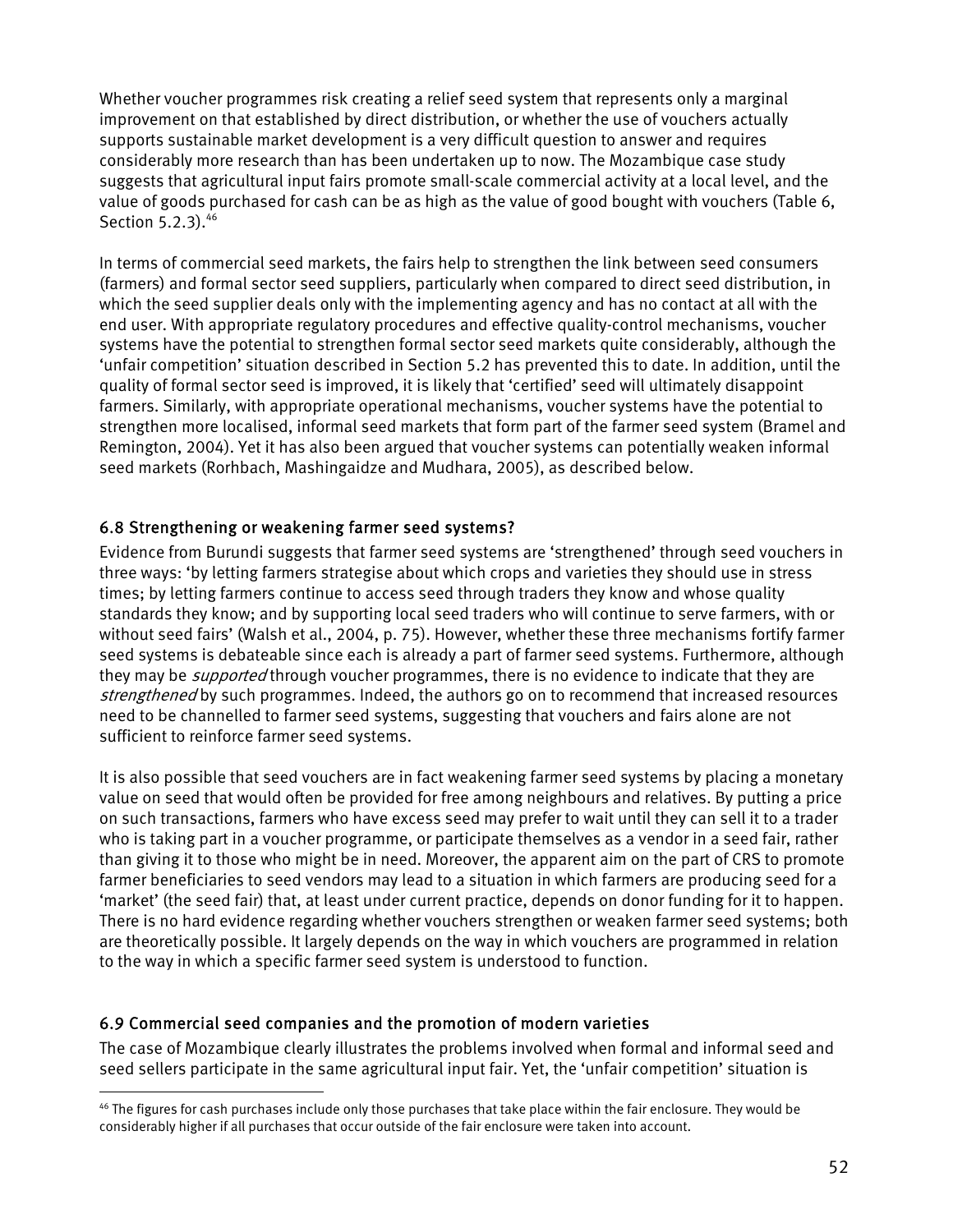<span id="page-52-0"></span>thought to relate to fairs and not vouchers per se. If voucher programmes without fairs could be organised in such a way as to include informal sector seed traders as well as formal sector suppliers, where the latter had the opportunity and sufficient time to help beneficiaries understand why formal sector seed is more expensive than informal grain/seed, this would accord farmers a wider choice. However, in seed fairs organised by CRS across 15 different countries, the majority of seed vendors (71 per cent) were local traders, whereas the formal seed sector (stockists and seed companies providing modern varieties) accounted for less than one per cent of total vendors and was only present at fairs in seven countries (Bramel, 2004, p. 17). This partly relates to how well developed the formal seed sector is in each country. Documentation available for both Ethiopia (Bramel, 2004) and Burundi (Walsh et al., 2004) reported difficulties in attracting formal sector seed suppliers and MVs. In Burundi, there is no commercial seed sector for modern MVs, although informal sector traders said that they would be able to supply them if they were given the credit necessary to bring these varieties to the fairs. They added that these varieties should be offered at reduced prices in order to stimulate client interest (Walsh et al., 2004).

# 6.10 Impacts on livelihood assets

Information on the impact of voucher programmes must relate to the objectives of the particular intervention in question, but these are often poorly defined, particularly when such programmes are repeated over several seasons. Table 12 is based on a meta analysis of CRS seed vouchers and fairs in Zimbabwe, Ethiopia and Gambia (Bramel and Remington, 2005). Certain points require further discussion. Although the table describes vouchers as a financial transfer, they are best regarded as an in-kind transfer. The 'seed fair premium' (that is, the fact that seed prices at fairs are often between 10 and 20 per cent above normal market prices) is presented as an advantage to seed sellers, which indeed it is; however, the analysis presented above suggests that vendors benefit disproportionately in comparison to the primary beneficiaries (farmers). The cash infusion into the community is only realised when vendors come from the local area, and while this tends to be the case with CRS interventions, it is not always so. Voucher programmes have a propensity to be more open and transparent than direct seed distribution, and the public nature of agricultural input fairs, together with the limited time frame, is thought to minimise the risks of corruption or voucher misuse. Malpractices can occur, though, as the Mozambique case study illustrates. In terms of human assets, the implementing agencies' knowledge and appreciation of farmer seed systems are enhanced. Farmers' knowledge of varieties is also enhanced, usually through informal discussions with other farmers or vendors, although it cannot be assumed that such information will be accurate (particularly if vendors are trying to persuade farmers to buy their seed). Traders' and seed stockists' knowledge of local varietal preferences is also increased through voucher programmes.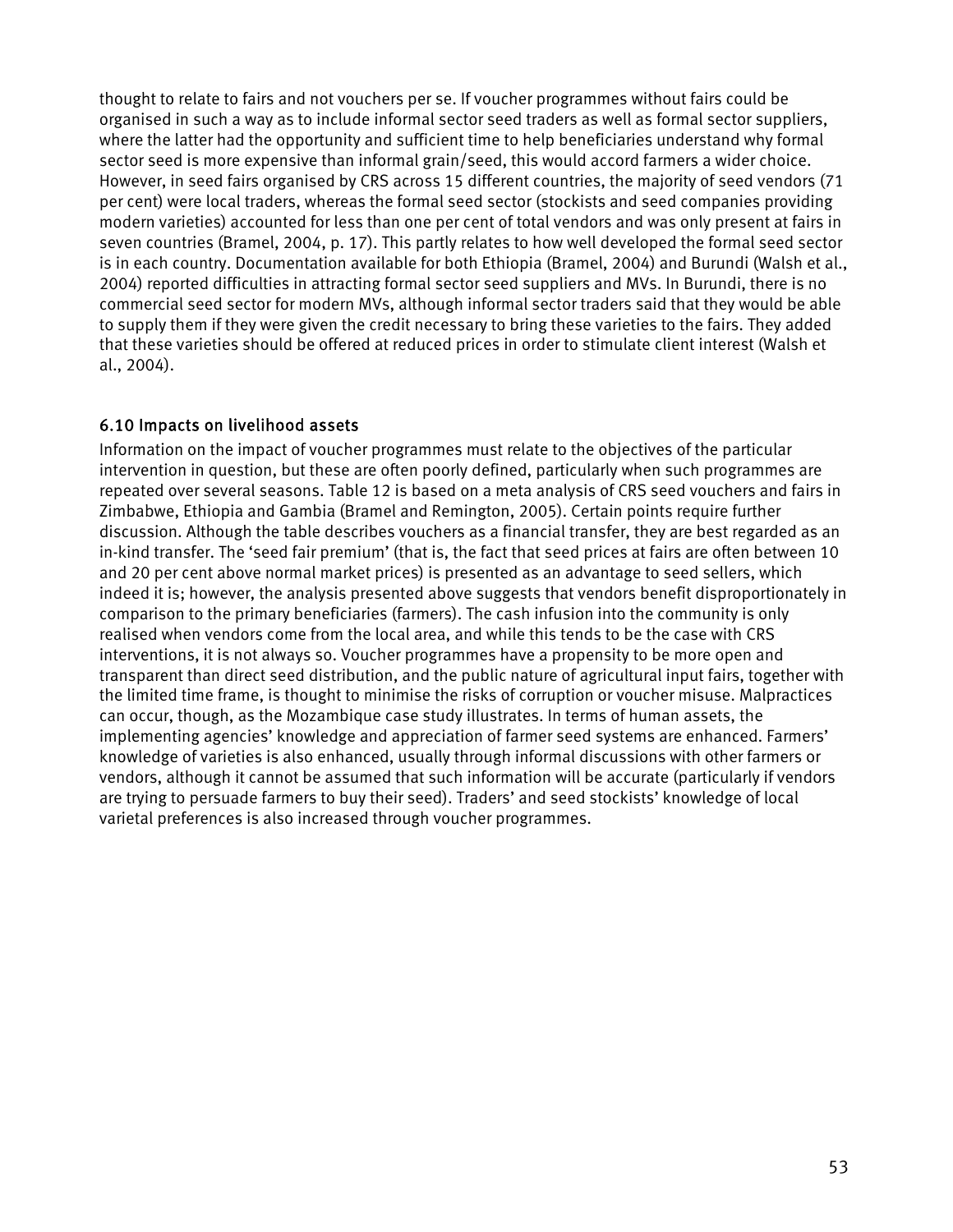#### <span id="page-53-0"></span>Table 12: the impact of SVF on farm family assets

| Asset     | Impact                                                                                             |
|-----------|----------------------------------------------------------------------------------------------------|
| Physical  | Households obtained seed in time for planting<br>٠                                                 |
|           | Beneficiaries had a choice of crop, variety, quantity, and quality of seed<br>$\bullet$            |
| Financial | Financial transfer to those receiving vouchers<br>$\bullet$                                        |
|           | Increased profit for seed sellers due to the seed fair premium<br>$\bullet$                        |
|           | Knock-on effect of cash infusion into community<br>$\bullet$                                       |
| Social    | Communities participated in planning and implementation via seed fair committees<br>$\bullet$      |
|           | Open, transparent and public process increased confidence<br>$\bullet$                             |
|           | Strengthened relationships between seed sellers and farmers<br>٠                                   |
| Human     | Enhanced knowledge of different seed systems, their strengths and opportunities for<br>$\bullet$   |
|           | integration                                                                                        |
|           | Enhanced knowledge of different crops, varietal preference and seed quality<br>$\bullet$           |
|           | Seed fair interventions can be exploited in relation to dissemination of information,<br>$\bullet$ |
|           | education and communication on seed, agriculture and other matters like HIV/AIDS                   |
| Natural   | Increased genetic diversity by providing farmers with crop and variety choice <sup>47</sup>        |

Source: Bramel and Remington, 2005, p. 7.

# 6.11 Linking relief and development

The Mozambique case study illustrates the range of relief and developmental objectives that agricultural input voucher/fair programmes can potentially fulfil, but also underscores the need to be clear about the specific aims of particular interventions so that the appropriate implementation modalities can be incorporated into the programme design. As such, voucher programmes are inherently flexible, yet this flexibility may also result in a confused approach without a clear understanding of the problem and how it can best be addressed.

# 6.12 Vouchers versus cash

 $\overline{a}$ 

Although vouchers are commonly compared to direct input distribution, comparisons with cash interventions are less common. Would it be more effective to give people cash than vouchers? If one of the arguments in favour of vouchers over direct distribution is that they allow greater choice, then the greatest choice can only be realised through cash. Certain prerequisites mean that cash programmes may not be possible in all contexts, but it is more often the perceptions and fears of donors or implementing agencies that prevent cash-based programmes rather than the actual environment (Ali et al., 2005). Prerequisites for cash-based responses include:

- a functioning market, that is, traders who have the financial capacity to supply goods from other areas; sufficient security to allow goods to be transported from other areas; and the availability of essential products at local markets;
- beneficiary access to shops/markets (freedom of movement); and
- a functional banking, money transfer or postal system via which payments can be made to beneficiaries.<sup>48</sup>

<span id="page-53-1"></span><sup>&</sup>lt;sup>47</sup> One should note that seed vouchers and fairs will not increase agro-biodiversity without an explicit emphasis on this (van der Steeg et al., 2004). In Kenya, in 2005, 25,000 0.5 kilogramme packets of seed of new varieties were exchanged for vouchers at seed fairs (CRS/Kenya, 2005).

<span id="page-53-2"></span><sup>&</sup>lt;sup>48</sup> Adapted from e-mail contribution to Cash Learning Project Discussion Forum from Marjukka Antila (ICRC), 21 November 2005.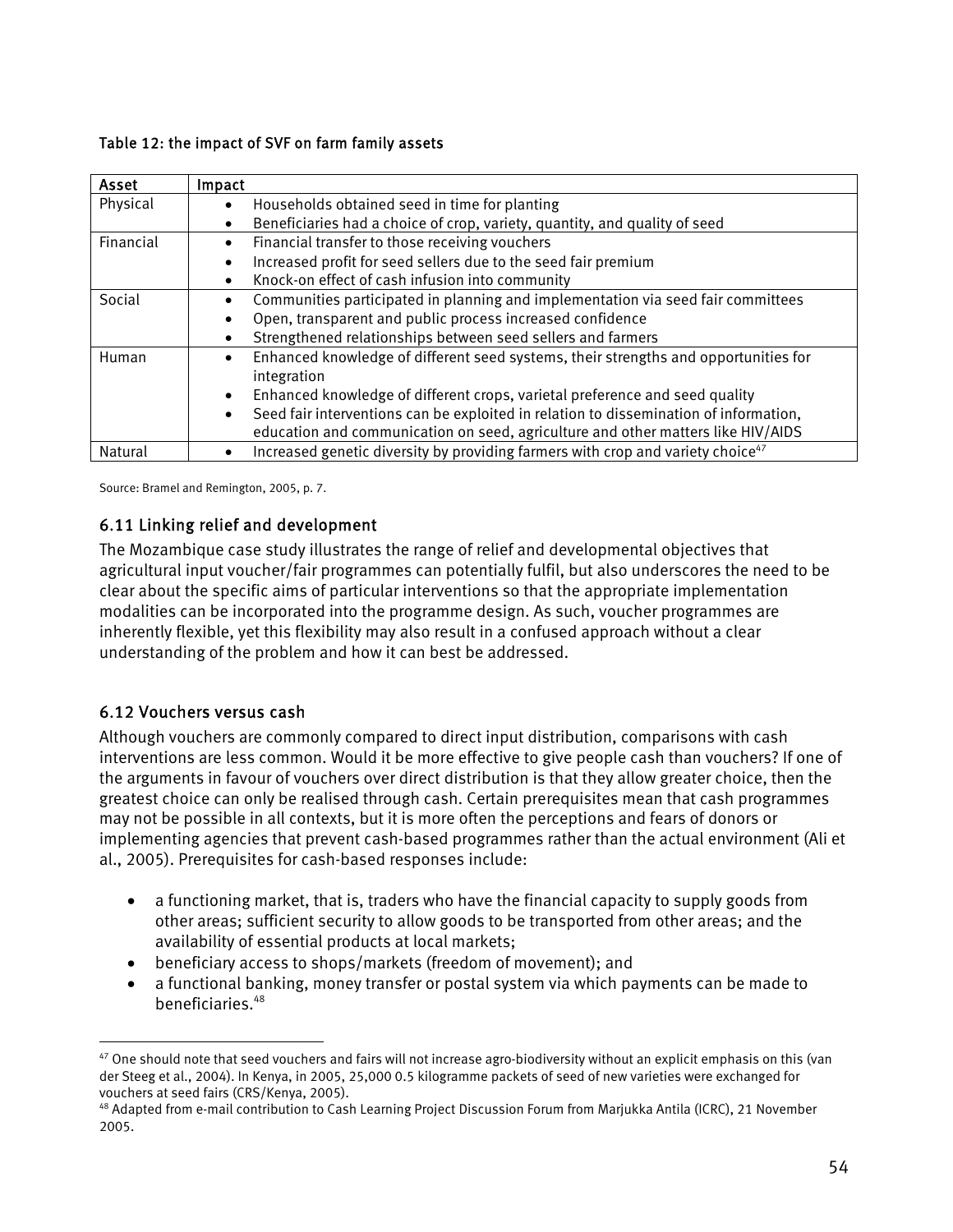If these prerequisites are in place, cash programmes might be more appropriate where voucher schemes are not functioning properly, efficiently or effectively. For example, if vouchers are widely sold for cash at discounted prices, clearly cash distributions would be more suitable. This occurred to a small degree during CARE's 2005 seed voucher project, and is perhaps more likely in voucher programmes implemented on a repeated basis where traders and beneficiaries 'get wise' to alternative ways in which vouchers might be used. In situations where either the overall implementation costs of a voucher project are high, or where the cost of the input exchanged for a voucher is much higher than that of the same input sold in a normal shop or market, cash-based programming should be considered. Yet, there is no guarantee that prices would not be inflated following a cash distribution. Still, it would be easier to monitor price inflation in voucher-based programmes since vouchers can only be exchanged through approved traders. However, whether it is possible to prevent price inflation is debateable. Finally, where the administrative and logistical costs of setting up and running a voucher programme (especially one involving fairs) are very high, it might be more cost-effective to consider cash instead.

Perhaps the most convincing argument in favour of cash programming over vouchers is that the benefits of cash are more widely spread, as compared to voucher schemes in which the vast majority of the gains end up in the hands of a limited number of 'approved' vendors. With cash programmes, there is no need to limit the number of vendors or the types of inputs or services that can be purchased. For example, cash can be used to purchase goods from neighbours, small-scale traders, or larger traders, to pay for school fees or to meet health costs, to hire labour, to pay off debts, or to invest in social networks or capital assets, such as livestock. As such, those who receive money from the beneficiaries include both poorer and better-off members of the community as well as public service providers. If the aim is to promote a certain sector (for example, the formal seed sector) or particular types of markets (for instance, commercial seed markets) over the longer term, though, vouchers are more appropriate because it is possible to restrict their exchange to resources within the chosen sector. Considerably more research is required to determine the relative cost-effectiveness and benefits of voucher programmes as compared to cash projects.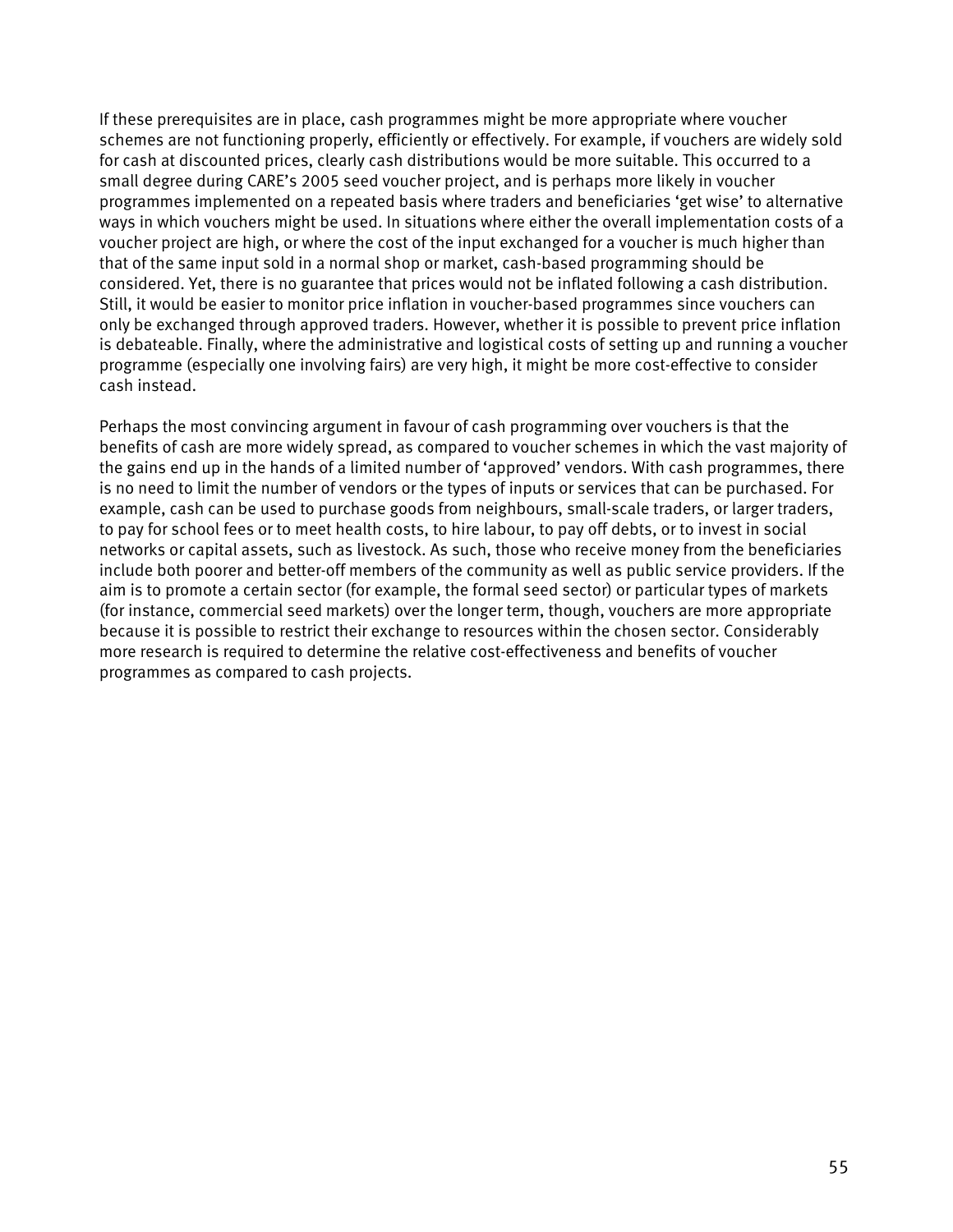# <span id="page-55-0"></span>7. Lessons learned

In this final chapter, the lessons that emerge from the previous chapter are set out and categorised according to the stages of the project cycle: needs assessment; implementation; and measuring impact. The evidence presented shows that voucher-based programmes are able to offer beneficiaries a choice of agricultural inputs, provided that the implementing agency does not attempt to control the process or limit the types of inputs available. To date, most agricultural voucher programmes in the relief sector have focused on seed, but there is no reason why a range of other agricultural inputs (such as fertiliser, tools, livestock, and veterinary goods) cannot also be supplied. Experience in voucher approaches that include these other inputs is increasing. Ultimately, however, the choice of inputs available through voucher programmes will likely be limited by the need for a clear sectoral focus (that is, agriculture or food security) on the part of implementing agencies and donors. Yet within this sectoral focus, voucher approaches can satisfy various different goals depending on the way in which a programme is designed and implemented. To make an impact, it is necessary to be very clear about the aims of the programme from the start. If a specific voucher programme continues over time, it is likely that the objectives will change. A needs assessment is crucial in ensuring that the programme is appropriate in terms of addressing actual needs. Greater attention also must be paid to impact assessment to determine the extent to which vouchers can meet certain aims and how they should be implemented to have the greatest impact. Considerably more work needs to be done to ensure that the prices at which vouchers are exchanged are on a par with local market prices.

# 7.1 The requirement for needs assessments and clear objectives

Needs assessments must be based on a clear definition of the problem(s) to be addressed and should discern what type of input or assistance is most appropriate in tackling the problems and/or their causes. Current approaches to needs assessments in the food security or agricultural sector tend to assume that a seed intervention is necessary and then merely attempt to determine the quantity of seed required rather than asking whether a seed intervention is appropriate. Although it is unlikely to change, a sectoral focus prevents a thorough and open needs assessment since it is assumed from the outset that inputs conventionally associated with that sector will be needed. Various agricultural needs assessment methodologies and diagnostic tools have been designed and tested, and, in the case of Mozambique, are being partially implemented (Longley et al., 2002). These must be implemented as part of broader emergency needs assessment mechanisms. Significantly more effort is required in this respect, and it is encouraging that CRS and CIAT are working to strengthen agricultural assessment capacity in Africa.<sup>49</sup>

# 7.2 Management and implementation issues

 $\overline{a}$ 

Voucher programming is inherently flexible and can be designed and implemented in various different ways to fulfil numerous different relief or developmental objectives. This emphasises the need to be very clear about the specific goals of the programme and the problems to be addressed. If the aim of a voucher programme is to allow farmers affected by disaster easy access to agricultural inputs, then it should be designed in such a way as to ensure that a selection of locally appropriate inputs are available in good time, at reasonable prices and within a suitable distance. If the aim is to increase the resilience of agricultural systems to future shocks through enhancing the diversity of cropping and livestock systems, then greater emphasis should be placed on ensuring that high quality inputs are made available in good time. Where improved agricultural technologies are made available through voucher programmes, these should be appropriate for local conditions and emphasis must be put on

<span id="page-55-1"></span><sup>&</sup>lt;sup>49</sup> Personal communication with Tom Remington, (Catholic Relief Services, Nairobi, March, 2006).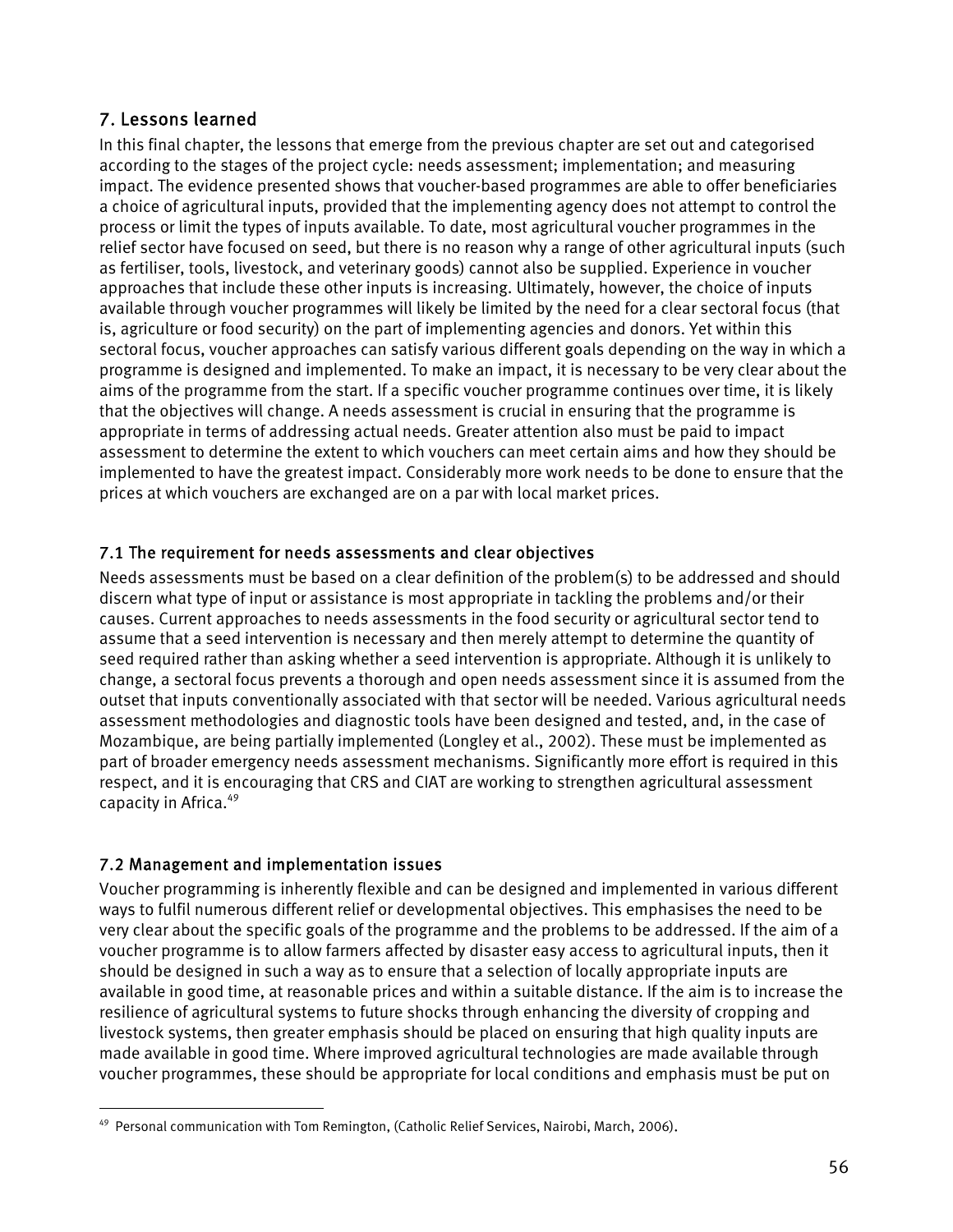<span id="page-56-0"></span>awareness-raising and providing accurate information on the technologies so that farmers will be encouraged to test them for themselves. If the aim is to promote commercialisation within a particular sector (for example, the formal seed sector), then particular attention should be paid to quality control and pricing within the voucher programme, combined with broader efforts to strengthen the sector in question. If the aim is to strengthen rural markets more broadly, then voucher programmes should be implemented in conjunction with apposite interventions such as road construction, enhanced transport infrastructure, improved storage facilities, credit to traders, and market information systems.

This report has compared approaches with and without agricultural input fairs, and there exist myriad subtly different ways in which each can be implemented. Regardless of the particular implementation mechanism adopted, efforts to ensure security, prevent corruption and minimise the risk of voucher misuse are necessary. It is also essential to take steps to prevent a situation in which the price of the good exchanged for vouchers is artificially higher than normal market prices, or where a small number of vendors are exploiting massive gains to the detriment of the voucher holders. Such steps might include the involvement of as many vendors as possible, a longer voucher validity period, or staggering voucher validity periods to allow recipients more time to choose inputs and negotiate prices. CRS experience suggests that a ratio of between 20 and 25 vendors per 500 beneficiaries will ensure product choice and competitive prices. Contracts with the vendors, along with price monitoring, may also help to ensure that prices are not artificially inflated. Despite these efforts, however, the price of inputs available through voucher programmes tends to be between 10 and 30 per cent higher than normal market prices. More detailed analysis is required to determine whether such a price increase should be considered acceptable or not.

# 7.3 Measuring impacts

Greater attention must be given to monitoring, evaluation and impact assessment. Donors should insist that detailed monitoring and evaluation data are thoroughly analysed and reported, and independent impact assessments should be supported. Additional research is needed to gauge whether voucher programmes strengthen markets in sustainable ways. Opinion is currently divided as to whether seed vouchers support or weaken farmer seed systems. Finally, further data are required to ascertain accurately the cost-effectiveness and cost-efficiency of voucher programmes.

# Annex 1. Regulations concerning the registration of vendors at fairs in Mozambique

Translation of the letter from the Seed Department to Provincial Agricultural Services, Seed Company of Mozambique Ltd and Pannar.

Subject: Seed Fair Interventions Date: 25 April 2005

In recent years, we have verified that there is an abnormal movement of informal traders within seed fairs, selling grain as if it were seed, side by side with seed companies.

This situation is a big concern, because it compromises the objective of the seed fairs, and it is impossible to apply any mechanisms of control to this type of activity and it goes against some of the norms put in place for the seed sector.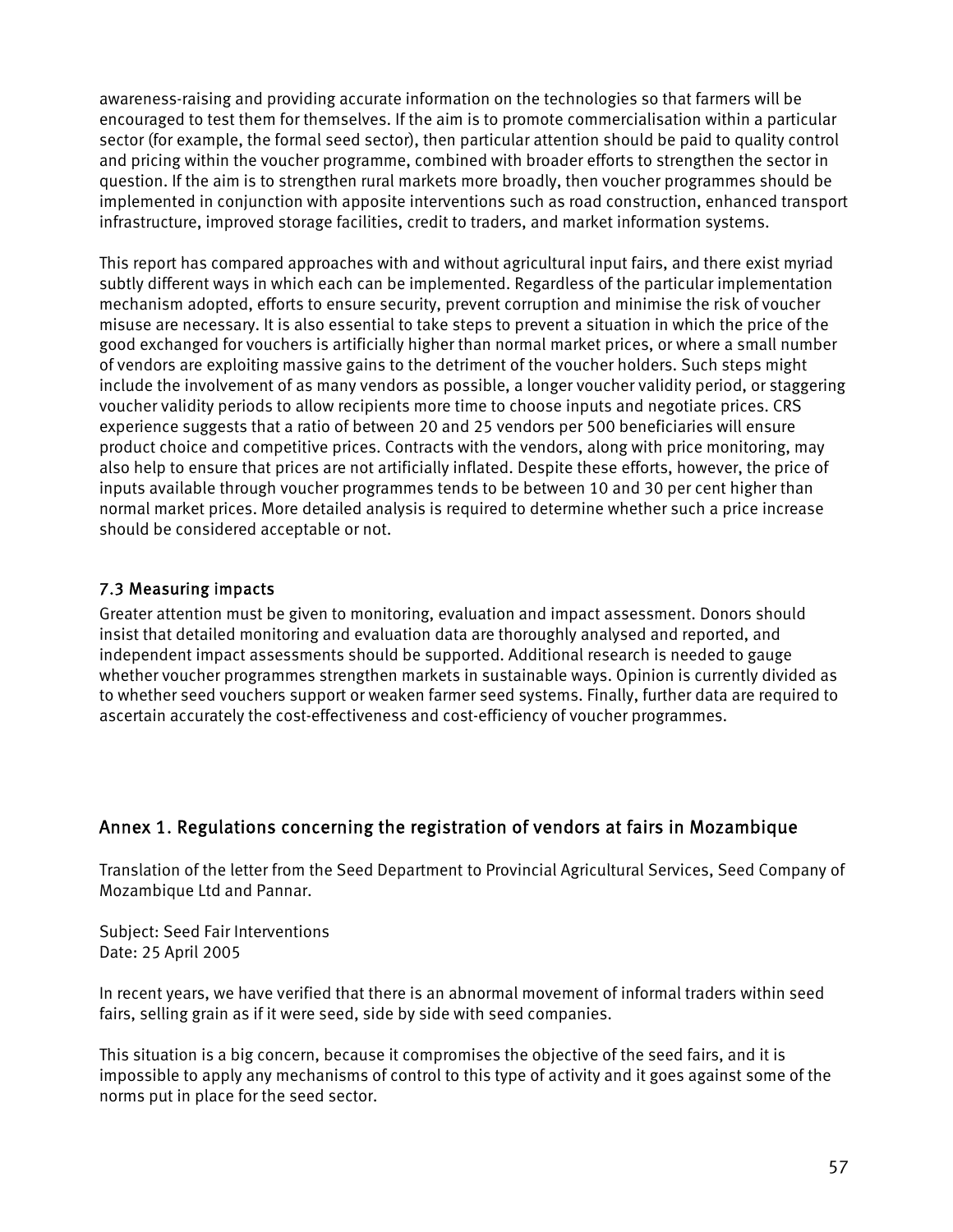The following recommendations are given to improve this situation and provide a better quality of service for these interventions in future:

a) Any vendor who wants to sell seed must be registered as a seed producer/distributor.

b) This registration is to occur within the Ministry of Commerce. In accordance with the certification procedures a vendor must also possess the 'alvara' (tax reference) according to the type of business they wish to operate (seed or any other input).

c) Once they have this 'alvara', they have to go to the Ministry of Agriculture and register as a seed vendor.

d) As for vendors wanting to participate as producers (either on their own or as subcontractors) or distributors, it will be necessary for them to have facilities to clean, treat, weigh and pack the seeds and weigh the seed and pack.

e) Seed should be of known origin, from local producers or private sector bodies that receive assistance from seed technicians through the DDAs. Commercialisation should be oriented towards producers that have been previously identified through the DDA, and assisted during the production season to acquire the product in one specific zone.

f) Local producers are an integral part of the local seed production system. Their participation in the seed fair should be approved by the DDA and registered in the database of the Seed Department so that it can be controlled during the seed fairs.

g) All participants should be selected in advance via testing of the seed that will be sold at the fair. h) Quality control for the formal seed companies that acquire 'seed' from the small producers specifically relates to crops such as groundnut and beans.

Kindest regards,

Head of the Seed Department.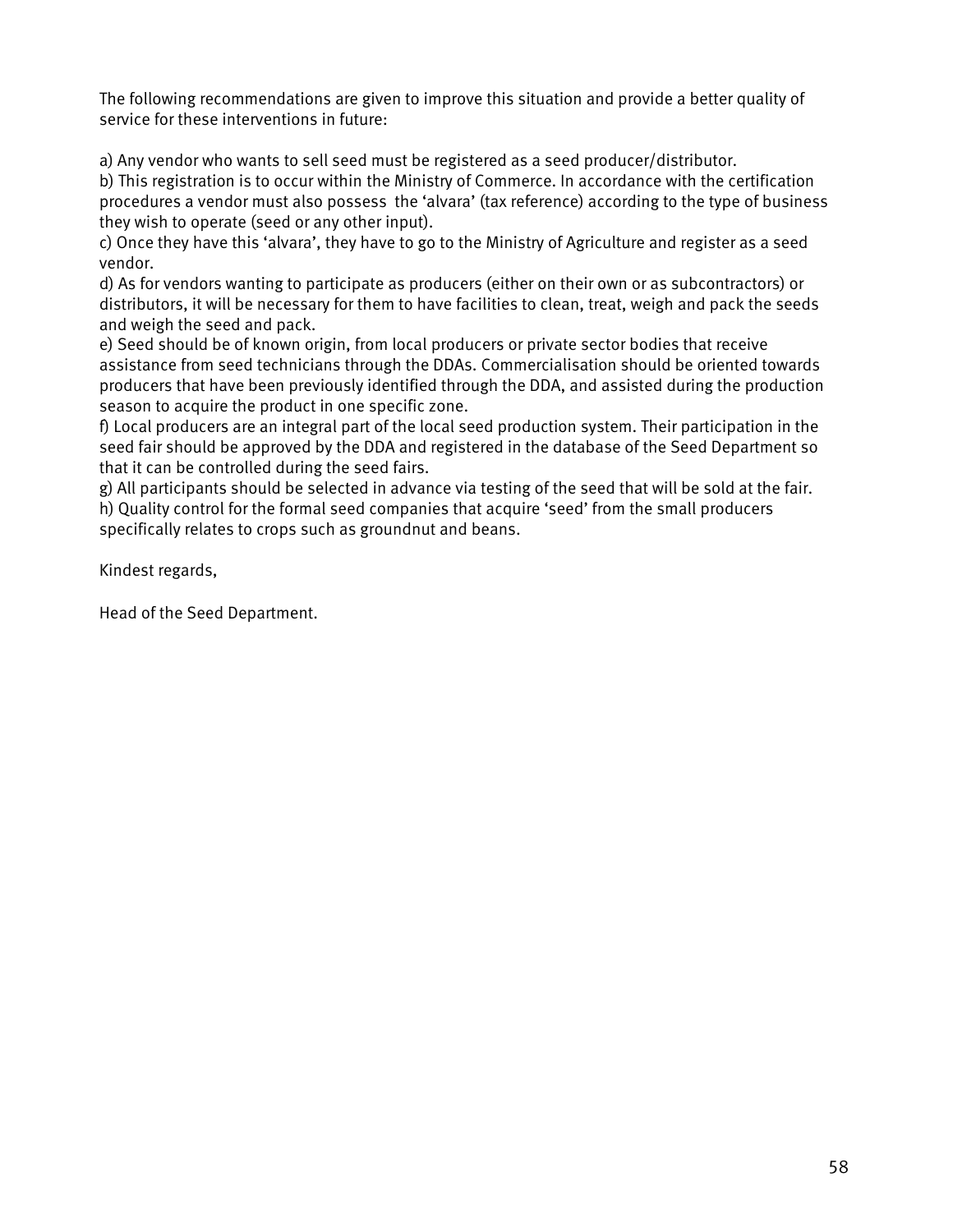# <span id="page-58-0"></span>References

- Agridev Consult (2006) Evaluation and Impact Study of CARE Ethiopia's 2005 Seed Voucher Project. Final Report Submitted to CARE-Ethiopia.
- Ali D., F. Toure, and T. Kiewied, 2005. Cash Relief in a Contested Area: Lessons from Somalia. Humanitarian Practice Network Paper 50. ODI, London.

Austral Consultoria e Projectos, Lda (2005) Evaluation of the Implementation of the Drought and Mitigation Action Plan for Maputo, Gaza and Inhambane Provinces—Draft Report.

Bramel, P. (2004) 'Seed Vouchers and Fairs Minimum Data Set: Analysis of CRS Experience'. In P. Bramel, T. Remington and M. McNeil (eds.) CRS Seed Vouchers and Fairs: Using Markets in Disaster Response. CRS East Africa, Nairobi. pp. 10–23. http://www.crs.org/publications/pdf/Agr0518\_e.pdf.

Bramel, P. and T. Remington (2004) 'Relief seed assistance in Zimbabwe'. In L. Sperling et al. (eds.) Addressing Seed Security in Disaster Response: Linking Relief with Development. International Center for Tropical Agriculture (CIAT), Cali. Pages 159-179.

Bramel, P.J. and T. Remington (2005) CRS Seed Vouchers and Fairs: A meta-analysis of their use in Zimbabwe, Ethiopia and Gambia. CRS East Africa, Nairobi.

Bramel, P. et al. (2003) Relief Seed Assistance in Ethiopia: A case study done by CARE Norge and CARE Ethiopia funded by Ministry of Foreign Affairs-Norway. Final Report.

Bramel, P., T. Remington and M. McNeil (eds.) (2004) CRS Seed Vouchers and Fairs: Using Markets in Disaster Response. CRS East Africa, Nairobi.

[http://www.crs.org/publications/pdf/Agr0518\\_e.pdf](http://www.crs.org/publications/pdf/Agr0518_e.pdf).

CARE-Borana (2001) Draft terminal report of agricultural seeds and tools distribution in Borana zone. Oct. 2001.

- CARE (2004) Hararghe Livelihoods Recovery Project (Seed Voucher I): East and West Hararghe Zones, Oromiya Region, Ethiopia. Final Report.
- CARE-BA (CARE International in Indonesia-Banda Aceh) (2005) Assessment Guideline and Report. Market-based Food Assistance. Feasibility Assessment for Market-based Food Assistance in Aceh Besar, Indonesia. CARE International in Indonesia.
- CARE-BA (2006) Report of final evaluation of the Market-Based Food Assistance pilot project. Draft. CARE-BA.

CRDA (1995) The 1994 General Rehabilitation Programme Internal Evaluation Report. January 1995.

CRS/HCS 2000. Final report on emergency seeds and tools distribution project in East Hararghe. March 2000.

CRS/Ethiopia Program (Catholic Relief Services/Ethiopia Program) (2003) *Evaluation of the 'Emergency Response through Increased Access to Seed, Water and Sanitation' Project.* CRS and the United States Agency for International Development (USAID). Addis Ababa, Ethiopia.

CRS/Ethiopia Program (2004) Office of Foreign Disaster Assistance Proposal "Post-Emergency Transitional Recovery: Enhancing Livelihood Security" January – December 2004.

- seed-based agricultural recovery after disaster in Africa. CRS, Nairobi. CRS, ICRISAT and ODI (Catholic Relief Services, International Crops Research Institute for the Semi-Arid Tropics and the Overseas Development Institute) (2002) Seed vouchers and fairs: a manual for
- Dercon, S. (2002) The impact of economic reforms on rural households in Ethiopia. A study from 1989 to 1995. International Bank for Reconstruction and Development and the World Bank, Washington, DC.

Devji, M. (2004) *Avaliação dos Vendredores das Feiras de Insumos Agrícolas.* Unpublished report. ICRISAT-Mozambique, Maputo.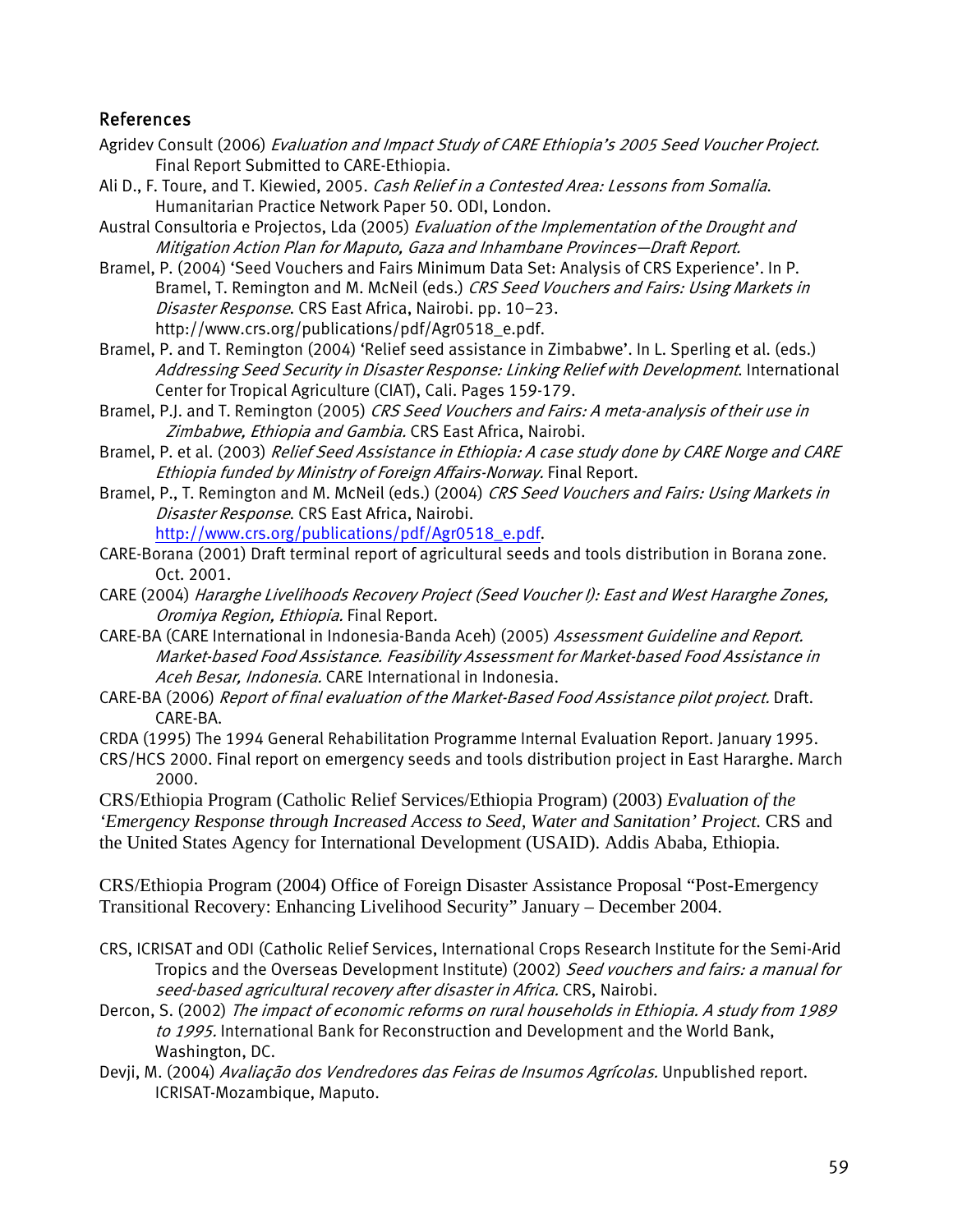- DPPC (Disaster Prevention and Preparedness Commission) (2002) *Emergency assistance requirements* and implementation options for 2003. A joint appeal by the Government of Ethiopia and the United Nations, 7 December.
- FAO (Food and Agriculture Organization of the United Nations) (2002a) Draft terminal report on impact assessment of Project OSRO/ETH/101/NET. Emergency agriculture and livestock relief assistance for the returning internally displaced people in Northern Ethiopia (Tigray and Afar), May, 2002.

FAO (2002b) Comparative financial analysis of the seed vouchers and fairs scheme. Nairobi: FAO.

- Gregg, B. (2004) Evaluation of OFDA Emergency Seed Response Ethiopia, 2003–04. Contract No. AEP-I-811-00-00022-00. Draft Final Report prepared for the Office for Foreign Disaster Assistance (OFDA), USAID. Checchi/Louis Berger Joint Venture.
- Guinand, Y. (2002) Livelihood disruption in cash and surplus producing areas. Consequences of persistent low cereal market prices in Ethiopia. A situation analysis. July. United Nations Emergency Unit for Ethiopia (UN-EUE). Addis Ababa, Ethiopia.
- Harvey, P. (2005) Cash and Vouchers: Lessons from Recent Experience. Humanitarian Policy Group (HPG) Discussion Paper. ODI, London. February.
	- http://www.odi.org.uk/hpg/papers/cash\_discussion\_paper.pdf.
- seed distribution. ICRISAT and National Institute of Agricultural Research (INIA), Maputo. ICRISAT-Mozambique (2002) Organising seed fairs in emergency situations: Improving the efficiency of
- Jones, R.B., P. Bramel, C. Longley and T. Remington (2002) 'The Need to Look Beyond the Production and Provision of Relief Seed: Experiences from Southern Sudan'. *Disasters.* 26(4). pp. 302-315.
- Levine, S. and C. Chastre, with S. Ntububa, J. MacAskill, S. LeJeune, Y. Galuma, J.Acidri, and A. Kirkwood (2004) Missing the point: An analysis of food security interventions in the Great Lakes. HPN Network Paper. 47. July. ODI, London.

http://www.odi.org.uk/hpg/papers/networkpaper047.pdf.

- Longley, C., J. Coulter and R. Thompson (1999) Malawi rural livelihoods Starter Pack scheme, 1998–9: Evaluation report. ODI, London.
- Longley, C. et al. (2002) 'Do Farmers Need Relief Seed? A Methodology for Assessing Seed Systems'. [Disasters](http://www.ingentaconnect.com/content/bpl/disa;jsessionid=1he1mogh1o2rl.henrietta). 26(4). pp. 343–355.
- Longley, C., C. Dominguez and M. Devii (2005) Agricultural Input Trade Fairs and Vouchers in Mozambique: Experiences and lessons learned. ICRISAT and ODI Working Paper. [http://www.icrisat.org/Publications/EBooksOnlinePublications/Publications-](http://www.icrisat.org/Publications/EBooksOnlinePublications/Publications-2005/LongleyvoucherreportMozambique(Ajay).pdf)[2005/LongleyvoucherreportMozambique\(Ajay\).pdf](http://www.icrisat.org/Publications/EBooksOnlinePublications/Publications-2005/LongleyvoucherreportMozambique(Ajay).pdf)
- Longley, C. and L. Sperling, eds. (2002) Beyond Seeds & Tools: Effective Support to Farmers in Emergencies. Special issue of *Disasters* 26 (4).
- Makokha, M. et al. (2004) 'Comparison of seed vouchers and fairs and direct seed distribution: lessons learned in Eastern Kenya and critical next steps'. In L. Sperling et al. (eds.) Addressing Seed Security in Disaster Response: Linking Relief with Development. CIAT, Cali. Pages 44-67.
- Sustainable Seed Relief Activities: Report of the workshop on Effective and Sustainable Seed Mburathi, G.K., C. Butelman, F. Mathenge, and O. Ibrahim (2004) 'Rethinking seed relief interventions: an Ethiopian case study'. In L. Sperling, T. Osborn and D. Cooper (eds.) Towards Effective and Relief Activities, Rome, 26–28 May 2003. pp. 54–65.
- Nathaniels, N.Q.R. and A. Mwijage (2000) Seed fairs and the case of Marambo village, Nachingwea District, Tanzania: Implications of local informal seed supply and variety. AgREN Paper. 101. ODI, London.
- Remington and M. McNeil (eds.) CRS Seed Vouchers and Fairs: Using Markets in Disaster Reilly, D. (2004) 'CRS/Afghanistan: Livelihood Inputs. A Lesson from Afghanistan'. In P. Bramel, T. Response. CRS East Africa, Nairobi. pp. 26–31. http://www.crs.org/publications/pdf/Agr0518\_e.pdf.